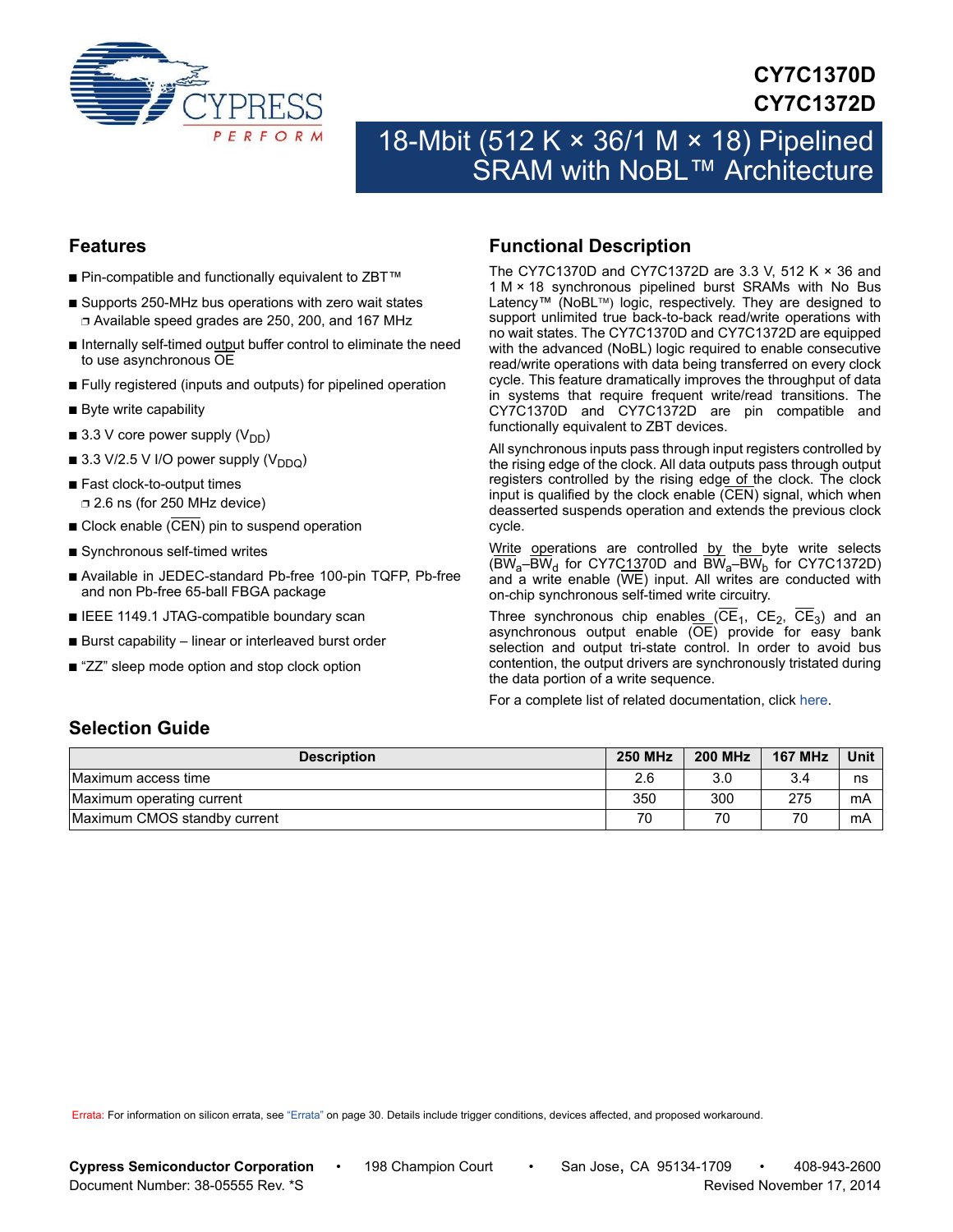

## **Logic Block Diagram – CY7C1370D**



## **Logic Block Diagram – CY7C1372D**

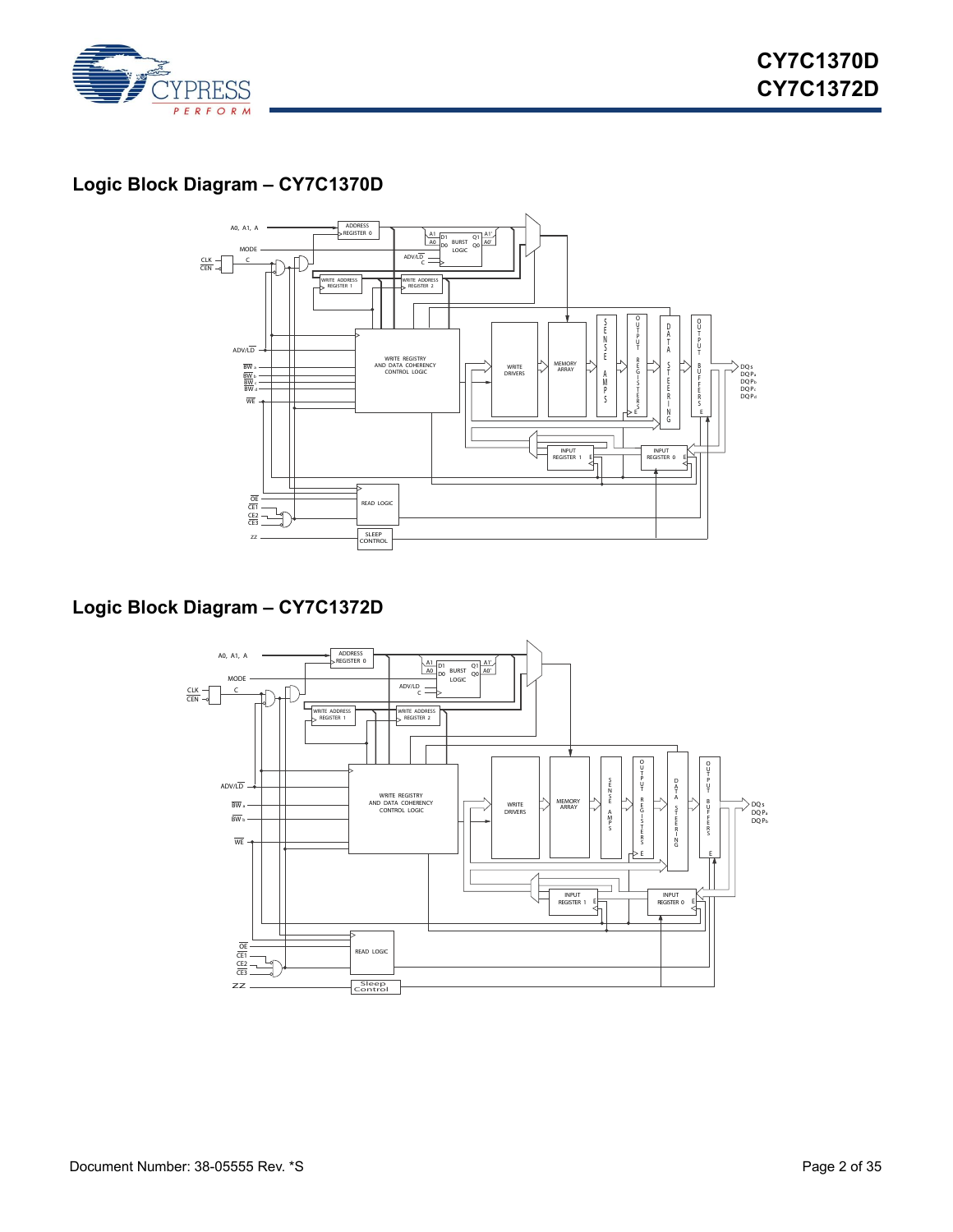

## **Contents**

| ZZ Mode Electrical Characteristics  9            |  |
|--------------------------------------------------|--|
|                                                  |  |
|                                                  |  |
| IEEE 1149.1 Serial Boundary Scan (JTAG [17])  12 |  |
|                                                  |  |
|                                                  |  |
|                                                  |  |
|                                                  |  |
|                                                  |  |
|                                                  |  |
|                                                  |  |
|                                                  |  |
| TAP AC Switching Characteristics  16             |  |
|                                                  |  |
| 3.3 V TAP AC Output Load Equivalent  17          |  |
|                                                  |  |
| 2.5 V TAP AC Output Load Equivalent  17          |  |
| <b>TAP DC Electrical Characteristics and</b>     |  |
|                                                  |  |
| Identification Register Definitions  18          |  |
|                                                  |  |
|                                                  |  |

| Ram9 NoBL ZZ Pin & JTAG Issues              |  |
|---------------------------------------------|--|
|                                             |  |
|                                             |  |
| Sales, Solutions, and Legal Information  34 |  |
| Worldwide Sales and Design Support  34      |  |
|                                             |  |
|                                             |  |
| Cypress Developer Community  34             |  |
|                                             |  |
|                                             |  |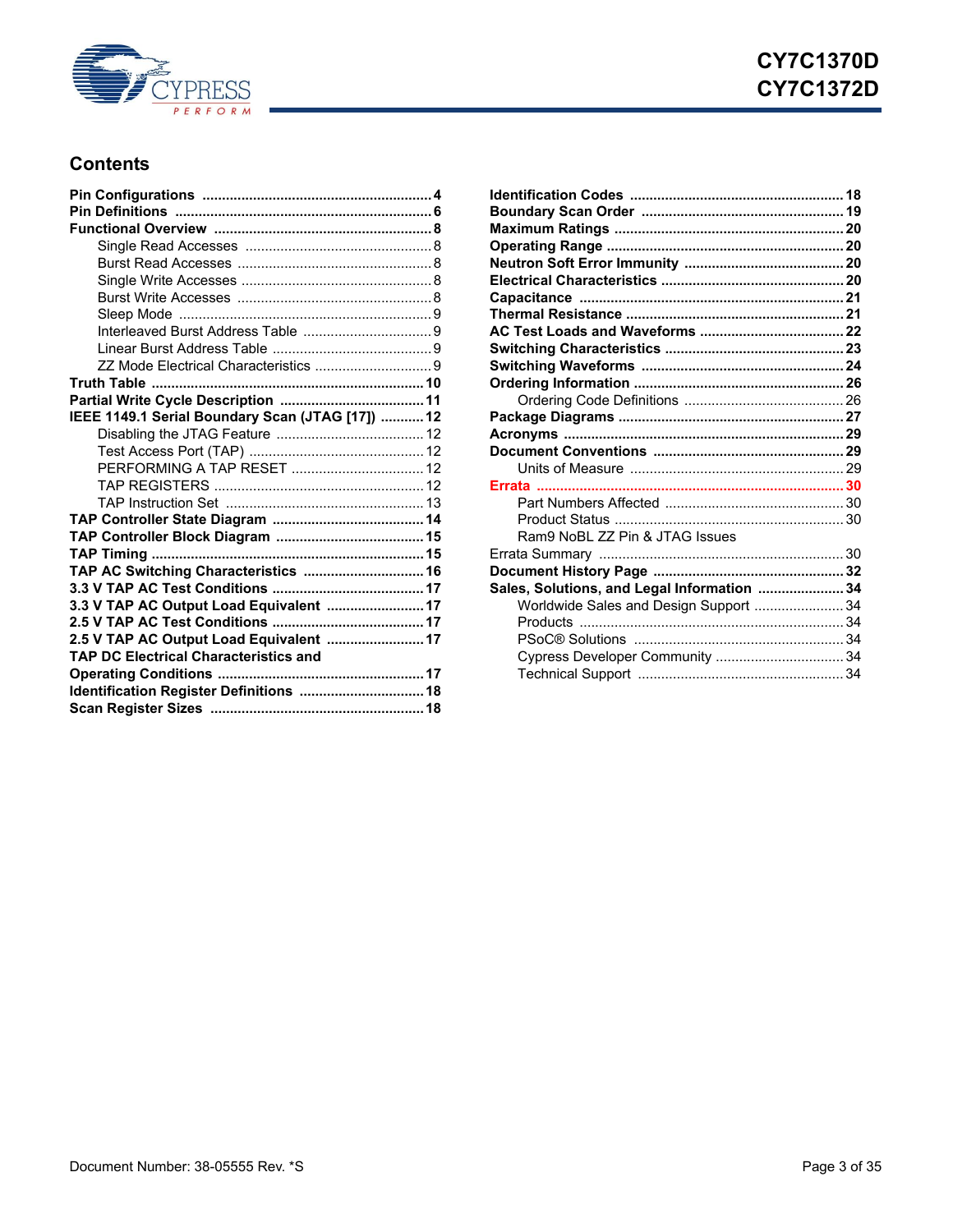

### <span id="page-3-2"></span><span id="page-3-0"></span>**Pin Configurations**

**Figure 1. 100-pin TQFP (14 × 20 × 1.4 mm) pinout** [\[1](#page-3-1)]



<span id="page-3-1"></span>1. Errata: The ZZ pin (Pin 64) needs to be externally connected to ground. For more information, see ["Errata" on page 30.](#page-29-0)

**Note**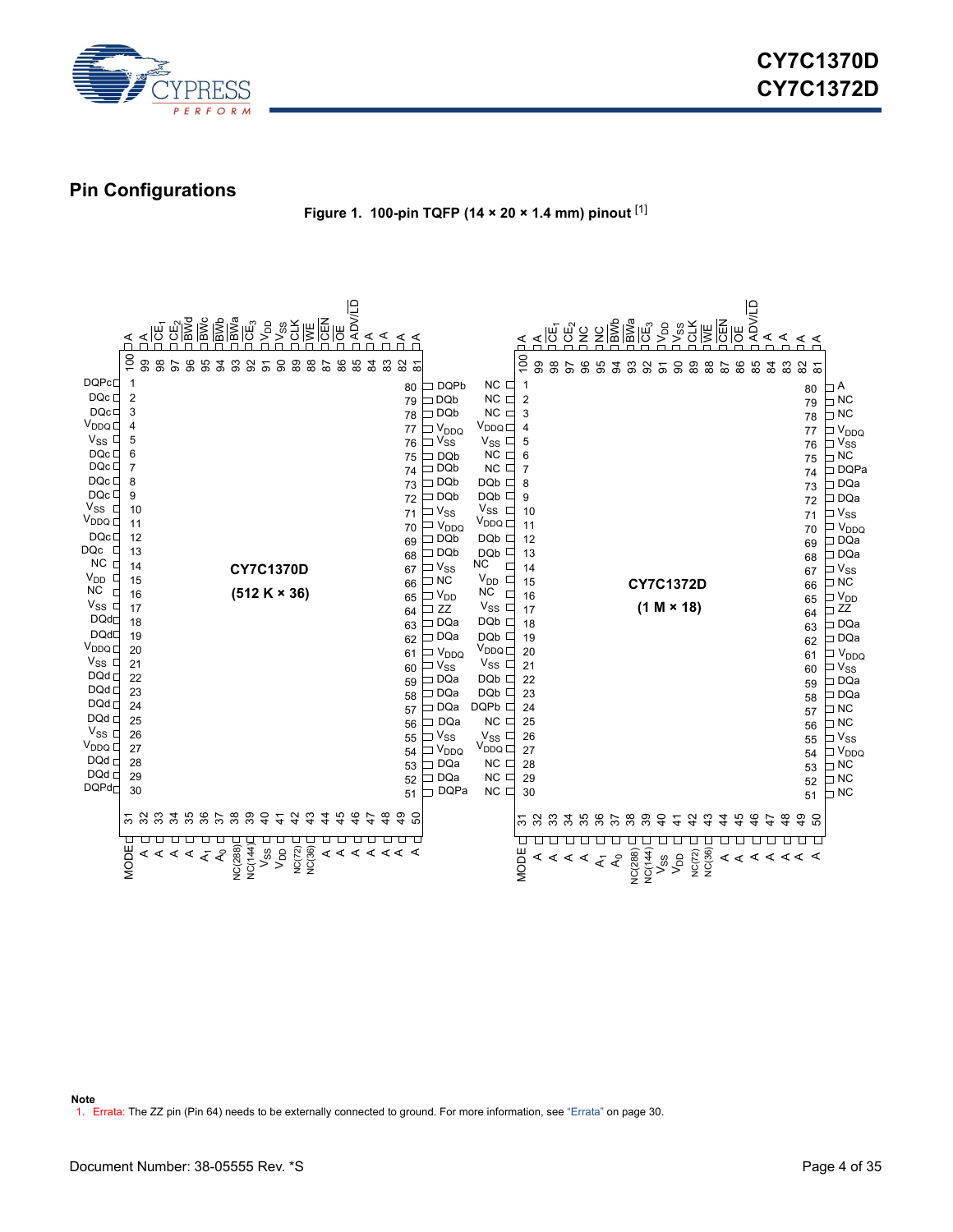

## <span id="page-4-2"></span>**Pin Configurations** (continued)

**Figure 2. 165-ball FBGA (13 × 15 × 1.4 mm) pinout** [[2,](#page-4-0) [3\]](#page-4-1)

|              | 1                | $\overline{2}$ | 3                        | 4                          | 5                   | 6               | 7          | 8               | 9                | 10              | 11               |
|--------------|------------------|----------------|--------------------------|----------------------------|---------------------|-----------------|------------|-----------------|------------------|-----------------|------------------|
| A            | <b>NC/576M</b>   | A              | $\overline{\text{CE}}_1$ | $\overline{\text{BW}}_{c}$ | BW <sub>h</sub>     | CE <sub>3</sub> | <b>CEN</b> | ADV/LD          | A                | A               | <b>NC</b>        |
| B            | NC/1G            | A              | CE <sub>2</sub>          | $\overline{\text{BW}}_{d}$ | $\overline{BW}_{a}$ | <b>CLK</b>      | <b>WE</b>  | $\overline{OE}$ | A                | A               | <b>NC</b>        |
| C            | $DQP_c$          | <b>NC</b>      | V <sub>DDQ</sub>         | $V_{SS}$                   | $V_{SS}$            | $V_{SS}$        | $V_{SS}$   | $V_{SS}$        | V <sub>DDQ</sub> | <b>NC</b>       | DQP <sub>b</sub> |
| D            | $DQ_c$           | $DQ_c$         | V <sub>DDQ</sub>         | $V_{DD}$                   | $V_{SS}$            | $V_{SS}$        | $V_{SS}$   | $V_{DD}$        | V <sub>DDQ</sub> | $DQ_b$          | $DQ_b$           |
| E            | $DQ_c$           | $DQ_c$         | V <sub>DDQ</sub>         | $V_{DD}$                   | $V_{SS}$            | $V_{SS}$        | $V_{SS}$   | $V_{DD}$        | V <sub>DDQ</sub> | $DQ_{b}$        | $DQ_b$           |
| F            | $DQ_c$           | $DQ_c$         | V <sub>DDQ</sub>         | $V_{DD}$                   | $V_{SS}$            | $V_{SS}$        | $V_{SS}$   | $V_{DD}$        | V <sub>DDQ</sub> | $DQ_{b}$        | $DQ_b$           |
| G            | $DQ_c$           | $DQ_c$         | V <sub>DDQ</sub>         | $V_{DD}$                   | $V_{SS}$            | $V_{SS}$        | $V_{SS}$   | V <sub>DD</sub> | V <sub>DDQ</sub> | $DQ_{b}$        | $DQ_b$           |
| Н            | <b>NC</b>        | ΝC             | NC                       | $V_{DD}$                   | $V_{SS}$            | $V_{SS}$        | $V_{SS}$   | V <sub>DD</sub> | NC               | NC.             | ZΖ               |
| J            | $DQ_d$           | $DQ_d$         | $V_{DDQ}$                | $V_{DD}$                   | $V_{SS}$            | $V_{SS}$        | $V_{SS}$   | $V_{DD}$        | V <sub>DDQ</sub> | $DQ_a$          | $DQ_{a}$         |
| Κ            | $DQ_d$           | $DQ_d$         | V <sub>DDQ</sub>         | $V_{DD}$                   | $V_{SS}$            | $V_{SS}$        | $V_{SS}$   | $V_{DD}$        | V <sub>DDQ</sub> | $DQ_a$          | $DQ_{a}$         |
| L            | $DQ_d$           | $DQ_d$         | V <sub>DDQ</sub>         | $V_{DD}$                   | $V_{SS}$            | $V_{SS}$        | $V_{SS}$   | V <sub>DD</sub> | V <sub>DDQ</sub> | $DQ_{a}$        | DQ <sub>a</sub>  |
| M            | $DQ_d$           | $DQ_d$         | V <sub>DDQ</sub>         | $V_{DD}$                   | $V_{SS}$            | $V_{SS}$        | $V_{SS}$   | V <sub>DD</sub> | V <sub>DDQ</sub> | DQ <sub>a</sub> | DQ <sub>a</sub>  |
| N            | DQP <sub>d</sub> | NC.            | V <sub>DDQ</sub>         | $V_{SS}$                   | <b>NC</b>           | <b>NC</b>       | NC.        | $V_{SS}$        | V <sub>DDQ</sub> | <b>NC</b>       | $DQP_a$          |
| P            | <b>NC/144M</b>   | <b>NC/72M</b>  | A                        | A                          | tdi                 | A1              | <b>TDO</b> | A               | Α                | A               | <b>NC/288M</b>   |
| $\mathsf{R}$ | <b>MODE</b>      | NC/36M         | A                        | A                          | <b>TMS</b>          | A0              | <b>TCK</b> | A               | Α                | A               | A                |

**CY7C1370D (512 K × 36)** 

**Notes**

<span id="page-4-0"></span>2. Errata: The ZZ ball (H11) needs to be externally connected to ground. For more information, see ["Errata" on page 30.](#page-29-0)

<span id="page-4-1"></span>3. Errata: The JTAG testing should be performed with these devices in BYPASS mode as the JTAG functionality is not guaranteed. For more information, see ["Errata"](#page-29-0)  [on page 30.](#page-29-0)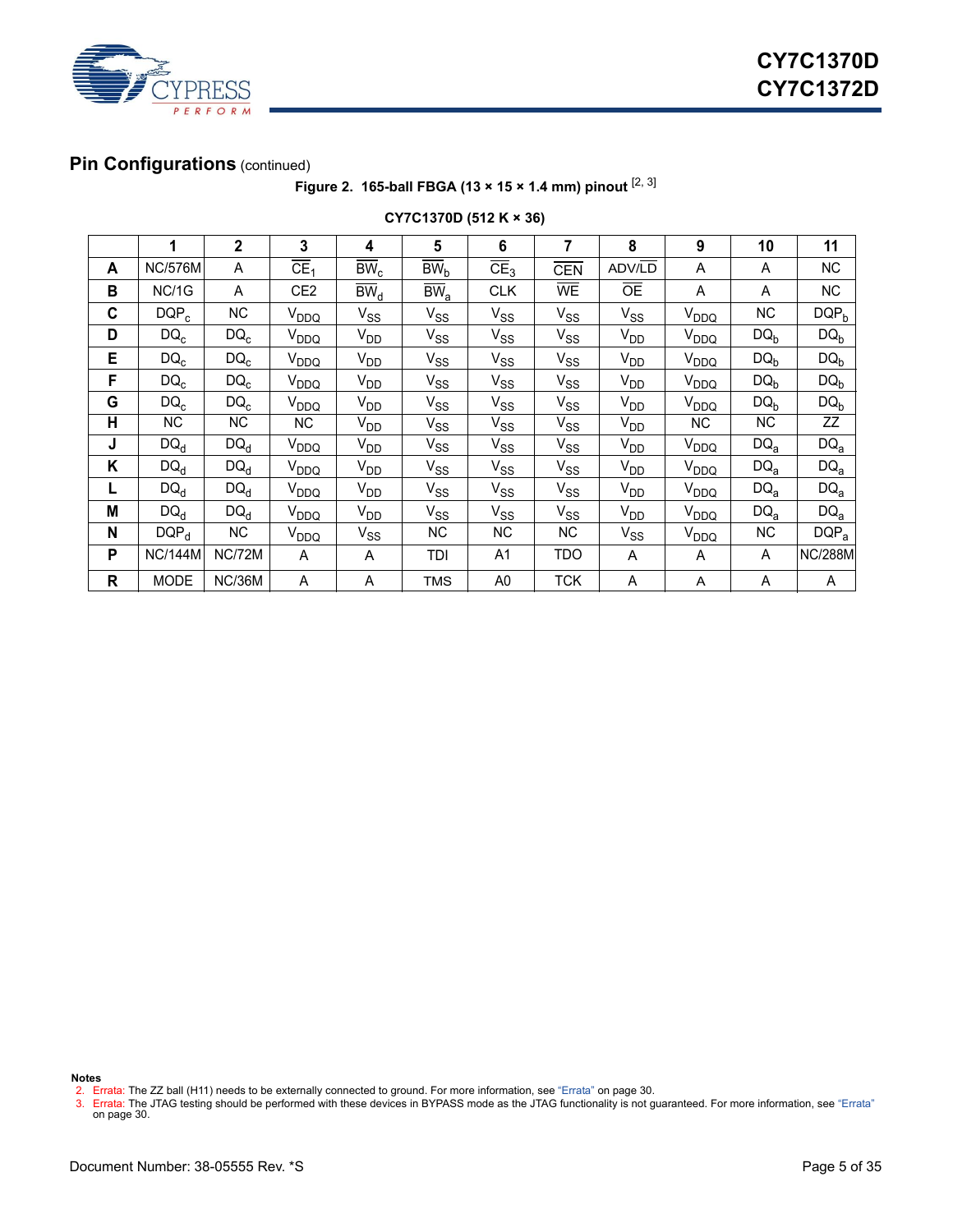

## <span id="page-5-0"></span>**Pin Definitions**

| <b>Pin Name</b>                                                | I/O Type              | <b>Pin Description</b>                                                                                                                                                                                                                                                                                                                                                                                                                                                                                                                                                                                                                                                                                                       |  |  |  |  |  |
|----------------------------------------------------------------|-----------------------|------------------------------------------------------------------------------------------------------------------------------------------------------------------------------------------------------------------------------------------------------------------------------------------------------------------------------------------------------------------------------------------------------------------------------------------------------------------------------------------------------------------------------------------------------------------------------------------------------------------------------------------------------------------------------------------------------------------------------|--|--|--|--|--|
| $A_0$ , $A_1$ , A                                              | Input-<br>synchronous | Address inputs used to select one of the address locations. Sampled at the rising edge of the CLK.                                                                                                                                                                                                                                                                                                                                                                                                                                                                                                                                                                                                                           |  |  |  |  |  |
| $BW_a$ , $BW_b$ ,<br>$\overline{BW_{c}}$ , $\overline{BW_{d}}$ | Input-<br>synchronous | Byte write select inputs, active LOW. Qualified with WE to conduct writes to the SRAM. Sampled on<br>the rising edge of CLK. $\overline{BW}_a$ controls DQ <sub>a</sub> and DQP <sub>a</sub> , $\overline{BW}_b$ controls DQ <sub>b</sub> and DQP <sub>b</sub> , $\overline{BW}_c$ controls DQ <sub>c</sub><br>and DQP <sub>c</sub> , BW <sub>d</sub> controls $D\ddot{Q}_d$ and DQP <sub>d</sub> .                                                                                                                                                                                                                                                                                                                          |  |  |  |  |  |
| <b>WE</b>                                                      | Input-<br>synchronous | Write enable input, active LOW. Sampled on the rising edge of CLK if CEN is active LOW. This signal<br>must be asserted LOW to initiate a write sequence.                                                                                                                                                                                                                                                                                                                                                                                                                                                                                                                                                                    |  |  |  |  |  |
| ADV/LD                                                         | Input-<br>synchronous | Advance/load input used to advance the on-chip address counter or load a new address. When<br>HIGH (and CEN is asserted LOW) the internal burst counter is advanced. When LOW, a new address<br>can be loaded into the device for an access. After being deselected, ADV/LD should be driven LOW in<br>order to load a new address.                                                                                                                                                                                                                                                                                                                                                                                          |  |  |  |  |  |
| <b>CLK</b>                                                     | Input-clock           | Clock input. Used to capture all synchronous inputs to the device. CLK is qualified with CEN. CLK is<br>only recognized if CEN is active LOW.                                                                                                                                                                                                                                                                                                                                                                                                                                                                                                                                                                                |  |  |  |  |  |
| CE <sub>1</sub>                                                | Input-<br>synchronous | Chip enable 1 input, active LOW. Sampled on the rising edge of CLK. Used in conjunction with CE <sub>2</sub><br>and $CE_3$ to select/deselect the device.                                                                                                                                                                                                                                                                                                                                                                                                                                                                                                                                                                    |  |  |  |  |  |
| CE <sub>2</sub>                                                | Input-<br>synchronous | Chip enable 2 input, active HIGH. Sampled on the rising edge of CLK. Used in conjunction with $CE_1$<br>and $CE_3$ to select/deselect the device.                                                                                                                                                                                                                                                                                                                                                                                                                                                                                                                                                                            |  |  |  |  |  |
| CE <sub>3</sub>                                                | Input-<br>synchronous | Chip enable 3 input, active LOW. Sampled on the rising edge of CLK. Used in conjunction with $CE_1$<br>and $CE2$ to select/deselect the device.                                                                                                                                                                                                                                                                                                                                                                                                                                                                                                                                                                              |  |  |  |  |  |
| <b>OE</b>                                                      | Input-                | Output enable, active LOW. Combined with the synchronous logic block inside the device to control<br>asynchronous the direction of the I/O pins. When LOW, the I/O pins are allowed to behave as outputs. When deasserted<br>HIGH, I/O pins are tristated, and act as input data pins. OE is masked during the data portion of a write<br>sequence, during the first clock when emerging from a deselected state and when the device has been<br>deselected.                                                                                                                                                                                                                                                                 |  |  |  |  |  |
| <b>CEN</b>                                                     | Input-<br>synchronous | Clock enable input, active LOW. When asserted LOW the clock signal is recognized by the SRAM.<br>When deasserted HIGH the clock signal is masked. Since deasserting CEN does not deselect the device,<br>CEN can be used to extend the previous cycle when required.                                                                                                                                                                                                                                                                                                                                                                                                                                                         |  |  |  |  |  |
| $DQ_S$                                                         | $I/O-$<br>synchronous | Bidirectional data I/O lines. As inputs, they feed into an on-chip data register that is triggered by the<br>rising edge of CLK. As outputs, they deliver the data contained in the memory location specified by A <sub>[17:0]</sub><br>during the previous clock rise of the read cycle. The direction of the pins is controlled by OE and the<br>internal control logic. When OE is asserted LOW, the pins can behave as outputs. When HIGH, $DQ_a-DQ_d$<br>are placed in a tristate condition. The outputs are automatically tristated during the data portion of a write<br>sequence, during the first clock when emerging from a deselected state, and when the device is deselected,<br>regardless of the state of OE. |  |  |  |  |  |
| $DQP_X$                                                        | $I/O-$<br>synchronous | Bidirectional data parity I/O lines. Functionally, these signals are identical to DQ <sub>s</sub> . During write<br>sequences, DQP <sub>a</sub> is controlled by $\overline{BW}_a$ , DQP <sub>b</sub> is controlled by $\overline{BW}_b$ , DQP <sub>c</sub> is controlled by $\overline{BW}_c$ , and<br>DQP <sub>d</sub> is controlled by BW <sub>d</sub> .                                                                                                                                                                                                                                                                                                                                                                  |  |  |  |  |  |
| <b>MODE</b>                                                    |                       | Input strap pin Mode input. Selects the burst order of the device. Tied HIGH selects the interleaved burst order. Pulled<br>LOW selects the linear burst order. MODE should not change states during operation. When left floating<br>MODE will default HIGH, to an interleaved burst order.                                                                                                                                                                                                                                                                                                                                                                                                                                 |  |  |  |  |  |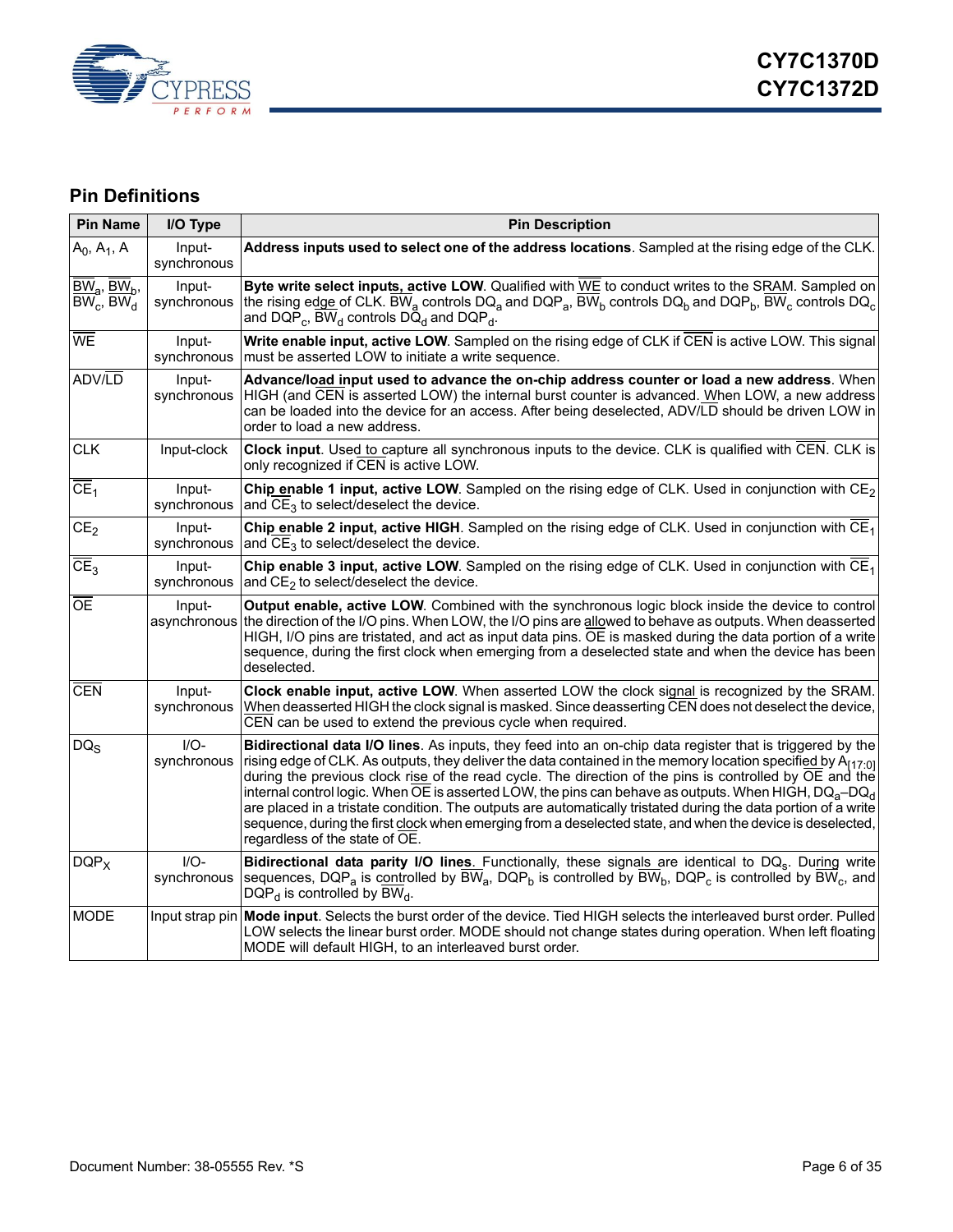

## **Pin Definitions** (continued)

| <b>Pin Name</b>                              | I/O Type                                    | <b>Pin Description</b>                                                                                                                                                                                                                                                           |
|----------------------------------------------|---------------------------------------------|----------------------------------------------------------------------------------------------------------------------------------------------------------------------------------------------------------------------------------------------------------------------------------|
| TDO <sup>[4]</sup>                           | <b>JTAG</b> serial<br>output<br>synchronous | <b>Serial data-out to the JTAG circuit</b> . Delivers data on the negative edge of TCK.                                                                                                                                                                                          |
| TDI <sup>[4]</sup>                           | <b>JTAG</b> serial<br>input<br>synchronous  | Serial data-in to the JTAG circuit. Sampled on the rising edge of TCK.                                                                                                                                                                                                           |
| TMS <sup>[4]</sup>                           | Test mode<br>select<br>synchronous          | This pin controls the test access port state machine. Sampled on the rising edge of TCK.                                                                                                                                                                                         |
| <b>TCK</b> <sup>[4]</sup>                    | JTAG-clock                                  | <b>Clock input to the JTAG circuitry.</b>                                                                                                                                                                                                                                        |
| $V_{DD}$                                     |                                             | Power supply   Power supply inputs to the core of the device.                                                                                                                                                                                                                    |
| V <sub>DDQ</sub>                             | I/O power<br>supply                         | Power supply for the I/O circuitry.                                                                                                                                                                                                                                              |
| $V_{SS}$                                     | Ground                                      | Ground for the device. Should be connected to ground of the system.                                                                                                                                                                                                              |
| NC                                           |                                             | No connects. This pin is not connected to the die.                                                                                                                                                                                                                               |
| NC/(36M,7<br>2M, 144M,<br>288M,<br>576M, 1G) |                                             | These pins are not connected. They will be used for expansion to the 36M, 72M, 144M, 288M, 576M<br>and 1G densities.                                                                                                                                                             |
| $ZZ^{[5]}$                                   | Input-                                      | <b>ZZ "sleep" input</b> . This active HIGH input places the device in a non-time critical "sleep" condition with<br>asynchronous data integrity preserved. During normal operation, this pin can be connected to $V_{SS}$ or left floating. ZZ<br>pin has an internal pull down. |

**Note**

<span id="page-6-1"></span><sup>4.</sup> Errata: The JTAG testing should be performed with these devices in BYPASS mode as the JTAG functionality is not guaranteed. For more information, see "Errata"<br>[on page 30.](#page-29-0)<br>5. Errata: The ZZ pin needs to be externally con

<span id="page-6-0"></span>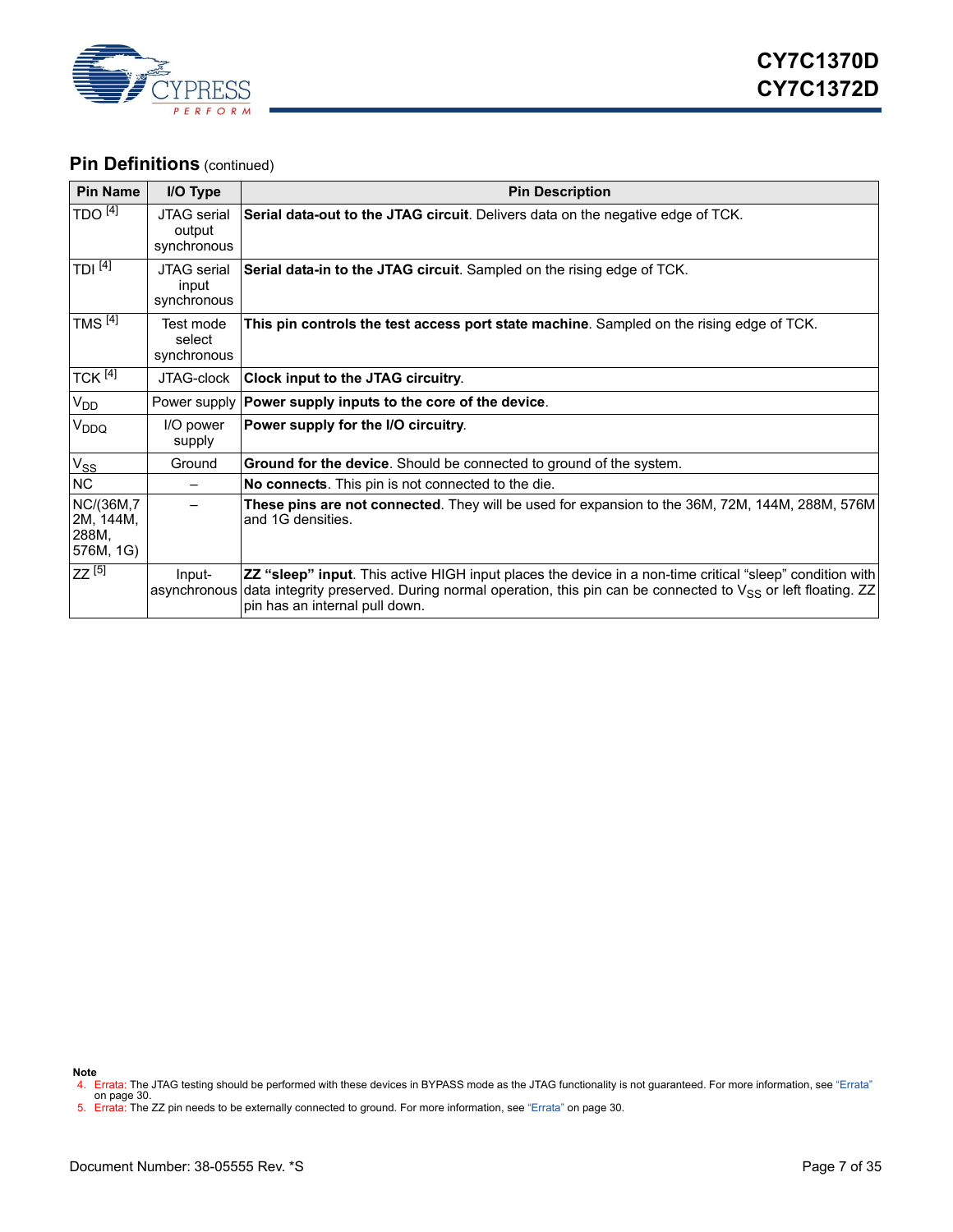

## <span id="page-7-0"></span>**Functional Overview**

The CY7C1370D and CY7C1372D are synchronous-pipelined burst NoBL SRAMs designed specifically to eliminate wait states during write/read transitions. All synchronous inputs pass through input registers controlled by the rising edge of the clock. The clock signal is qualified with the clock enable input signal (CEN). If CEN is HIGH, the clock signal is not recognized and all internal states are maintained. All synchronous operations are qualified with CEN. All data outputs pass through output registers controlled by the rising edge of the clock. Maximum access delay from the clock rise  $(t_{CO})$  is 2.6 ns (250-MHz device).

Accesses can be initiated by asserting all three chip enables  $(CE<sub>1</sub>, CE<sub>2</sub>, CE<sub>3</sub>)$  active at the rising edge of the clock. If clock enable (CEN) is active LOW and ADV/LD is asserted LOW, the address presented to the device will be latched. The access can either be a read or write operation, depending on the status of the write enable (WE). BW<sub>X</sub> can be used to conduct byte write operations.

Write operations are qualified by the write enable (WE). All writes are simplified with on-chip synchronous self-timed write circuitry.

Three synchronous chip enables  $(CE_1, CE_2, CE_3)$  and an asynchronous output enable (OE) simplify depth expansion. All operations (reads, writes, and deselects) are pipelined. ADV/LD should be driven LOW once the device has been deselected in order to load a new address for the next operation.

### <span id="page-7-1"></span>**Single Read Accesses**

A read access is initiated when the following conditions are satisfied at clock rise: (1) CEN is asserted LOW, (2)  $CE_1$ ,  $CE_2$ , and  $CE<sub>3</sub>$  are all asserted active, (3) the write enable input signal WE is deasserted HIGH, and (4) ADV/LD is asserted LOW. The address presented to the address inputs is latched into the address register and presented to the memory core and control logic. The control logic determines that a read access is in progress and allows the requested data to propagate to the input of the output register. At the rising edge of the next clock the requested data is allowed to propagate through the output register and onto the data bus within 2.6 ns (250-MHz device) provided OE is active LOW. After the first clock of the read access the output buffers are controlled by OE and the internal control logic. OE must be driven LOW in order for the device to drive out the requested data. During the second clock, a subsequent operation (read/write/deselect) can be initiated. Deselecting the device is also pipelined. Therefore, when the SRAM is deselected at clock rise by one of the chip enable signals, its output will tristate following the next clock rise.

### <span id="page-7-2"></span>**Burst Read Accesses**

The CY7C1370D and CY7C1372D have an on-chip burst counter that allows the user the ability to supply a single address and conduct up to four reads without reasserting the address inputs. ADV/LD must be driven LOW in order to load a new address into the SRAM, as described in the [Single Read](#page-7-1) [Accesses](#page-7-1) section above. The sequence of the burst counter is determined by the MODE input signal. A LOW input on MODE selects a linear burst mode, a HIGH selects an interleaved burst sequence. Both burst counters use A0 and A1 in the burst sequence, and will wrap-around when incremented sufficiently. A HIGH input on ADV/LD will increment the internal burst counter regardless of the state of chip enables inputs or  $\overline{WE}$ . WE is latched at the beginning of a burst cycle. Therefore, the type of access (read or write) is maintained throughout the burst sequence.

### <span id="page-7-3"></span>**Single Write Accesses**

Write access are initiated when the following conditions are satisfied at clock rise: (1) CEN is asserted LOW, (2)  $CE_1$ ,  $CE_2$ , and  $CE<sub>3</sub>$  are all asserted active, and (3) the write signal WE is asserted LOW. The address presented is loaded into the address register. The write signals are latched into the control logic block.

On the subsequent clock rise the data lines are automatically tristated regardless of the state of the OE input signal. This allows the external logic to present the data on DQ and DQP  $(DQ_{a,b,c,d}/DQP_{a,b,c,d}$  for CY7C1370D and  $DQ_{a,b}/DQP_{a,b}$  for CY7C1372D). In addition, the address for the subsequent access (read/write/deselect) is latched into the address register (provided the appropriate control signals are asserted).

On the next clock rise the data presented to DQ and DQP  $(\mathsf{DQ}_{\mathsf{a},\mathsf{b},\mathsf{c},\mathsf{d}}\!/\mathsf{DQP}_{\mathsf{a},\mathsf{b},\mathsf{c},\mathsf{d}}$  for CY7C1370D &  $\mathsf{DQ}_{\mathsf{a},\mathsf{b}}\!/\mathsf{DQP}_{\mathsf{a},\mathsf{b}}$  for CY7C1372D) (or a subset for byte write operations, see Write Cycle Description table for details) inputs is latched into the device and the write is complete.

The data written during the write operation is controlled by BW  $(BW_{a,b,c,d}$  for CY7C1370D and  $BW_{a,b}$  for CY7C1372D) signals. The CY7C1370D/CY7C1372D provides byte write capability that is described in the Write Cycle Description table. Asserting the write enable input (WE) with the selected byte write select (BW) input will selectively write to only the desired bytes. Bytes not selected during a byte write operation will remain unaltered. A synchronous self-timed write mechanism has been provided to simplify the write operations. Byte write capability has been included in order to greatly simplify read/modify/write sequences, which can be reduced to simple byte write operations.

Because the CY7C1370D and CY7C1372D are common I/O devices, data should not be driven into the device while the outputs are active. The output enable (OE) can be deasserted HIGH before presenting data to the DQ and DQP  $(DQ_{a,b,c,d}/DQP_{a,b,c,d}$  for CY7C1370D and  $DQ_{a,b}/DQP_{a,b}$  for CY7C1372D) inputs. Doing so will tri-state the output drivers. As a safety precaution, DQ and DQP (DQ<sub>a,b,c,d</sub>/DQP<sub>a,b,c,d</sub> for  $CY7C1370D$  and  $DQ_{a,b}/DQP_{a,b}$  for  $CY7C1372D)$  are automatically tristated during the data portion of a write cycle, regardless of the state of OE.

### <span id="page-7-4"></span>**Burst Write Accesses**

The CY7C1370D/CY7C1372D has an on-chip burst counter that allows the user the ability to supply a single address and conduct up to four write operations without reasserting the address inputs. ADV/LD must be driven LOW in order to load the initial address, as described in the [Single Write Accesses](#page-7-3) section above. When ADV/LD is driven HIGH on the subsequent clock rise, the chip enables (CE<sub>1</sub>, CE<sub>2</sub>, and CE<sub>3</sub>) and WE inputs are ignored and the burst counter is incremented. The correct BW  $(\overline{BW}_{a,b,c,d}$  for CY7C1370D and  $\overline{BW}_{a,b}$  for CY7C1372D) inputs must be driven in each cycle of the burst write in order to write the correct bytes of data.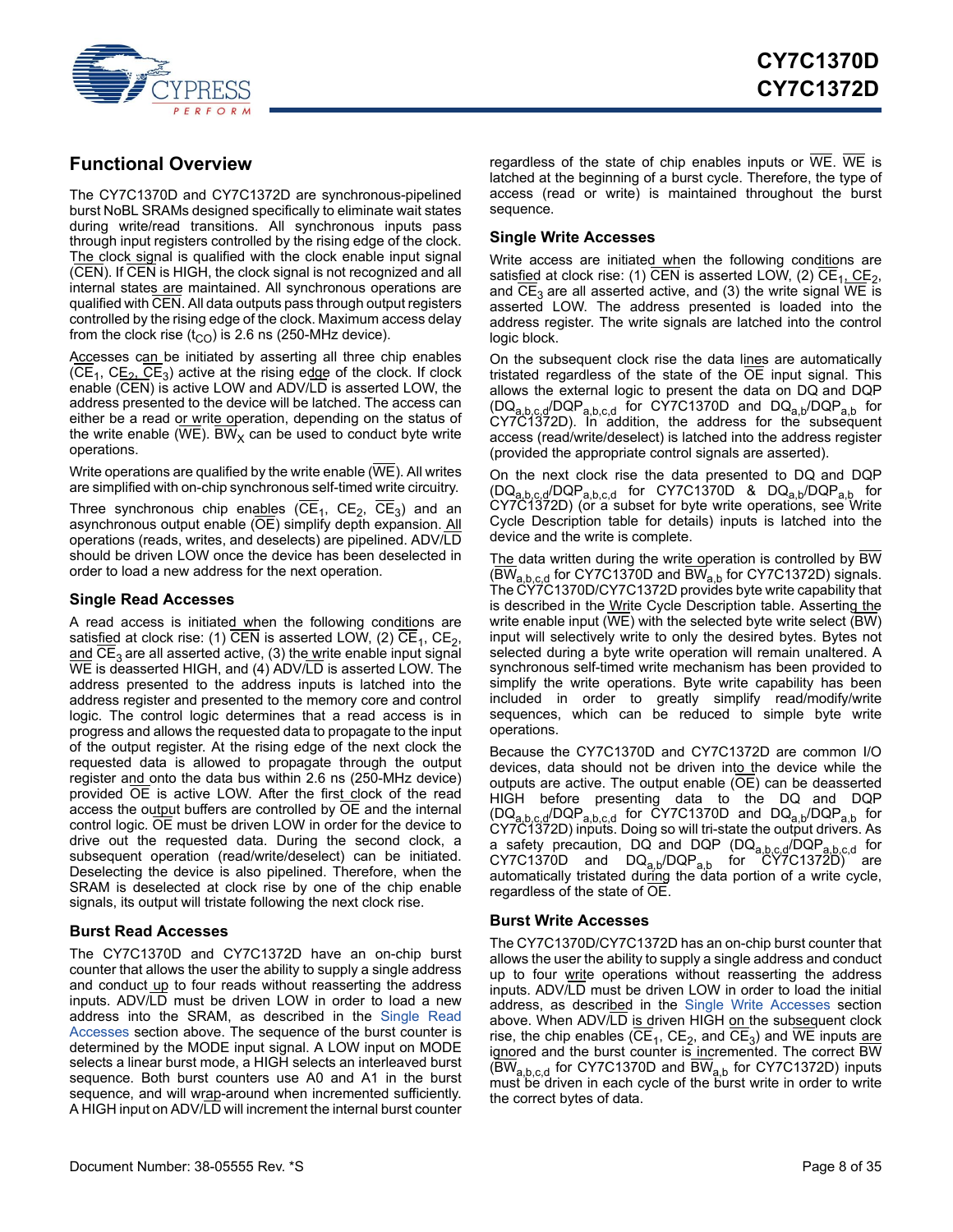

### <span id="page-8-0"></span>**Sleep Mode**

The ZZ input pin is an asynchronous input. Asserting ZZ places the SRAM in a power conservation "sleep" mode. Two clock cycles are required to enter into or exit from this "sleep" mode. While in this mode, data integrity is guaranteed. Accesses pending when entering the "sleep" mode are not considered valid nor is the completion of the operation guaranteed. The device mus<u>t be</u> deselected prior to entering the "sleep" mode.  $\mathsf{CE_1}, \mathsf{CE_2},$ and  $CE_3$ , must remain inactive for the duration of  $t_{ZZREC}$  after the ZZ input returns LOW.

### <span id="page-8-1"></span>**Interleaved Burst Address Table**

(MODE = Floating or  $V_{DD}$ )

| <b>First</b><br><b>Address</b><br>A1:AD | <b>Second</b><br><b>Address</b><br>A1:A0 | <b>Third</b><br><b>Address</b><br>A1:A0 | <b>Fourth</b><br><b>Address</b><br>A1:A0 |
|-----------------------------------------|------------------------------------------|-----------------------------------------|------------------------------------------|
| ΩO                                      |                                          | 10                                      |                                          |
|                                         | 00                                       |                                         | 10                                       |
| 10                                      | 11                                       | 00                                      | በ1                                       |
|                                         | 10                                       |                                         |                                          |

### <span id="page-8-2"></span>**Linear Burst Address Table**

(MODE = GND)

| <b>First</b><br><b>Address</b><br>A1:A0 | <b>Second</b><br><b>Address</b><br>A1:A0 | <b>Third</b><br><b>Address</b><br>A1:A0 | <b>Fourth</b><br><b>Address</b><br>A1:A0 |
|-----------------------------------------|------------------------------------------|-----------------------------------------|------------------------------------------|
| 00                                      | ი1                                       | 10                                      |                                          |
|                                         | 10                                       | 11                                      | 00                                       |
| 10                                      | 11                                       | იი                                      |                                          |
|                                         | იი                                       |                                         |                                          |

### <span id="page-8-3"></span>**ZZ Mode Electrical Characteristics**

| <b>Parameter</b>   | <b>Description</b>                | <b>Test Conditions</b>    | Min        | <b>Max</b> | <b>Unit</b> |
|--------------------|-----------------------------------|---------------------------|------------|------------|-------------|
| <b>I</b> DDZZ      | Sleep mode standby current        | $ZZ \ge V_{DD} - 0.2 V$   |            | 80         | mA          |
| tzzs               | Device operation to ZZ            | $ZZ \geq V_{DD} - 0.2 V$  |            | $2t_{CYC}$ | ns          |
| <sup>t</sup> zzrec | ZZ recovery time                  | ZZ < 0.2 V                | $2t_{CYC}$ |            | ns          |
| tzzi               | ZZ active to sleep current        | This parameter is sampled |            | $2t_{CYC}$ | ns          |
| t <sub>RZZI</sub>  | ZZ Inactive to exit sleep current | This parameter is sampled |            |            | ns          |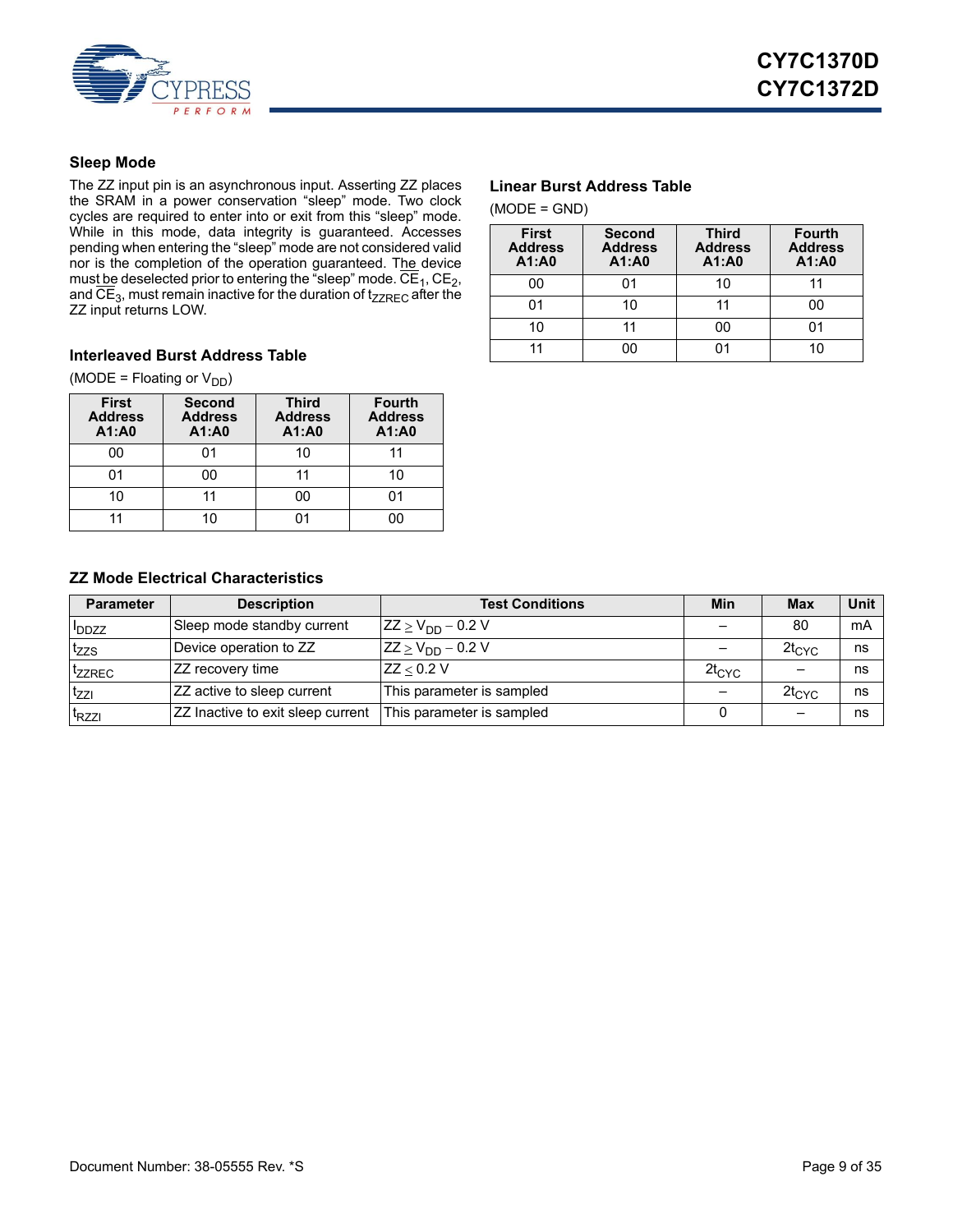

## <span id="page-9-0"></span>**Truth Table**

The Truth Table for CY7C1370D and CY7C1372D follows. [[6,](#page-9-1) [7,](#page-9-2) [8,](#page-9-3) [9,](#page-9-4) [10,](#page-9-5) [11](#page-9-6), [12](#page-9-7)]

| <b>Operation</b>              | <b>Address Used</b> | <b>CE</b> | <b>ZZ</b> | <b>ADV/LD</b> | <b>WE</b> | BW <sub>x</sub> | <b>OE</b> |   | <b>CEN CLK</b> | <b>DQ</b>      |
|-------------------------------|---------------------|-----------|-----------|---------------|-----------|-----------------|-----------|---|----------------|----------------|
| Deselect cycle                | None                | H         | L         |               | X         | X               | X         |   | L-H            | Tri-state      |
| Continue deselect cycle       | None                | X         | L         | н             | X         | X               | X         |   | L-H            | Tri-state      |
| Read cycle (begin burst)      | External            |           | L         |               | H         | х               |           |   | L-H            | Data out $(Q)$ |
| Read cycle (continue burst)   | Next                | X         |           | H             | X         | X               |           | L | $L-H$          | Data out $(Q)$ |
| NOP/dummy read (begin burst)  | External            |           | L         |               | H         | X               | H         |   | L-H            | Tri-state      |
| Dummy read (continue burst)   | Next                | X         |           | н             | X         | X               | н         |   | L-H            | Tri-state      |
| Write cycle (begin burst)     | External            |           | L         |               | ┗         |                 | X         | L | $L-H$          | Data in $(D)$  |
| Write cycle (continue burst)  | Next                | X         |           | н             | X         |                 | X         | L | $L-H$          | Data in (D)    |
| NOP/write abort (begin burst) | None                |           |           |               | L         | н               | X         |   | $L-H$          | Tri-state      |
| Write abort (continue burst)  | Next                | X         |           | H             | X         | Н               | X         | L | L-H            | Tri-state      |
| Ignore clock edge (stall)     | Current             | X         | L         | X             | X         | X               | X         | H | $L-H$          |                |
| Sleep mode                    | None                | X         | н         | X             | X         | X               | X         | x | X              | Tri-state      |

**Notes**

- <span id="page-9-1"></span>6. X = "Don't Care", H = Logic HIGH, L = Logic LOW, CE stands for ALL Chip Enables active. BWx = L signifies at least one Byte Write Select is active, BWx = Valid<br>signifies that the desired byte write selects are asserted,
- <span id="page-9-2"></span>7. Write is defined by WE and BW<sub>X</sub>. See Write Cycle Description table for details.<br>8. When a write cycle is detected, all I/Os are tristated, even during b<u>yte</u> writes.<br>9. The DQ and DQP pins are controlled by the current
- <span id="page-9-3"></span>
- <span id="page-9-4"></span>
- <span id="page-9-5"></span>10.  $\overline{\text{CEN}}$  = H inserts wait states.
- <span id="page-9-6"></span>11. Device will power-up deselected and the I/Os in a tristate condition, regardless of  $\overline{OE}$ .
- <span id="page-9-7"></span>12. OE is asynchronous and is not sampled with the clock rise. It is masked internally during write cycles. During a read cycle DQ<sub>s</sub> and DQP<sub>X</sub> = Tri-state when OE is inactive or when the device is deselected, and DQ<sub>s</sub>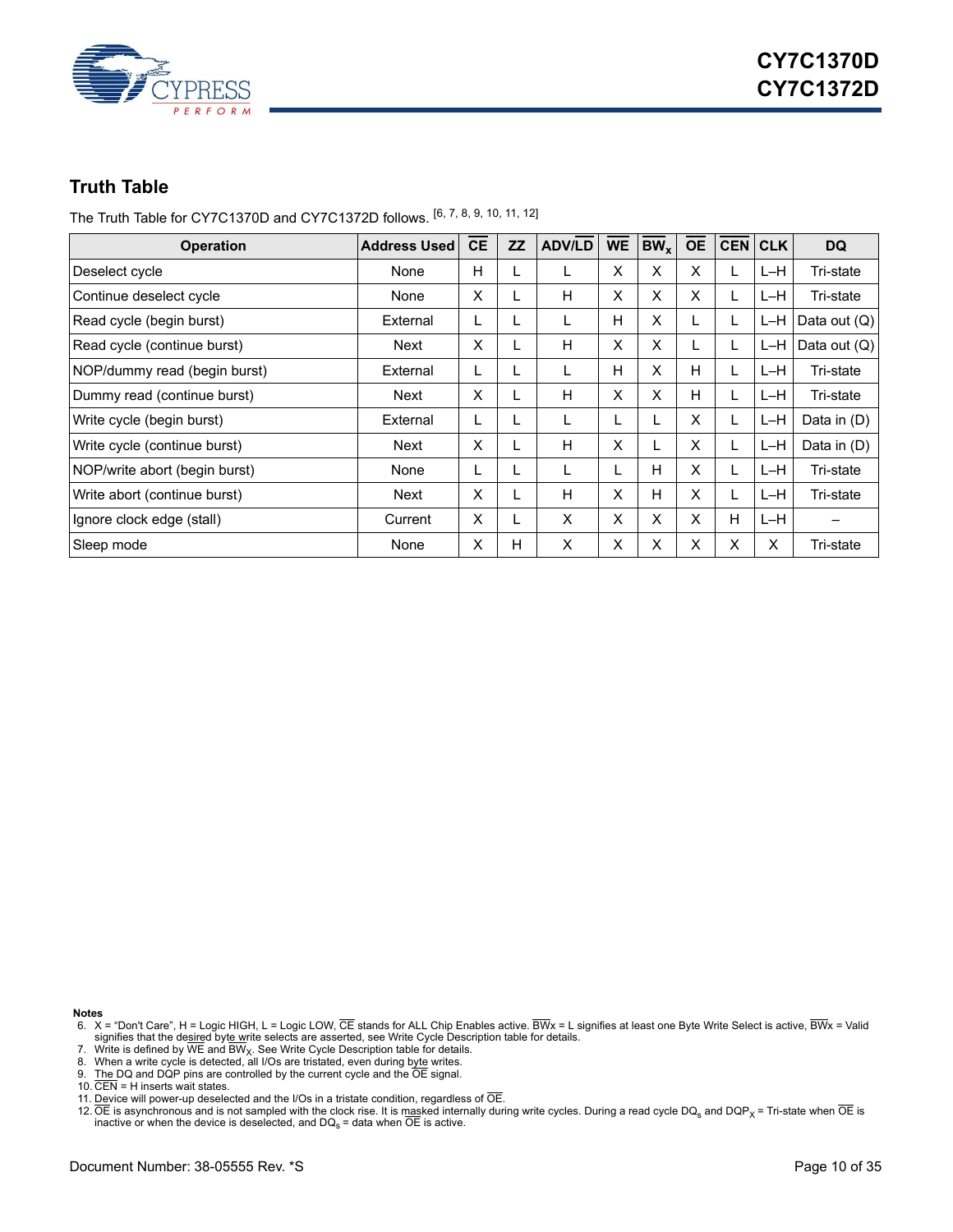

## <span id="page-10-0"></span>**Partial Write Cycle Description**

The Partial Write Cycle Description for CY7C1370D follows. [[13,](#page-10-1) [14,](#page-10-2) [15,](#page-10-3) [16\]](#page-10-4)

| Function (CY7C1370D)                       | <b>WE</b> | $BW_{d}$ | $BW_c$ | BW <sub>b</sub> | BW <sub>a</sub> |
|--------------------------------------------|-----------|----------|--------|-----------------|-----------------|
| Read                                       | H         | X        | X      | X               | X               |
| Write - No bytes written                   | L         | H        | H      | H               | H               |
| Write Byte $a - (DQ_a$ and $DQP_a$ )       | L         | H        | H      | H               |                 |
| Write Byte $b - (DQ_h$ and $DQP_h$ )       | L         | H        | H      | L               | H               |
| Write Bytes b, a                           | L         | H        | H      | L               |                 |
| Write Byte $c - (DQ_c \text{ and } DQP_c)$ | L         | H        | L      | H               | H               |
| Write Bytes c, a                           |           | H        | L      | H               |                 |
| Write Bytes c, b                           | L         | H        | L      | L               | H               |
| Write Bytes c, b, a                        | L         | H        | L      |                 |                 |
| Write Byte $d - (DQ_d$ and $DQP_d$ )       | L         | L        | H      | H               | H               |
| Write Bytes d, a                           | L         | L        | H      | H               |                 |
| Write Bytes d, b                           | L         | L        | H      | L               | H               |
| Write Bytes d, b, a                        | L         | L        | H      | L               |                 |
| Write Bytes d, c                           | L         | L        | L      | H               | H               |
| Write Bytes d, c, a                        | L         | L        | L      | H               |                 |
| Write Bytes d, c, b                        | L         | L        | L      | L               | H               |
| Write All Bytes                            |           | L        | L      | L               |                 |

## **Partial Write Cycle Description**

The Partial Write Cycle Description for CY7C1372D follows. [[13,](#page-10-1) [14,](#page-10-2) [15,](#page-10-3) [16\]](#page-10-4)

| Function (CY7C1372D)                       | <b>WE</b> | BW <sub>b</sub> | BW <sub>a</sub> |
|--------------------------------------------|-----------|-----------------|-----------------|
| Read                                       | п         |                 |                 |
| Write – No Bytes Written                   |           |                 |                 |
| Write Byte $a - (DQ_a$ and $DQP_a$ )       |           |                 |                 |
| Write Byte $b - (DQ_b \text{ and } DQP_b)$ |           |                 |                 |
| <b>Write Both Bytes</b>                    |           |                 |                 |

**Notes**

- <span id="page-10-2"></span>14. Write is defined by WE and BW<sub>X</sub>. See Write Cycle Description table for details.
- <span id="page-10-3"></span>15. When a write cycle is detected, all I/Os are tristated, even during byte writes.

<span id="page-10-1"></span><sup>13.</sup> X = "Don't Care", H = Logic HIGH, L = Logic LOW, CE stands for ALL Chip Enables active. BWx = L signifies at least one Byte Write Select is active, BWx = Valid signifies that the desired byte write selects are asserted

<span id="page-10-4"></span><sup>16.</sup> Table only lists a partial listing of the byte write combinations. Any Combination of  $\overline{\rm BW}_{X}$  is valid Appropriate write will be done based on which byte write is active.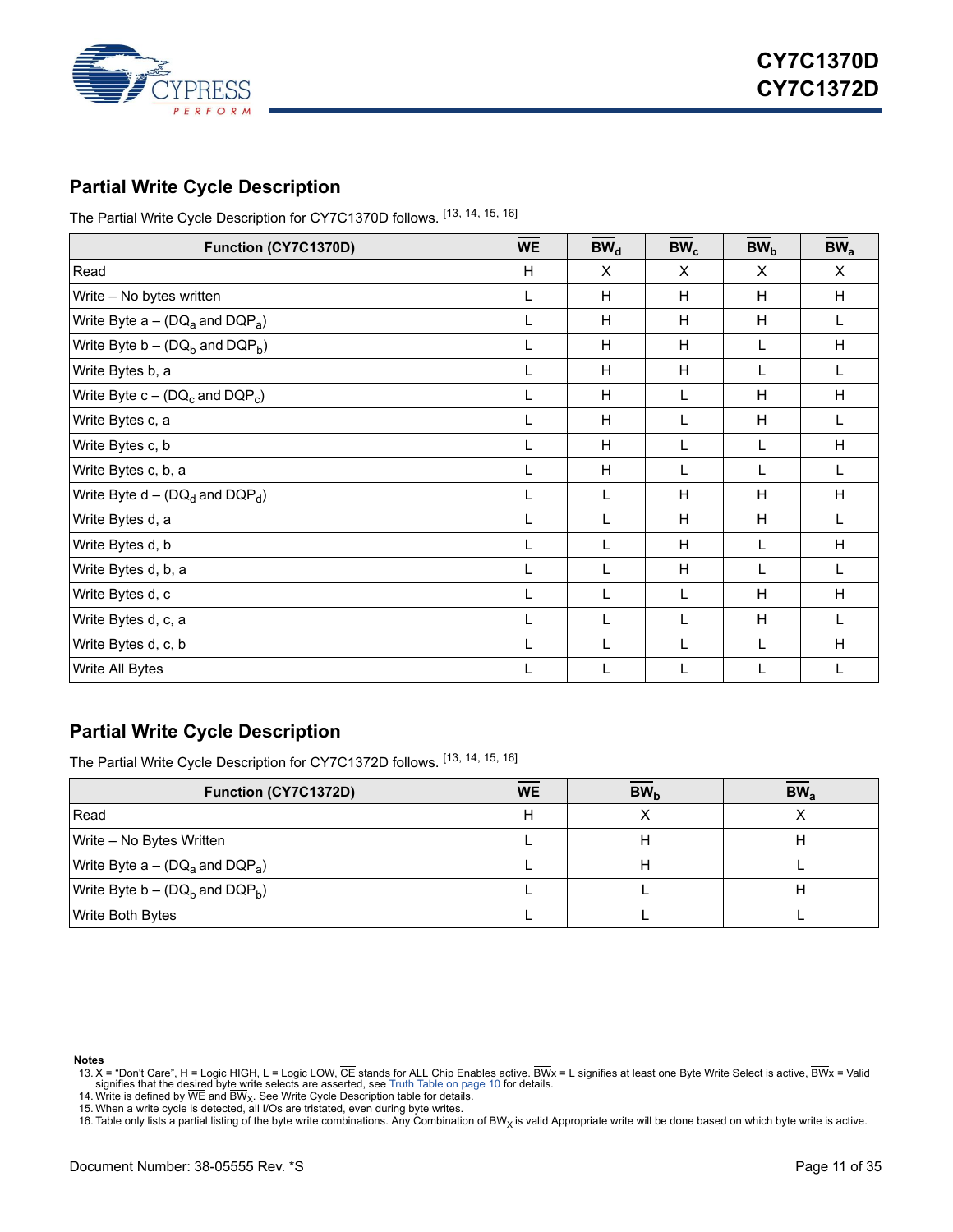

## <span id="page-11-0"></span>**IEEE 1149.1 Serial Boundary Scan (JTAG** [\[17](#page-11-5)]**)**

The CY7C1370D incorporates a serial boundary scan test access port (TAP). This part is fully compliant with 1149.1. The TAP operates using JEDEC-standard 3.3 V or 2.5 V I/O logic levels.

The CY7C1370D contains a TAP controller, instruction register, boundary scan register, bypass register, and ID register.

### <span id="page-11-1"></span>**Disabling the JTAG Feature**

It is possible to operate the SRAM without using the JTAG feature. To disable the TAP controller, TCK must be tied LOW  $(V_{SS})$  to prevent clocking of the device. TDI and TMS are internally pulled up and may be unconnected. They may alternately be connected to  $V_{DD}$  through a pull-up resistor. TDO should be left unconnected. Upon power-up, the device will come up in a reset state which will not interfere with the operation of the device.

The 0/1 next to each state represents the value of TMS at the rising edge of TCK.

### <span id="page-11-2"></span>**Test Access Port (TAP)**

### *Test Clock (TCK)*

The test clock is used only with the TAP controller. All inputs are captured on the rising edge of TCK. All outputs are driven from the falling edge of TCK.

### *Test Mode Select (TMS)*

The TMS input is used to give commands to the TAP controller and is sampled on the rising edge of TCK. It is allowable to leave this ball unconnected if the TAP is not used. The ball is pulled up internally, resulting in a logic HIGH level.

#### *Test Data-In (TDI)*

The TDI ball is used to serially input information into the registers and can be connected to the input of any of the registers. The register between TDI and TDO is chosen by the instruction that is loaded into the TAP instruction register. TDI is internally pulled up and can be unconnected if the TAP is unused in an application. TDI is connected to the most significant bit (MSB) of any register.

### *Test Data-Out (TDO)*

The TDO output ball is used to serially clock data-out from the registers. The output is active depending upon the current state of the TAP state machine. The output changes on the falling edge of TCK. TDO is connected to the least significant bit (LSB) of any register.

### <span id="page-11-3"></span>**Performing a TAP Reset**

A Reset is performed by forcing TMS HIGH  $(V_{DD})$  for five rising edges of TCK. This Reset does not affect the operation of the SRAM and may be performed while the SRAM is operating.

At power-up, the TAP is reset internally to ensure that TDO comes up in a High Z state.

### <span id="page-11-4"></span>**TAP Registers**

Registers are connected between the TDI and TDO balls and allow data to be scanned into and out of the SRAM test circuitry. Only one register can be selected at a time through the instruction register. Data is serially loaded into the TDI ball on the rising edge of TCK. Data is output on the TDO ball on the falling edge of TCK.

### *Instruction Register*

Three-bit instructions can be serially loaded into the instruction register. This register is loaded when it is placed between the TDI and TDO balls as shown in the [TAP Controller Block Diagram on](#page-14-0) [page 15](#page-14-0). Upon power-up, the instruction register is loaded with the IDCODE instruction. It is also loaded with the IDCODE instruction if the controller is placed in a reset state as described in the previous section.

When the TAP controller is in the Capture-IR state, the two least significant bits are loaded with a binary "01" pattern to allow for fault isolation of the board-level serial test data path.

### *Bypass Register*

To save time when serially shifting data through registers, it is sometimes advantageous to skip certain chips. The bypass register is a single-bit register that can be placed between the TDI and TDO balls. This allows data to be shifted through the SRAM with minimal delay. The bypass register is set LOW  $(V_{SS})$ when the BYPASS instruction is executed.

### *Boundary Scan Register*

The boundary scan register is connected to all the input and bidirectional balls on the SRAM.

The boundary scan register is loaded with the contents of the RAM I/O ring when the TAP controller is in the Capture-DR state and is then placed between the TDI and TDO balls when the controller is moved to the Shift-DR state. The EXTEST, SAMPLE/PRELOAD and SAMPLE Z instructions can be used to capture the contents of the I/O ring.

The Boundary Scan Order tables show the order in which the bits are connected. Each bit corresponds to one of the bumps on the SRAM package. The MSB of the register is connected to TDI and the LSB is connected to TDO.

### *Identification (ID) Register*

The ID register is loaded with a vendor-specific, 32-bit code during the Capture-DR state when the IDCODE command is loaded in the instruction register. The IDCODE is hardwired into the SRAM and can be shifted out when the TAP controller is in the Shift-DR state. The ID register has a vendor code and other information described in the Identification Register Definitions table.

#### **Note**

<span id="page-11-5"></span><sup>17.</sup> Errata: The JTAG testing should be performed with these devices in BYPASS mode as the JTAG functionality is not guaranteed. For more information, see ["Errata"](#page-29-0)  [on page 30.](#page-29-0)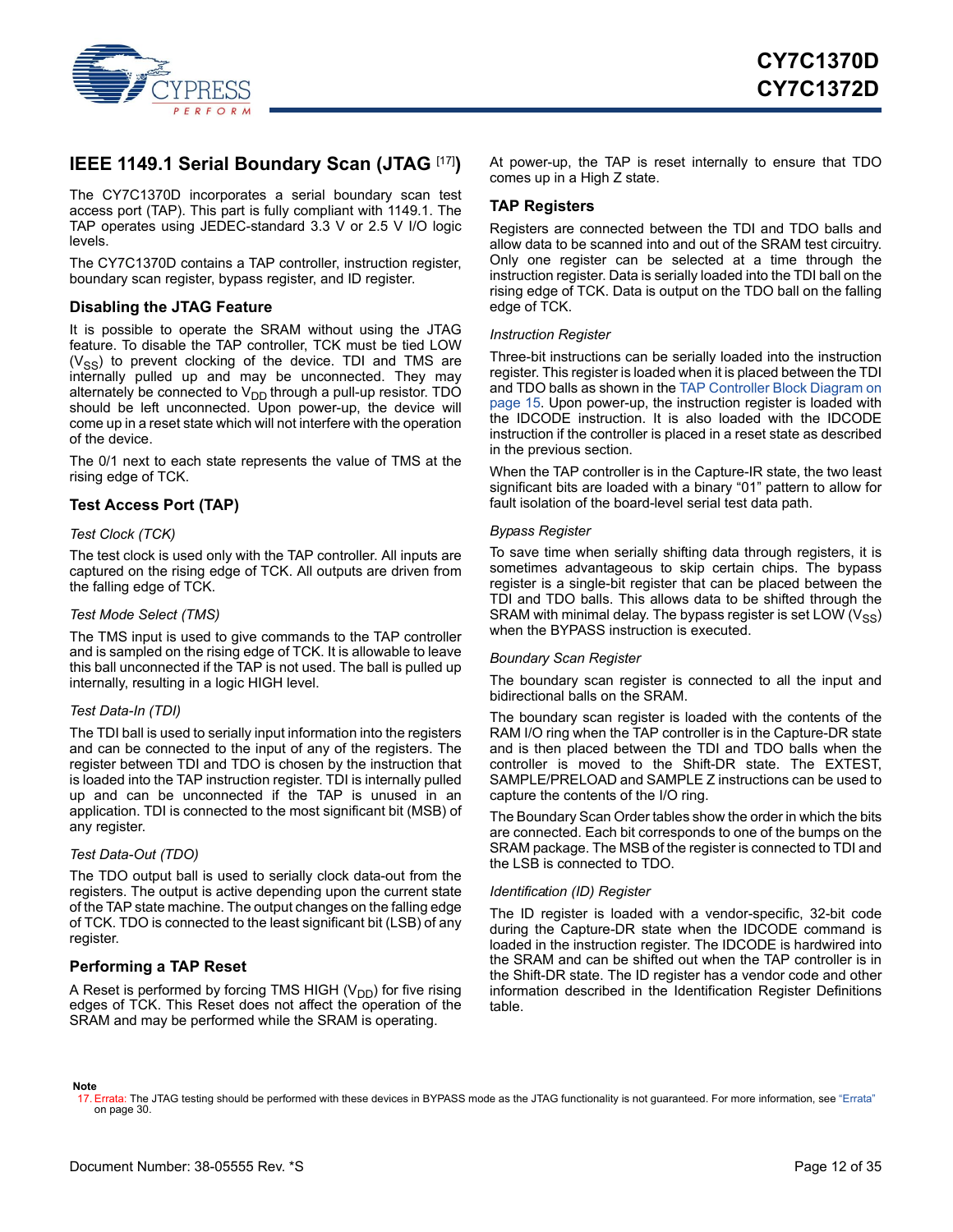

### <span id="page-12-0"></span>**TAP Instruction Set**

### <span id="page-12-2"></span>*Overview*

Eight different instructions are possible with the three bit instruction register. All combinations are listed in the Instruction Codes table. Three of these instructions are listed as RESERVED and should not be used. The other five instructions are described in detail below.

Instructions are loaded into the TAP controller during the Shift-IR state when the instruction register is placed between TDI and TDO. During this state, instructions are shifted through the instruction register through the TDI and TDO balls. To execute the instruction once it is shifted in, the TAP controller needs to be moved into the Update-IR state.

### <span id="page-12-3"></span>*EXTEST*

The EXTEST instruction enables the preloaded data to be driven out through the system output pins. This instruction also selects the boundary scan register to be connected for serial access between the TDI and TDO in the shift-DR controller state.

### *IDCODE*

The IDCODE instruction causes a vendor-specific, 32-bit code to be loaded into the instruction register. It also places the instruction register between the TDI and TDO balls and allows the IDCODE to be shifted out of the device when the TAP controller enters the Shift-DR state.

The IDCODE instruction is loaded into the instruction register upon power-up or whenever the TAP controller is given a test logic reset state.

### *SAMPLE Z*

The SAMPLE Z instruction causes the boundary scan register to be connected between the TDI and TDO balls when the TAP controller is in a Shift-DR state. It also places all SRAM outputs into a High Z state.

### *SAMPLE/PRELOAD*

SAMPLE/PRELOAD is a 1149.1-mandatory instruction. When the SAMPLE/PRELOAD instructions are loaded into the instruction register and the TAP controller is in the Capture-DR state, a snapshot of data on the inputs and output pins is captured in the boundary scan register.

The user must be aware that the TAP controller clock can only operate at a frequency up to 20 MHz, while the SRAM clock operates more than an order of magnitude faster. Because there is a large difference in the clock frequencies, it is possible that during the Capture-DR state, an input or output will undergo a transition. The TAP may then try to capture a signal while in transition (metastable state). This will not harm the device, but

there is no guarantee as to the value that will be captured. Repeatable results may not be possible.

To guarantee that the boundary scan register will capture the correct value of a signal, the SRAM signal must be stabilized long enough to meet the TAP controller's capture setup plus hold times ( $t_{CS}$  and  $t_{CH}$ ). The SRAM clock input might not be captured correctly if there is no way in a design to stop (or slow) the clock during a SAMPLE/PRELOAD instruction. If this is an issue, it is still possible to capture all other signals and simply ignore the value of the CK and CK captured in the boundary scan register.

Once the data is captured, it is possible to shift out the data by putting the TAP into the Shift-DR state. This places the boundary scan register between the TDI and TDO pins.

PRELOAD allows an initial data pattern to be placed at the latched parallel outputs of the boundary scan register cells prior to the selection of another boundary scan test operation.

The shifting of data for the SAMPLE and PRELOAD phases can occur concurrently when required – that is, while data captured is shifted out, the preloaded data can be shifted in.

### *BYPASS*

When the BYPASS instruction is loaded in the instruction register and the TAP is placed in a Shift-DR state, the bypass register is placed between the TDI and TDO balls. The advantage of the BYPASS instruction is that it shortens the boundary scan path when multiple devices are connected together on a board.

### <span id="page-12-1"></span>*EXTEST Output Bus Tristate*

IEEE Standard 1149.1 mandates that the TAP controller be able to put the output bus into a tristate mode.

The boundary scan register has a special bit located at bit #85 (for 119-ball BGA package) or bit #89 (for 165-ball FBGA package). When this scan cell, called the "extest output bus tristate," is latched into the preload register during the "Update-DR" state in the TAP controller, it will directly control the state of the output (Q-bus) pins, when the EXTEST is entered as the current instruction. When HIGH, it will enable the output buffers to drive the output bus. When LOW, this bit will place the output bus into a High Z condition.

This bit can be set by entering the SAMPLE/PRELOAD or EXTEST command, and then shifting the desired bit into that cell, during the "Shift-DR" state. During "Update-DR," the value loaded into that shift-register cell will latch into the preload register. When the EXTEST instruction is entered, this bit will directly control the output Q-bus pins. Note that this bit is preset HIGH to enable the output when the device is powered-up, and also when the TAP controller is in the "Test-Logic-Reset" state.

#### *Reserved*

These instructions are not implemented but are reserved for future use. Do not use these instructions.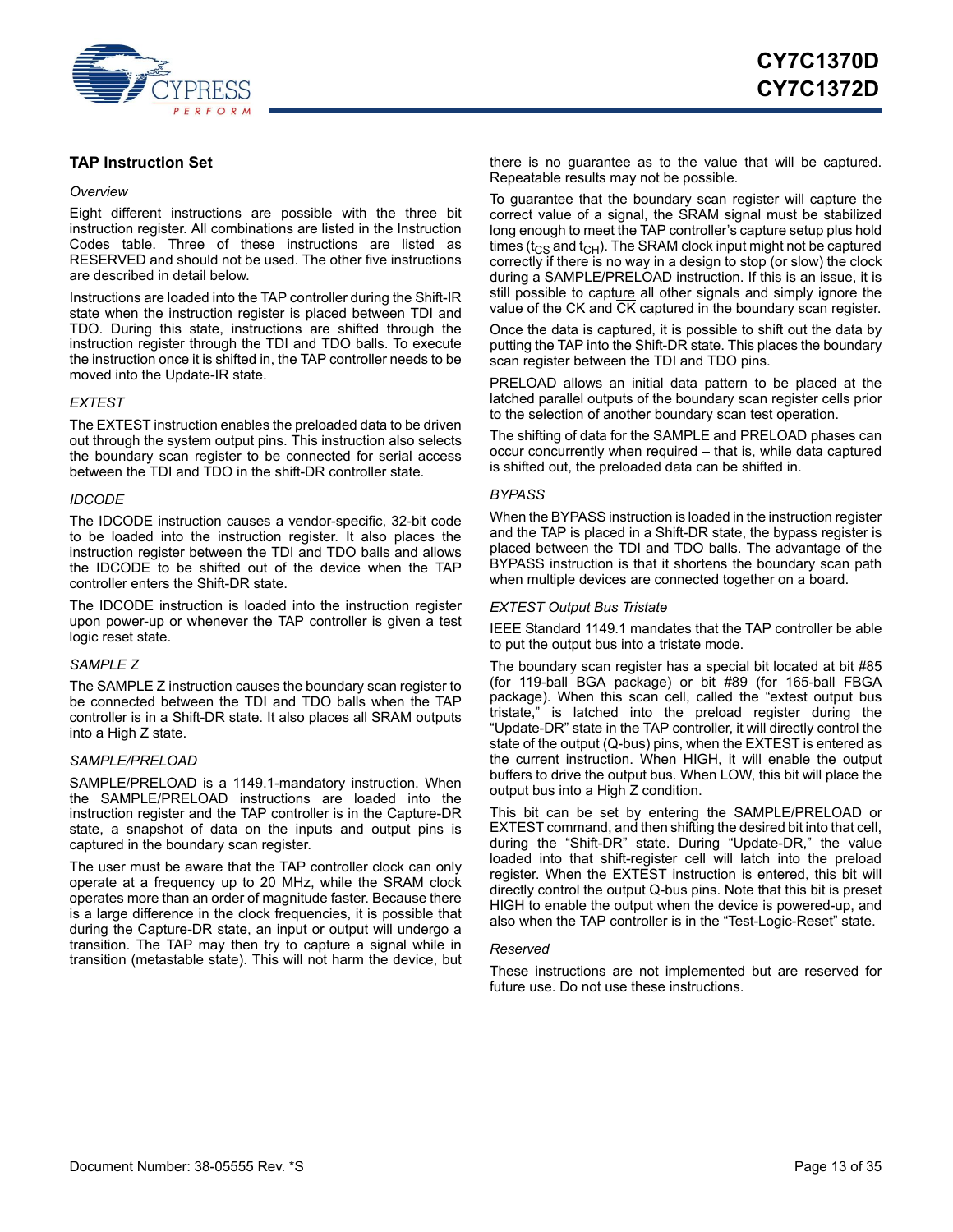

## <span id="page-13-0"></span>**TAP Controller State Diagram**

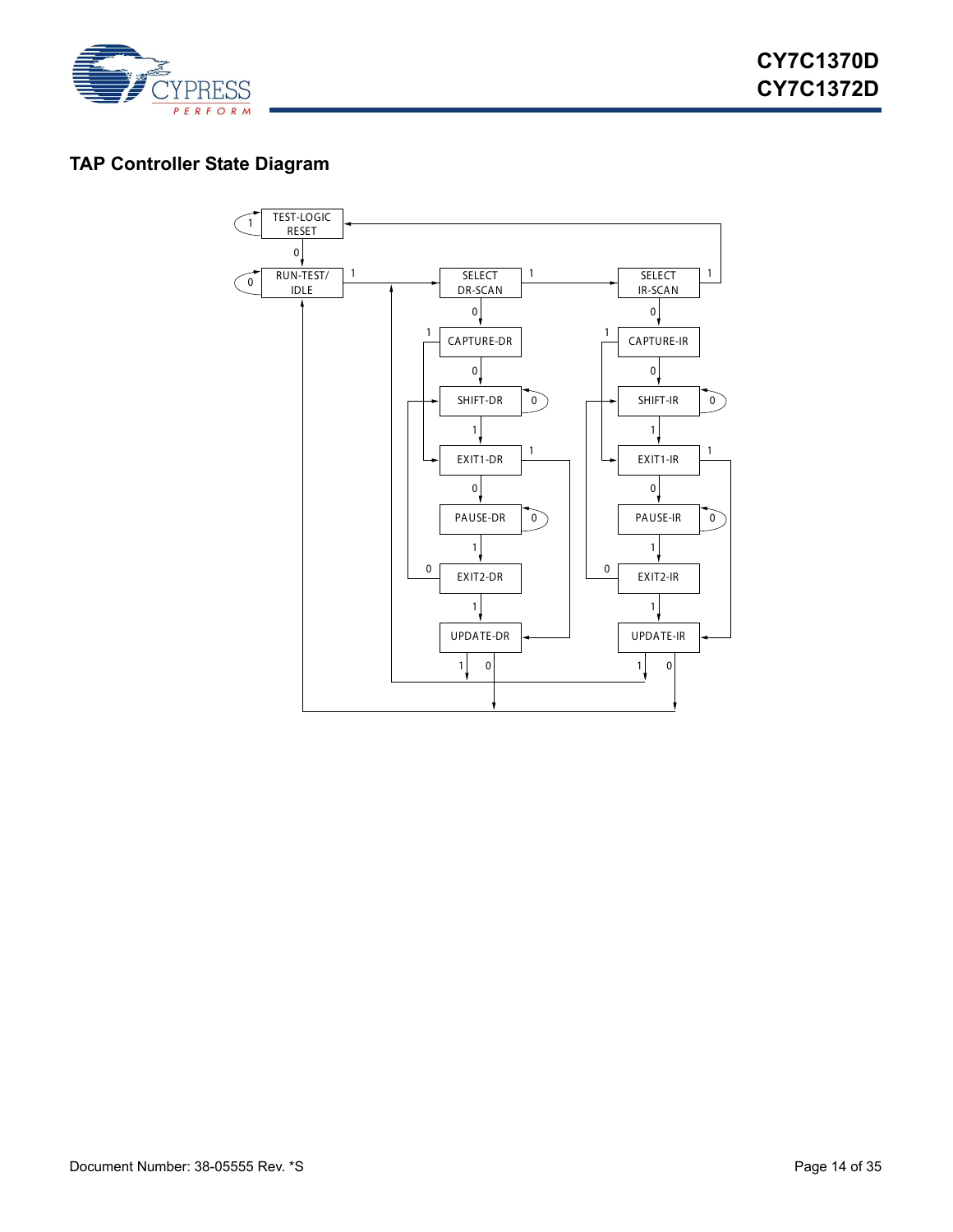

## <span id="page-14-0"></span>**TAP Controller Block Diagram**



## <span id="page-14-1"></span>**TAP Timing**

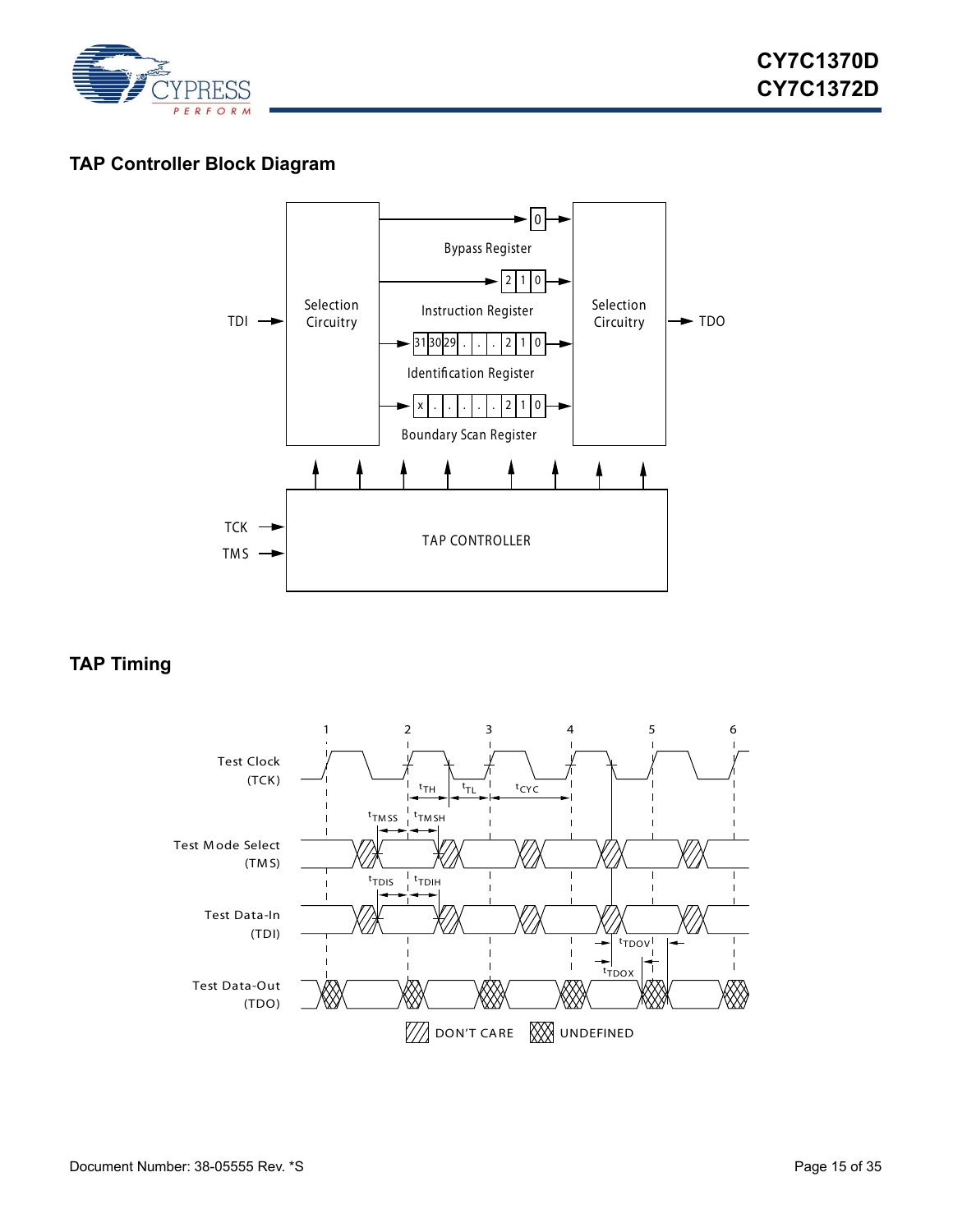

## <span id="page-15-0"></span>**TAP AC Switching Characteristics**

Over the Operating Range

| Parameter <sup>[18, 19]</sup> | <b>Description</b>                  | Min | <b>Max</b> | <b>Unit</b> |  |  |
|-------------------------------|-------------------------------------|-----|------------|-------------|--|--|
| <b>Clock</b>                  |                                     |     |            |             |  |  |
| t <sub>TCYC</sub>             | <b>TCK Clock Cycle Time</b>         | 50  |            | ns          |  |  |
| $t_{\text{TF}}$               | <b>TCK Clock Frequency</b>          |     | 20         | <b>MHz</b>  |  |  |
| $ t_{TH} $                    | <b>TCK Clock HIGH time</b>          | 20  |            | ns          |  |  |
| $ t_{TL}$                     | <b>TCK Clock LOW time</b>           | 20  | -          | ns          |  |  |
| <b>Output Times</b>           |                                     |     |            |             |  |  |
| t <sub>TDOV</sub>             | TCK Clock LOW to TDO Valid          |     | 10         | ns          |  |  |
| $t_{\text{TDOX}}$             | <b>TCK Clock LOW to TDO Invalid</b> | 0   |            | ns          |  |  |
| <b>Setup Times</b>            |                                     |     |            |             |  |  |
| t <sub>TMSS</sub>             | TMS Setup to TCK Clock Rise         | 5   |            | ns          |  |  |
| t <sub>TDIS</sub>             | TDI Setup to TCK Clock Rise         | 5   |            | ns          |  |  |
| $t_{CS}$                      | Capture Setup to TCK Rise           | 5   |            | ns          |  |  |
| <b>Hold Times</b>             |                                     |     |            |             |  |  |
| t <sub>TMSH</sub>             | TMS Hold after TCK Clock Rise       | 5   |            | ns          |  |  |
| t <sub>TDIH</sub>             | TDI Hold after Clock Rise           | 5   |            | ns          |  |  |
| $t_{CH}$                      | Capture Hold after Clock Rise       | 5   |            | ns          |  |  |

**Notes**

<span id="page-15-1"></span>18.  $t_{CS}$  and  $t_{CH}$  refer to the setup and hold time requirements of latching data from the boundary scan register.

<span id="page-15-2"></span>19. Test conditions are specified using the load in TAP AC test Conditions.  $t_R/t_F = 1$  ns.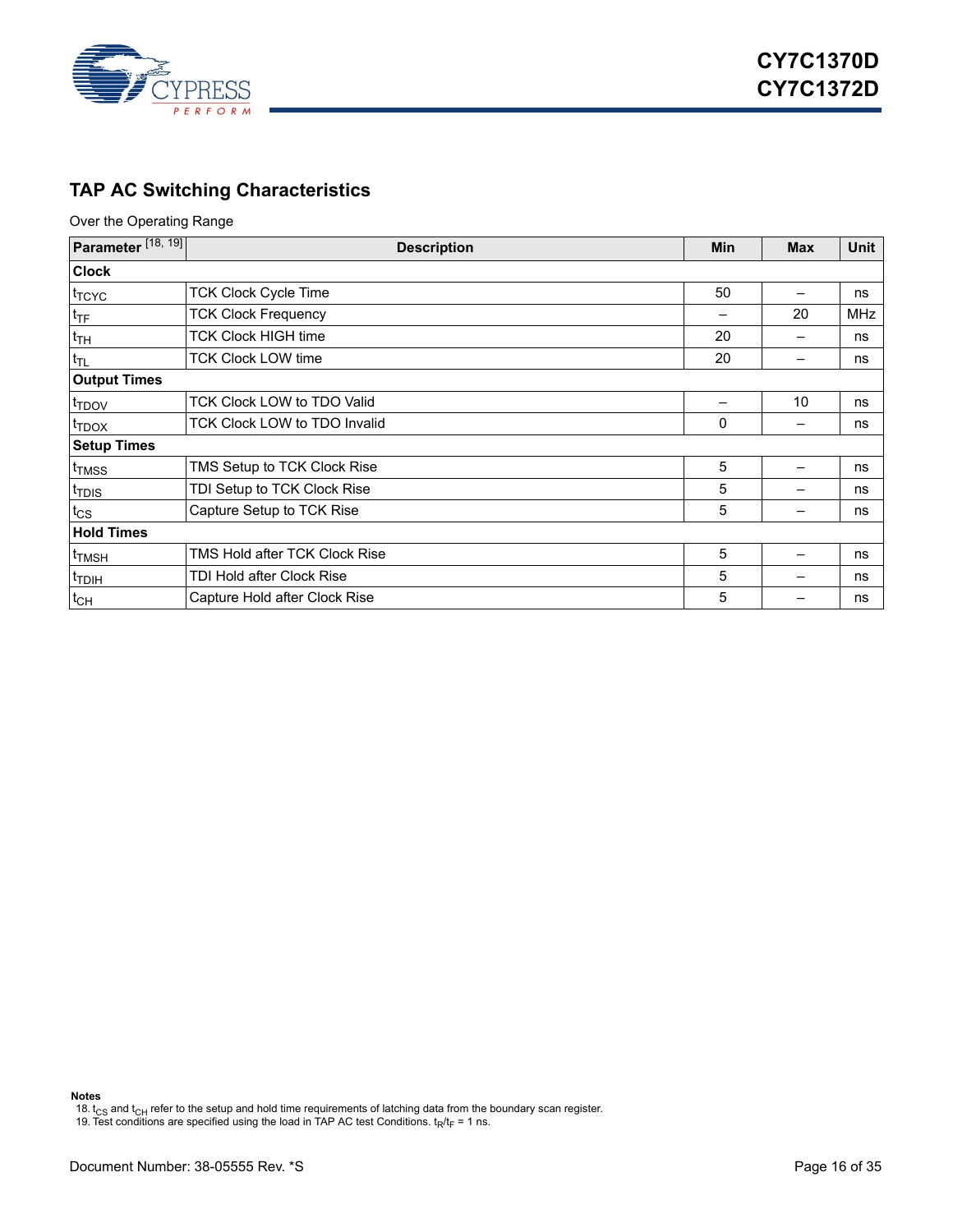

## <span id="page-16-0"></span>**3.3 V TAP AC Test Conditions**

| Test load termination supply voltage  1.5 V |  |
|---------------------------------------------|--|

## <span id="page-16-1"></span>**3.3 V TAP AC Output Load Equivalent**



## <span id="page-16-2"></span>**2.5 V TAP AC Test Conditions**

| Test load termination supply voltage  1.25 V |  |
|----------------------------------------------|--|

## <span id="page-16-3"></span>**2.5 V TAP AC Output Load Equivalent**



## <span id="page-16-4"></span>**TAP DC Electrical Characteristics and Operating Conditions**

|  | (0 °C < T <sub>A</sub> < +70 °C; V <sub>DD</sub> = 3.3 V ± 0.165 V unless otherwise noted) |  |
|--|--------------------------------------------------------------------------------------------|--|
|--|--------------------------------------------------------------------------------------------|--|

<span id="page-16-5"></span>

| Parameter <sup>[20]</sup> | <b>Description</b>  | <b>Test Conditions</b>                |                   | <b>Min</b> | <b>Max</b>     | Unit   |
|---------------------------|---------------------|---------------------------------------|-------------------|------------|----------------|--------|
| V <sub>OH1</sub>          | Output HIGH Voltage | $I_{OH} = -4.0$ mA, $V_{DDQ} = 3.3$ V |                   | 2.4        |                | $\vee$ |
|                           |                     | $I_{OH} = -1.0$ mA, $V_{DDO} = 2.5$ V |                   | 2.0        |                | $\vee$ |
| V <sub>OH2</sub>          | Output HIGH Voltage | $I_{OH} = -100 \mu A$                 | $V_{DDO} = 3.3 V$ | 2.9        |                | $\vee$ |
|                           |                     |                                       | $V_{DDQ} = 2.5 V$ | 2.1        | —              | $\vee$ |
| $V_{OL1}$                 | Output LOW Voltage  | $I_{OL}$ = 8.0 mA, $V_{DDQ}$ = 3.3 V  |                   |            | 0.4            | $\vee$ |
|                           |                     | $I_{OL}$ = 8.0 mA, $V_{DDO}$ = 2.5 V  |                   |            | 0.4            | $\vee$ |
| V <sub>OL2</sub>          | Output LOW Voltage  | $I_{\text{OI}}$ = 100 µA              | $V_{DDQ} = 3.3 V$ |            | 0.2            | $\vee$ |
|                           |                     |                                       | $V_{DDQ}$ = 2.5 V |            | 0.2            | $\vee$ |
| V <sub>IH</sub>           | Input HIGH Voltage  | $V_{DDQ} = 3.3 V$                     |                   | 2.0        | $V_{DD}$ + 0.3 | $\vee$ |
|                           |                     | $V_{DDQ}$ = 2.5 V                     |                   | 1.7        | $V_{DD}$ + 0.3 | $\vee$ |
| $V_{IL}$                  | Input LOW Voltage   | $V_{DDQ} = 3.3 V$                     |                   | $-0.5$     | 0.7            | $\vee$ |
|                           |                     | $V_{DDQ} = 2.5 V$                     |                   | $-0.3$     | 0.7            | $\vee$ |
| $I_X$                     | Input Load Current  | $GND \leq V_{IN} \leq V_{DDQ}$        |                   | $-5$       | 5              | μA     |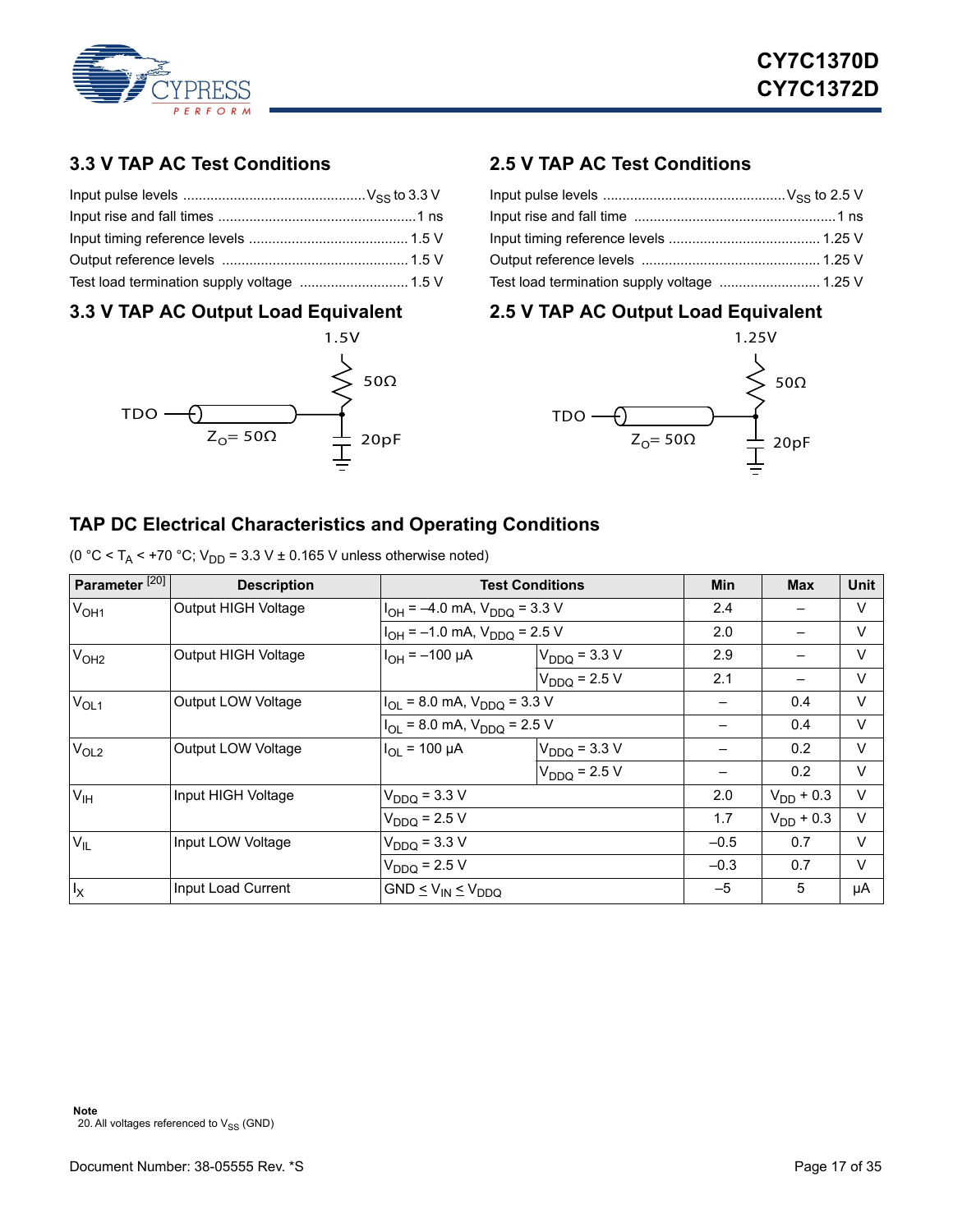

## <span id="page-17-3"></span><span id="page-17-0"></span>**Identification Register Definitions**

| <b>Instruction Field</b>                    | <b>CY7C1370D</b>  | <b>Description</b>                           |
|---------------------------------------------|-------------------|----------------------------------------------|
| Revision Number (31:29)                     | 000               | Reserved for version number.                 |
| Cypress Device ID $(28.12)$ <sup>[21]</sup> | 01011001000010101 | Reserved for future use.                     |
| Cypress JEDEC ID (11:1)                     | 00000110100       | Allows unique identification of SRAM vendor. |
| <b>ID Register Presence (0)</b>             |                   | Indicate the presence of an ID register.     |

## <span id="page-17-1"></span>**Scan Register Sizes**

| <b>Register Name</b>                        | Bit Size $(x 36)$ |
|---------------------------------------------|-------------------|
| Instruction                                 |                   |
| Bypass                                      |                   |
| lid                                         | 32                |
| Boundary Scan Order (165-ball FBGA package) | 89                |

## <span id="page-17-2"></span>**Identification Codes**

<span id="page-17-4"></span>

| <b>Instruction</b> | Code | <b>Description</b>                                                                                                                            |
|--------------------|------|-----------------------------------------------------------------------------------------------------------------------------------------------|
| <b>IEXTEST</b>     | 000  | Captures I/O ring contents. Places the boundary scan register between TDI and TDO. Forces<br>all SRAM outputs to High Z state.                |
| <b>IDCODE</b>      | 001  | Loads the ID register with the vendor ID code and places the register between TDI and TDO.<br>This operation does not affect SRAM operations. |
| <b>SAMPLE Z</b>    | 010  | Captures I/O ring contents. Places the boundary scan register between TDI and TDO. Forces<br>all SRAM output drivers to a High Z state.       |
| <b>RESERVED</b>    | 011  | Do Not Use: This instruction is reserved for future use.                                                                                      |
| ISAMPLE/PRELOAD    | 100  | Captures I/O ring contents. Places the boundary scan register between TDI and TDO. Does<br>not affect SRAM operation.                         |
| <b>RESERVED</b>    | 101  | Do Not Use: This instruction is reserved for future use.                                                                                      |
| <b>RESERVED</b>    | 110  | Do Not Use: This instruction is reserved for future use.                                                                                      |
| <b>BYPASS</b>      | 111  | Places the bypass register between TDI and TDO. This operation does not affect SRAM<br>operations.                                            |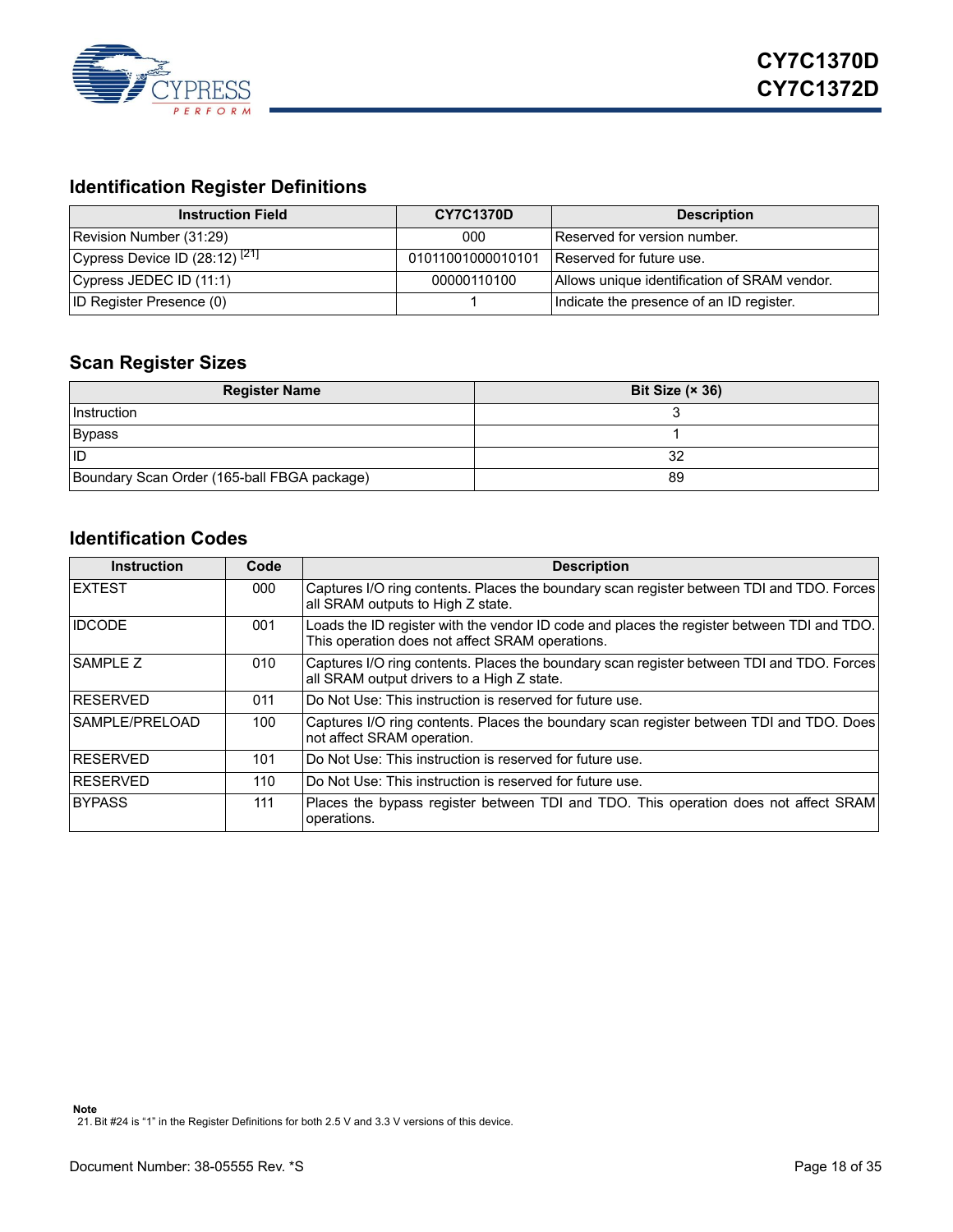

## <span id="page-18-0"></span>**Boundary Scan Order**

165-ball FBGA [\[22](#page-18-1), [23](#page-18-2)]

| Bit#            | <b>Ball ID</b>   | Bit#            | <b>Ball</b>      |
|-----------------|------------------|-----------------|------------------|
| 1               | N <sub>6</sub>   | 31              | D10              |
| $\overline{2}$  | N7               | 32              | C1               |
| 3               | N <sub>10</sub>  | 33              | A11              |
| 4               | P11              | 34              | <b>B11</b>       |
| 5               | P <sub>8</sub>   | 35              | $\overline{A10}$ |
| 6               | R <sub>8</sub>   | 36              | <b>B10</b>       |
| 7               | R <sub>9</sub>   | 37              | A <sub>9</sub>   |
| 8               | P <sub>9</sub>   | 38              | B <sub>9</sub>   |
| 9               | P <sub>10</sub>  | 39              | $\overline{C10}$ |
| 10              | R <sub>10</sub>  | 40              | A <sub>8</sub>   |
| 11              | R <sub>11</sub>  | 41              | B <sub>8</sub>   |
| 12              | H11              | 42              | $\overline{A7}$  |
| 13              | N <sub>11</sub>  | 43              | B7               |
| 14              | M11              | 44              | B <sub>6</sub>   |
| 15              | L11              | 45              | A <sub>6</sub>   |
| 16              | K11              | 46              | B <sub>5</sub>   |
| 17              | J11              | 47              | A <sub>5</sub>   |
| 18              | M10              | 48              | A4               |
| 19              | L10              | 49              | B <sub>4</sub>   |
| 20              | K10              | 50              | B <sub>3</sub>   |
| 21              | J10              | 51              | A <sub>3</sub>   |
| 22              | H <sub>9</sub>   | $\overline{52}$ | $\overline{A2}$  |
| 23              | H <sub>10</sub>  | 53              | B <sub>2</sub>   |
| $\overline{24}$ | G11              | 54              | C <sub>2</sub>   |
| 25              | $\overline{F11}$ | 55              | B <sub>1</sub>   |
| 26              | E <sub>11</sub>  | 56              | A <sub>1</sub>   |
| 27              | D11              | 57              | $\overline{C}$   |
| 28              | G10              | 58              | D <sub>1</sub>   |
| 29              | F10              | 59              | E1               |
| 30              | E10              | 60              | F <sub>1</sub>   |
|                 |                  |                 |                  |

| Bit#           | <b>Ball ID</b>   | Bit#            | <b>Ball ID</b>   | Bit#            | <b>Ball ID</b>  |
|----------------|------------------|-----------------|------------------|-----------------|-----------------|
| $\mathbf{1}$   | N <sub>6</sub>   | 31              | D <sub>10</sub>  | 61              | G <sub>1</sub>  |
| $\overline{2}$ | <b>N7</b>        | 32              | C11              | 62              | D <sub>2</sub>  |
| 3              | N <sub>10</sub>  | 33              | A11              | 63              | E <sub>2</sub>  |
| 4              | P <sub>11</sub>  | 34              | <b>B11</b>       | 64              | F2              |
| 5              | P <sub>8</sub>   | 35              | A10              | 65              | G <sub>2</sub>  |
| 6              | R <sub>8</sub>   | 36              | <b>B10</b>       | 66              | H1              |
| $\overline{7}$ | R <sub>9</sub>   | $\overline{37}$ | A <sub>9</sub>   | 67              | $\overline{H}$  |
| 8              | P <sub>9</sub>   | 38              | B <sub>9</sub>   | 68              | J <sub>1</sub>  |
| 9              | P10              | 39              | $\overline{C10}$ | 69              | $\overline{K1}$ |
| 10             | R <sub>10</sub>  | 40              | A <sub>8</sub>   | 70              | L1              |
| 11             | R <sub>11</sub>  | 41              | B <sub>8</sub>   | 71              | M <sub>1</sub>  |
| 12             | H11              | 42              | A7               | 72              | J2              |
| 13             | N <sub>11</sub>  | 43              | <b>B7</b>        | 73              | K <sub>2</sub>  |
| 14             | $\overline{M11}$ | 44              | B <sub>6</sub>   | 74              | $\overline{L2}$ |
| 15             | L11              | 45              | A <sub>6</sub>   | 75              | M <sub>2</sub>  |
| 16             | $\overline{K11}$ | 46              | B <sub>5</sub>   | 76              | N <sub>1</sub>  |
| 17             | J11              | 47              | A <sub>5</sub>   | $\overline{77}$ | N <sub>2</sub>  |
| 18             | M10              | 48              | A4               | 78              | $\overline{P1}$ |
| 19             | L10              | 49              | <b>B4</b>        | 79              | R <sub>1</sub>  |
| 20             | K10              | 50              | B <sub>3</sub>   | 80              | R <sub>2</sub>  |
| 21             | J10              | 51              | A <sub>3</sub>   | 81              | P <sub>3</sub>  |
| 22             | H <sub>9</sub>   | 52              | A2               | 82              | R <sub>3</sub>  |
| 23             | H10              | 53              | <b>B2</b>        | 83              | P <sub>2</sub>  |
| 24             | G11              | 54              | C <sub>2</sub>   | 84              | R4              |
| 25             | F11              | 55              | <b>B1</b>        | 85              | P4              |
| 26             | E11              | 56              | A <sub>1</sub>   | 86              | N <sub>5</sub>  |
| 27             | D11              | 57              | C <sub>1</sub>   | 87              | P <sub>6</sub>  |
| 28             | G10              | 58              | D <sub>1</sub>   | 88              | R <sub>6</sub>  |
| 29             | F10              | 59              | E1               | 89              | Internal        |
| 30             | E10              | 60              | F1               |                 |                 |

| Bit#            | <b>Ball ID</b>           |
|-----------------|--------------------------|
| 61              | G <sub>1</sub>           |
| 62              | $\overline{D2}$          |
| 63              | E2                       |
| 64              | $\overline{F2}$          |
| 65              | $\overline{G}2$          |
| 66              | $\overline{H1}$          |
| 67              | H <sub>3</sub>           |
| 68              | $\overline{J1}$          |
| $\overline{69}$ | $\overline{K}$ 1         |
| $\overline{70}$ | $\overline{L1}$          |
| $\overline{71}$ | $\overline{M1}$          |
| $\overline{72}$ | $\overline{J2}$          |
| $\overline{73}$ | K <sub>2</sub>           |
| 74              | $\overline{L2}$          |
| 75              | $\overline{\mathsf{M2}}$ |
| 76              | $\overline{N1}$          |
| $\overline{77}$ | $\overline{N2}$          |
| $\overline{78}$ | $\overline{P1}$          |
| $\overline{79}$ | $\overline{R1}$          |
| 80              | R <sub>2</sub>           |
| 81              | $\overline{P3}$          |
| 82              | R <sub>3</sub>           |
| $\overline{83}$ | $\overline{P2}$          |
| $\overline{84}$ | $\overline{R4}$          |
| 85              | $\overline{P4}$          |
| 86              | $\overline{N5}$          |
| 87              | $\overline{P6}$          |
| 88              | R <sub>6</sub>           |
| 89              | Internal                 |

**Notes**

<span id="page-18-1"></span>22. Balls which are NC (No Connect) are pre-set LOW. 23. Bit# 89 is preset HIGH.

<span id="page-18-2"></span>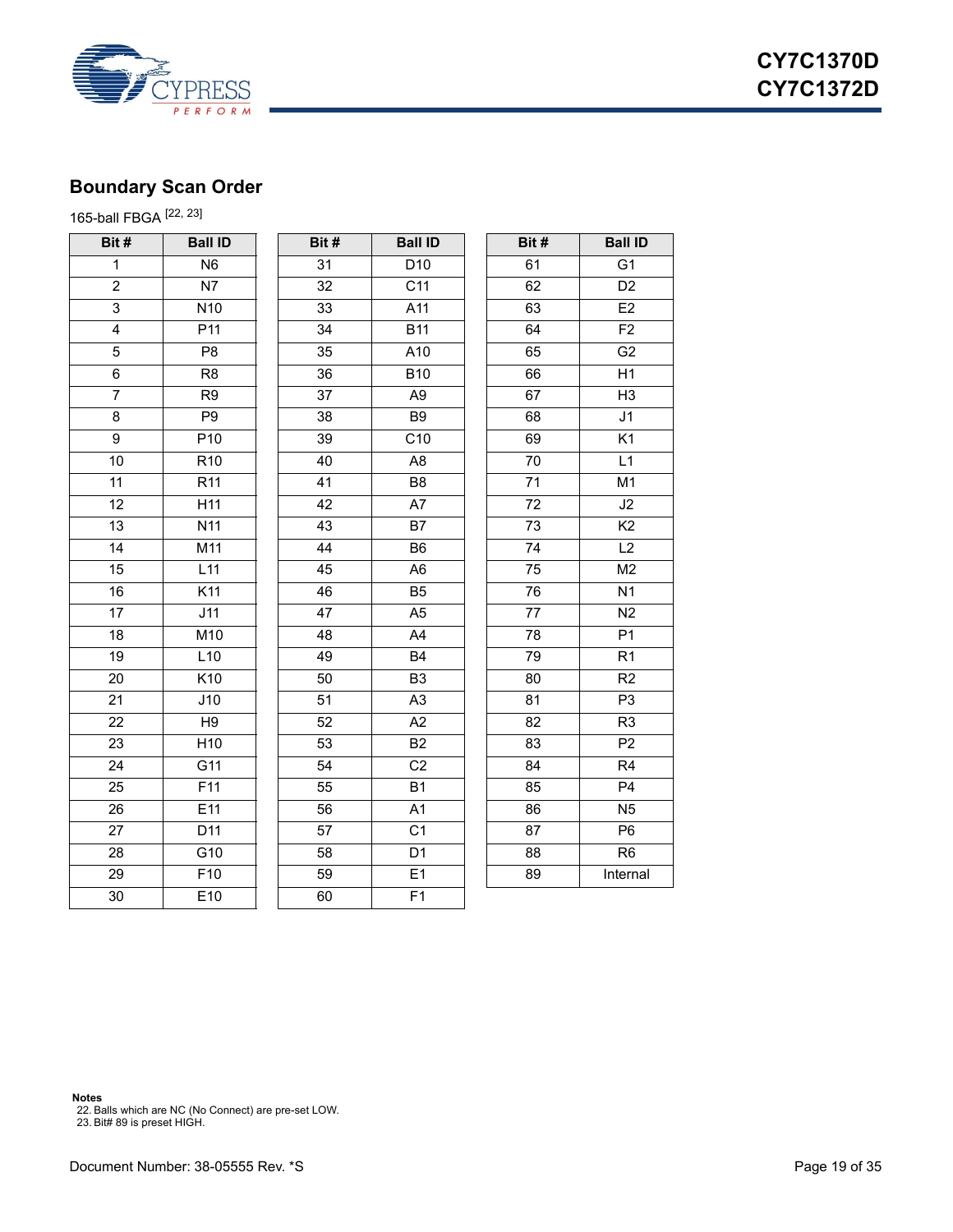

## <span id="page-19-0"></span>**Maximum Ratings**

Exceeding maximum ratings may impair the useful life of the device. These user guidelines are not tested.

| Supply Voltage on $V_{DD}$ Relative to GND -0.5 V to +4.6 V       |
|-------------------------------------------------------------------|
| Supply Voltage on $V_{DDO}$ Relative to GND  -0.5 V to + $V_{DD}$ |
|                                                                   |
|                                                                   |
|                                                                   |
| (per MIL-STD-883, Method 3015) > 2001V                            |
|                                                                   |

## <span id="page-19-1"></span>**Operating Range**

| Range             | <b>Ambient</b><br><b>Temperature</b> | V <sub>DD</sub> | V <sub>DDQ</sub>               |
|-------------------|--------------------------------------|-----------------|--------------------------------|
| <b>Commercial</b> | $0 °C$ to +70 $°C$                   |                 | $3.3 V - 5\% / 2.5 V - 5\%$ to |
| Industrial        | $-40$ °C to +85 °C                   | $+10%$          | V <sub>DD</sub>                |

## <span id="page-19-2"></span>**Neutron Soft Error Immunity**

| <b>Parameter</b> | <b>Description</b>                                                                                                                                                    | <b>Test</b><br><b>Conditions</b> | <b>Typ</b> | $Max^*$ | Unit        |  |  |
|------------------|-----------------------------------------------------------------------------------------------------------------------------------------------------------------------|----------------------------------|------------|---------|-------------|--|--|
| <b>LSBU</b>      | Logical<br>Single-Bit<br>Upsets                                                                                                                                       | 25 °C                            | 361        | 394     | FIT/<br>Mb  |  |  |
| <b>LMBU</b>      | Logical<br>Multi-Bit<br><b>Upsets</b>                                                                                                                                 | 25 °C                            | 0          | 0.01    | FIT/<br>Mb  |  |  |
| <b>SEL</b>       | Single Event<br>Latch up                                                                                                                                              | 85 °C                            | 0          | 0.1     | FIT/<br>Dev |  |  |
|                  | * No LMBU or SEL events occurred during testing; this column represents a<br>itatlatlari. 7. AEN. saadidaasee Kastteadasilatlaa Esonoaas datalla osfaata Amallaatlaa. |                                  |            |         |             |  |  |

\* *No LMBU or SEL events occurred during testing*; this column represents a<br>statistical <sub>X</sub>-[, 95% confidence limit calculation. For more details refer to Application](http://www.cypress.com/?rID=38369)<br>[Note A](http://www.cypress.com/?rID=38369)N54908 "Accelerated Neutron SER Testing and Calcul Failure Rates".

## <span id="page-19-3"></span>**Electrical Characteristics**

### Over the Operating Range

| Parameter <sup>[24, 25]</sup> | <b>Description</b>                                                     | <b>Test Conditions</b>                          | <b>Min</b> | <b>Max</b>       | Unit   |
|-------------------------------|------------------------------------------------------------------------|-------------------------------------------------|------------|------------------|--------|
| V <sub>DD</sub>               | Power Supply Voltage                                                   |                                                 | 3.135      | 3.6              | $\vee$ |
| V <sub>DDQ</sub>              | I/O Supply Voltage                                                     | for 3.3 V I/O                                   | 3.135      | $V_{DD}$         | $\vee$ |
|                               |                                                                        | for 2.5 V I/O                                   | 2.375      | 2.625            | $\vee$ |
| V <sub>OH</sub>               | Output HIGH Voltage                                                    | for 3.3 V I/O, $I_{OH} = -4.0$ mA               | 2.4        |                  | $\vee$ |
|                               |                                                                        | for 2.5 V I/O, $I_{OH} = -1.0$ mA               | 2.0        |                  | $\vee$ |
| $V_{OL}$                      | Output LOW Voltage                                                     | for 3.3 V I/O, $I_{OL} = 8.0$ mA                |            | 0.4              | $\vee$ |
|                               |                                                                        | for 2.5 V I/O, $I_{\text{OI}} = 1.0 \text{ mA}$ |            | 0.4              | $\vee$ |
| V <sub>IH</sub>               | Input HIGH Voltage <sup>[24]</sup>                                     | for 3.3 V I/O                                   | 2.0        | $V_{DD}$ + 0.3 V | $\vee$ |
|                               |                                                                        | for 2.5 V I/O                                   | 1.7        | $V_{DD}$ + 0.3 V | $\vee$ |
| $V_{IL}$                      | Input LOW Voltage <sup>[24]</sup>                                      | for 3.3 V I/O                                   | $-0.3$     | 0.8              | $\vee$ |
|                               |                                                                        | for 2.5 V I/O                                   | $-0.3$     | 0.7              | $\vee$ |
| $I_X$                         | Input Leakage Current except ZZ $ GND \le V_1 \le V_{DDO}$<br>and MODE |                                                 | $-5$       | 5                | μA     |
|                               | Input Current of MODE                                                  | Input = $V_{SS}$                                | $-30$      |                  | μA     |
|                               |                                                                        | Input = $V_{DD}$                                |            | 5                | μA     |
|                               | Input Current of ZZ                                                    | Input = $V_{SS}$                                | $-5$       |                  | μA     |
|                               |                                                                        | Input = $V_{DD}$                                |            | 30               | μA     |
| $I_{OZ}$                      | Output Leakage Current                                                 | $GND \leq V_1 \leq V_{DDQ}$ Output Disabled     | $-5$       | 5                | μA     |

#### **Notes**

<span id="page-19-4"></span>24. Overshoot: V<sub>IH(AC)</sub> < V<sub>DD</sub> + 1.5 V (Pulse width less than t<sub>CYC</sub>/2), undershoot: V<sub>IL(AC)</sub> > –2 V (Pulse width less than t<sub>CYC</sub>/2).<br>25. T<sub>Power-up</sub>: Assumes a linear ramp from 0 V to V<sub>DD(min.)</sub> within 200 ms. Durin

<span id="page-19-5"></span>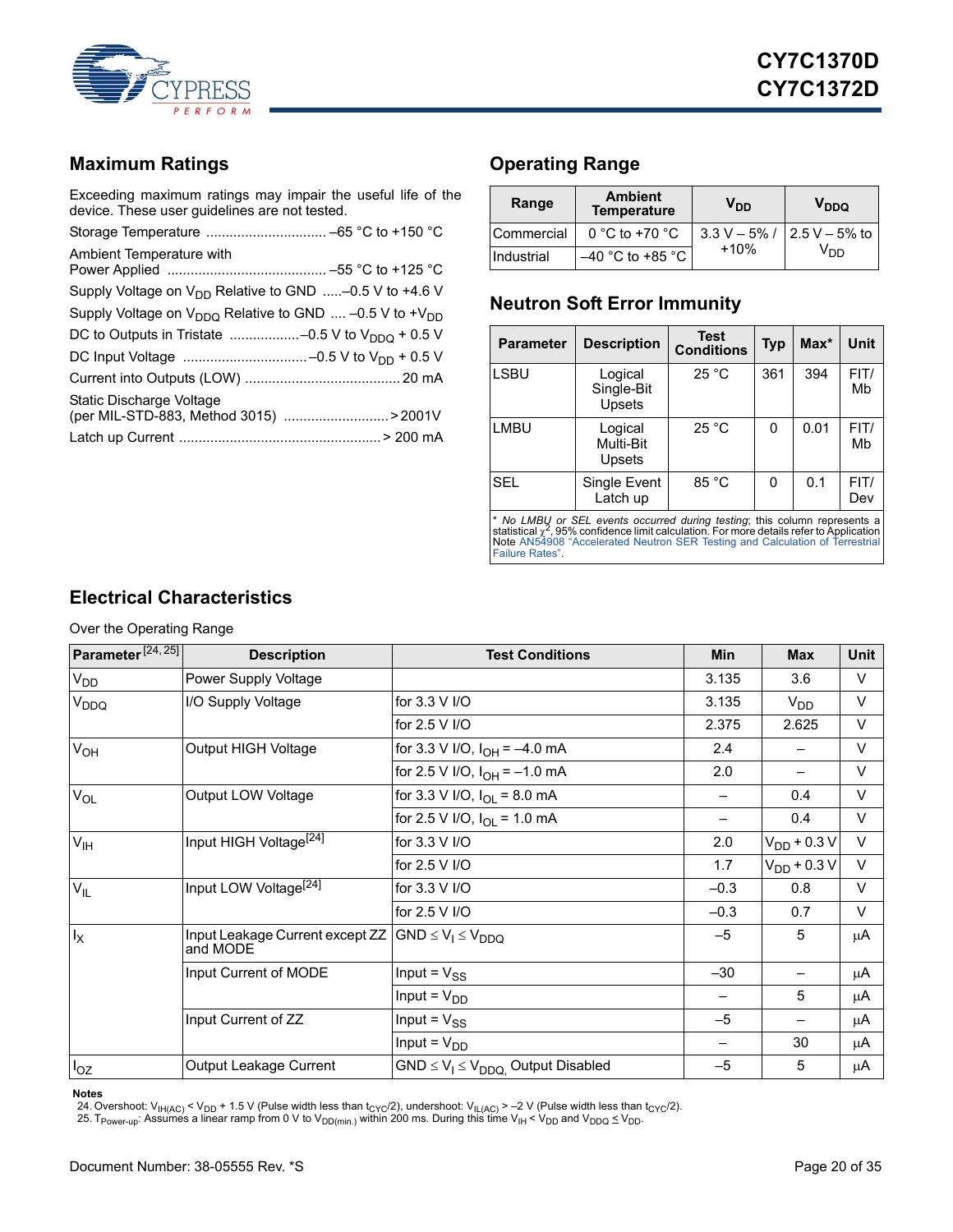

## **Electrical Characteristics** (continued)

### Over the Operating Range

| Parameter <sup>[24,25]</sup> | <b>Description</b>                               | <b>Test Conditions</b>                                                                                                                                  |                               | <b>Min</b> | <b>Max</b> | Unit |
|------------------------------|--------------------------------------------------|---------------------------------------------------------------------------------------------------------------------------------------------------------|-------------------------------|------------|------------|------|
| $I_{DD}$                     | V <sub>DD</sub> Operating Supply                 | $V_{DD}$ = Max., $I_{OUT}$ = 0 mA,<br>$f = f_{MAX} = 1/t_{CYC}$                                                                                         | 4-ns cycle,<br>250 MHz        |            | 350        | mA   |
|                              |                                                  |                                                                                                                                                         | 5-ns cycle,<br><b>200 MHz</b> |            | 300        | mA   |
|                              |                                                  |                                                                                                                                                         | 6-ns cycle,<br>167 MHz        |            | 275        | mA   |
| I <sub>SB1</sub>             | Automatic CE Power-down<br>Current - TTL Inputs  | Max. V <sub>DD</sub> , Device Deselected,<br>$V_{IN} \geq V_{IH}$ or $V_{IN} \leq V_{IL}$ ,                                                             | 4-ns cycle,<br>250 MHz        |            | 160        | mA   |
|                              |                                                  | $f = f_{MAX} = 1/t_{CYC}$                                                                                                                               | 5-ns cycle,<br><b>200 MHz</b> |            | 150        | mA   |
|                              |                                                  |                                                                                                                                                         | 6-ns cycle,<br><b>167 MHz</b> |            | 140        | mA   |
| $I_{SB2}$                    | Automatic CE Power-down<br>Current - CMOS Inputs | Max. V <sub>DD</sub> , Device Deselected,<br>$V_{\mathsf{IN}}$ $\leq$ 0.3 V or V <sub>IN</sub> $\geq$ V <sub>DDQ</sub> – 0.3 V,  grades<br>f = 0        | All speed                     |            | 70         | mA   |
| $I_{SB3}$                    | Automatic CE Power-down<br>Current - CMOS Inputs | Max. V <sub>DD</sub> , Device Deselected,<br>V <sub>IN</sub> ≤ 0.3 V or V <sub>IN</sub> ≥ V <sub>DDO</sub> – 0.3 V,  250 MHz<br>$= f_{MAX} = 1/t_{CYC}$ | 4-ns cycle,                   |            | 135        | mA   |
|                              |                                                  |                                                                                                                                                         | 5-ns cycle,<br>200 MHz        |            | 130        | mA   |
|                              |                                                  |                                                                                                                                                         | 6-ns cvcle,<br><b>167 MHz</b> |            | 125        | mA   |
| $I_{SB4}$                    | Automatic CE Power-down<br>Current – TTL Inputs  | Max. V <sub>DD</sub> , Device Deselected,<br>$V_{IN} \geq V_{IH}$ or $V_{IN} \leq V_{II}$ , f = 0                                                       | All speed<br>grades           |            | 80         | mA   |

## <span id="page-20-0"></span>**Capacitance**

| Parameter <sup>[26]</sup> | <b>Description</b>       | <b>Test Conditions</b>              | <b>Max</b> | $\sim$   100-pin TQFP   165-ball FBGA   Unit $^{\prime}$<br><b>Max</b> |    |
|---------------------------|--------------------------|-------------------------------------|------------|------------------------------------------------------------------------|----|
| $C_{\text{IN}}$           | Input capacitance        | $T_A$ = 25 °C, f = 1 MHz,           |            |                                                                        | pF |
| $C_{CLK}$                 | Clock input capacitance  | $V_{DD}$ = 3.3 V, $V_{DDO}$ = 2.5 V |            |                                                                        | pF |
| C <sub>I/O</sub>          | Input/Output capacitance |                                     |            |                                                                        | pF |

## <span id="page-20-1"></span>**Thermal Resistance**

| Parameter $[26]$ | <b>Description</b>                          | <b>Test Conditions</b>                                                           | Package | 100-pin TQFP 165-ball FBGA<br>Package | <b>Unit</b>      |
|------------------|---------------------------------------------|----------------------------------------------------------------------------------|---------|---------------------------------------|------------------|
| $\Theta_{JA}$    | Thermal resistance<br>(junction to ambient) | Test conditions follow standard<br>testl<br>methods and procedures for measuring | 28.66   | 20.7                                  | $^{\circ}$ C/W I |
| $\Theta$ JC      | Thermal resistance<br>(junction to case)    | thermal impedance, per EIA/JESD51.                                               | 4.08    | 4.0                                   | $\degree$ C/W    |

**Note**

<span id="page-20-2"></span><sup>26.</sup> Tested initially and after any design or process change that may affect these parameters.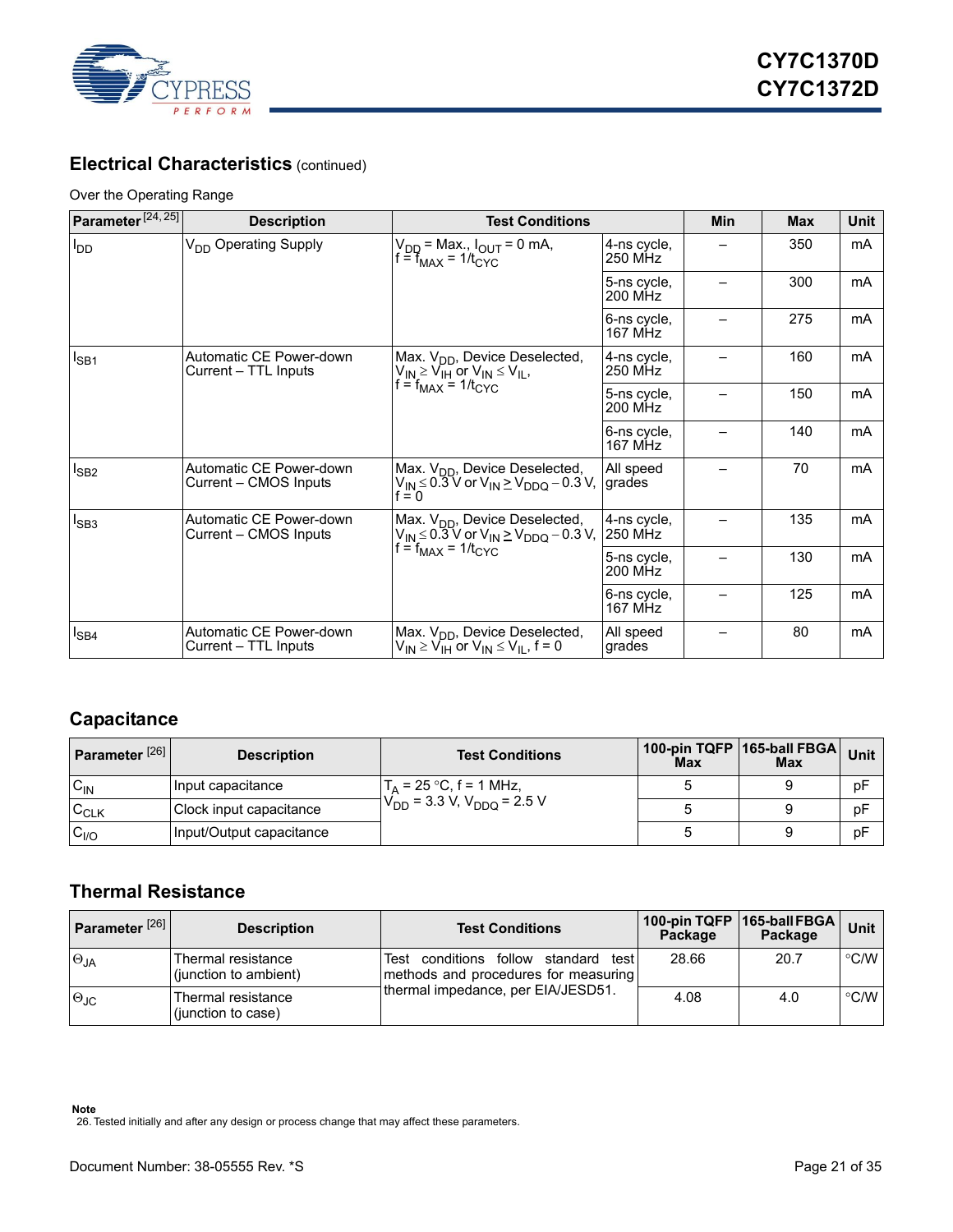

## <span id="page-21-1"></span><span id="page-21-0"></span>**AC Test Loads and Waveforms**



### **3.3V I/O Test Load**



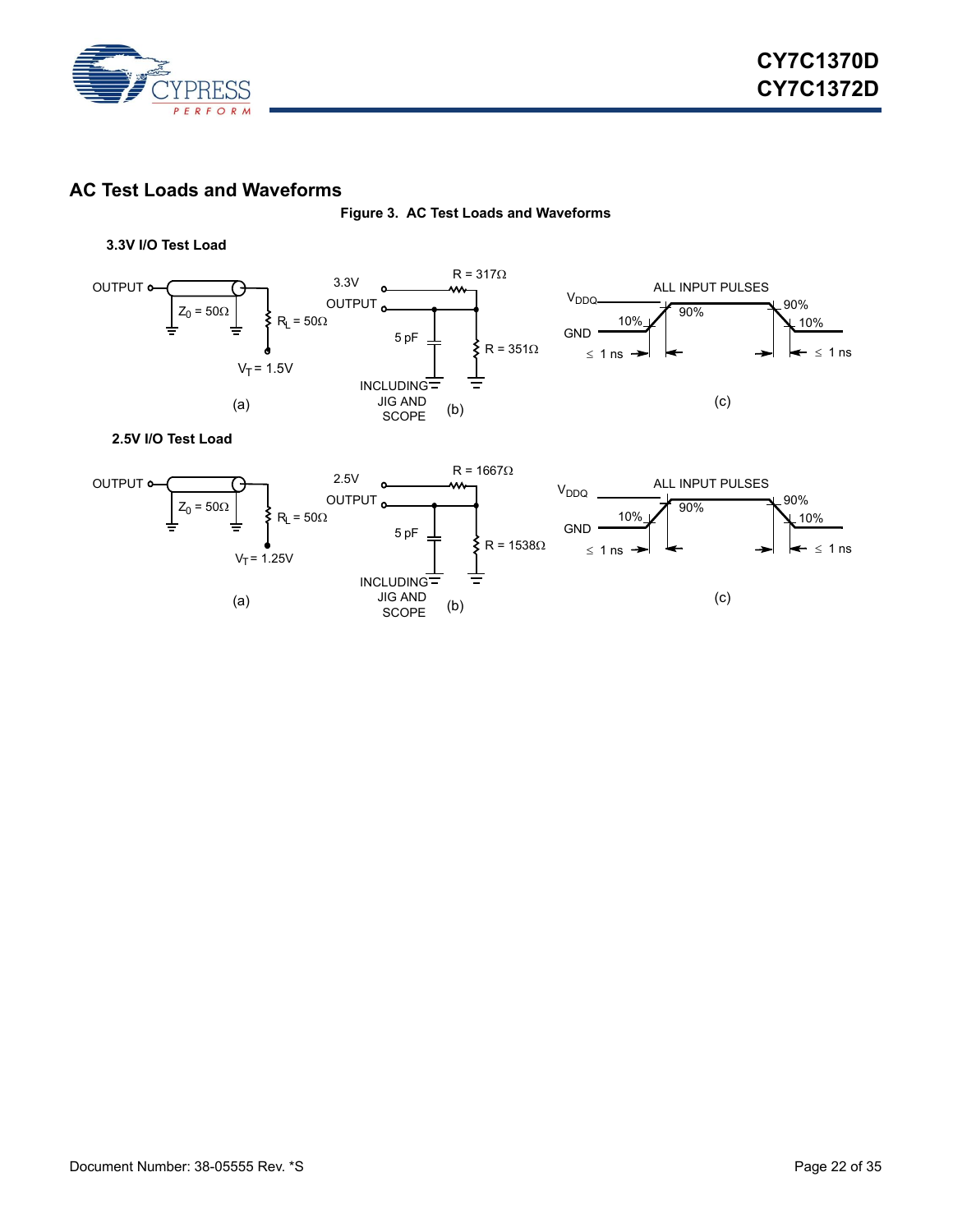

## <span id="page-22-0"></span>**Switching Characteristics**

### Over the Operating Range

| Parameter <sup>[27, 28]</sup> | <b>Description</b>                                                               | $-200$<br>$-250$         |                          |                          | $-167$                   |                          | Unit                     |            |
|-------------------------------|----------------------------------------------------------------------------------|--------------------------|--------------------------|--------------------------|--------------------------|--------------------------|--------------------------|------------|
|                               |                                                                                  | Min                      | <b>Max</b>               | Min                      | <b>Max</b>               | Min                      | <b>Max</b>               |            |
| $t_{Power}^{[29]}$            | $V_{CC}$ (typical) to the first access read or<br>write                          | $\mathbf{1}$             |                          | 1                        |                          | 1                        |                          | ms         |
| <b>Clock</b>                  |                                                                                  |                          |                          |                          |                          |                          |                          |            |
| t <sub>CYC</sub>              | Clock cycle time                                                                 | 4.0                      | $\equiv$                 | 5                        | $\overline{a}$           | 6                        | $\overline{a}$           | ns         |
| $F_{\text{MAX}}$              | Maximum operating frequency                                                      |                          | 250                      |                          | 200                      |                          | 167                      | <b>MHz</b> |
| $t_{CH}$                      | <b>Clock HIGH</b>                                                                | 1.7                      |                          | 2.0                      | $\qquad \qquad -$        | 2.2                      | $\qquad \qquad -$        | ns         |
| $t_{CL}$                      | Clock LOW                                                                        | 1.7                      |                          | 2.0                      |                          | 2.2                      | $\overline{\phantom{0}}$ | ns         |
| <b>Output Times</b>           |                                                                                  |                          |                          |                          |                          |                          |                          |            |
| $t_{CO}$                      | Data output valid after CLK rise                                                 | $\overline{\phantom{0}}$ | 2.6                      | $\overline{\phantom{0}}$ | 3.0                      | $\qquad \qquad -$        | 3.4                      | ns         |
| $t_{EOV}$                     | OE LOW to output valid                                                           | $\overline{a}$           | 2.6                      |                          | 3.0                      | $\overline{\phantom{0}}$ | 3.4                      | ns         |
| $t_{\text{DOH}}$              | Data output hold after CLK rise                                                  | 1.0                      | $\equiv$                 | 1.3                      | $\qquad \qquad -$        | 1.3                      | $\overline{\phantom{0}}$ | ns         |
| $t_{CHZ}$                     | Clock to high Z [30, 31, 32]                                                     | $\overline{\phantom{0}}$ | 2.6                      |                          | 3.0                      |                          | 3.4                      | ns         |
| $t_{CLZ}$                     | Clock to low Z [30, 31, 32]                                                      | 1.0                      |                          | 1.3                      | $\overline{\phantom{0}}$ | 1.3                      | $\qquad \qquad -$        | ns         |
| t <sub>EOHZ</sub>             | $\overline{OE}$ HIGH to output high $Z^{[30, 31, 32]}$                           |                          | 2.6                      |                          | 3.0                      |                          | 3.4                      | ns         |
| t <sub>EOLZ</sub>             | $\overline{OE}$ LOW to output low $Z^{[30, 31, 32]}$                             | 0                        | $\overline{\phantom{0}}$ | 0                        | $\overline{\phantom{0}}$ | 0                        | $\qquad \qquad -$        | ns         |
| <b>Setup Times</b>            |                                                                                  |                          |                          |                          |                          |                          |                          |            |
| $t_{AS}$                      | Address setup before CLK rise                                                    | 1.2                      | $\qquad \qquad -$        | 1.4                      | $\overline{\phantom{0}}$ | 1.5                      | $\overline{\phantom{0}}$ | ns         |
| $t_{DS}$                      | Data input setup before CLK rise                                                 | 1.2                      | $\overline{\phantom{0}}$ | 1.4                      | $\equiv$                 | 1.5                      | $\overline{\phantom{0}}$ | ns         |
| t <sub>CENS</sub>             | CEN setup before CLK rise                                                        | 1.2                      |                          | 1.4                      |                          | 1.5                      | $\overline{\phantom{0}}$ | ns         |
| t <sub>WES</sub>              | $\overline{\text{WE}}$ , $\overline{\text{BW}}_{\text{x}}$ setup before CLK rise | 1.2                      | $\equiv$                 | 1.4                      | $\overline{\phantom{0}}$ | 1.5                      | $\qquad \qquad -$        | ns         |
| $t_{\text{ALS}}$              | ADV/LD setup before CLK rise                                                     | 1.2                      |                          | 1.4                      |                          | 1.5                      |                          | ns         |
| $t_{\text{CES}}$              | Chip select setup                                                                | 1.2                      | $\qquad \qquad -$        | 1.4                      | $\overline{\phantom{0}}$ | 1.5                      | $\qquad \qquad -$        | ns         |
| <b>Hold Times</b>             |                                                                                  |                          |                          |                          |                          |                          |                          |            |
| $t_{AH}$                      | Address hold after CLK rise                                                      | 0.3                      |                          | 0.4                      | $\equiv$                 | 0.5                      | $\overline{\phantom{0}}$ | ns         |
| $t_{DH}$                      | Data input hold after CLK rise                                                   | 0.3                      | $\qquad \qquad -$        | 0.4                      | $\overline{\phantom{0}}$ | 0.5                      | $\overline{\phantom{0}}$ | ns         |
| t <sub>CENH</sub>             | CEN hold after CLK rise                                                          | 0.3                      |                          | 0.4                      | $\overline{\phantom{0}}$ | 0.5                      | $\overline{\phantom{0}}$ | ns         |
| t <sub>WEH</sub>              | $\overline{\text{WE}}$ , $\overline{\text{BW}}_{\text{x}}$ hold after CLK rise   | 0.3                      | $\qquad \qquad -$        | 0.4                      | $\overline{\phantom{0}}$ | 0.5                      | $\qquad \qquad -$        | ns         |
| $t_{\text{ALH}}$              | ADV/LD hold after CLK rise                                                       | 0.3                      |                          | 0.4                      |                          | 0.5                      | $\overline{a}$           | ns         |
| $t_{\text{CEH}}$              | Chip select hold after CLK rise                                                  | 0.3                      |                          | 0.4                      |                          | 0.5                      | $\overline{\phantom{0}}$ | ns         |

#### **Notes**

<span id="page-22-1"></span>

<span id="page-22-2"></span>

<span id="page-22-5"></span><span id="page-22-4"></span><span id="page-22-3"></span>

27. Timing reference is 1.5 V when V<sub>DDQ</sub> = 3.3 V and is 1.25 V when V<sub>DDQ</sub> = 2.5 V.<br>28. Test conditions shown in (a) of [Figure 3 on page 22](#page-21-1) unless otherwise noted.<br>29. This part has a voltage regulator internally; t<sub>Powe</sub> High Z prior to Low Z under the same system conditions.

<span id="page-22-6"></span>32. This parameter is sampled and not 100% tested.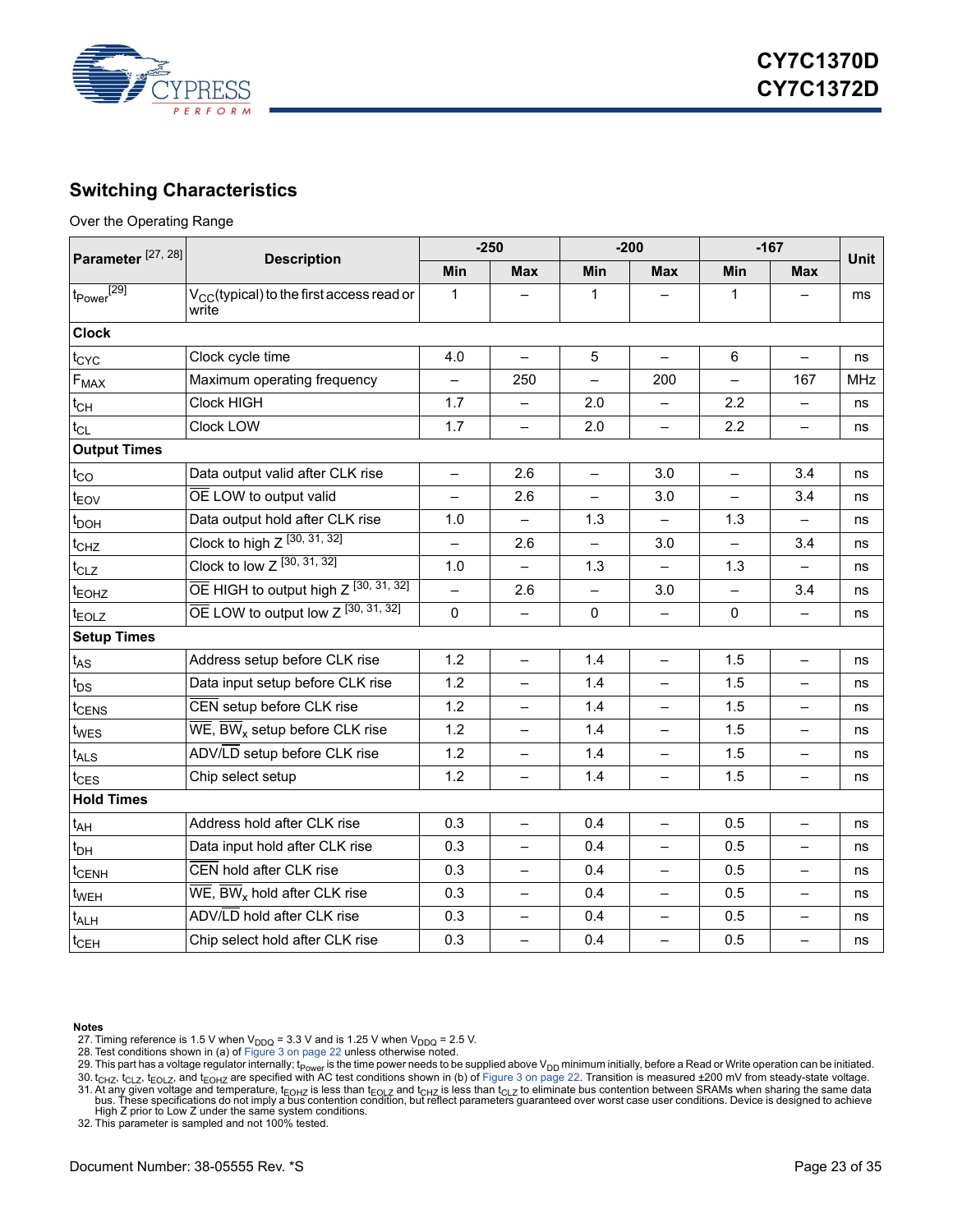

## <span id="page-23-0"></span>**Switching Waveforms**



**Notes**

<span id="page-23-1"></span>33. For this waveform ZZ is tied LOW.

<span id="page-23-2"></span>34. When CE is LOW, CE<sub>1</sub> is LOW, CE<sub>2</sub> is HIGH and CE<sub>3</sub> is LOW. When CE is HIGH,CE<sub>1</sub> is HIGH or CE<sub>2</sub> is LOW or CE<sub>3</sub> is HIGH.

<span id="page-23-3"></span>35. Order of the Burst sequence is determined by the status of the MODE (0 = Linear, 1 = Interleaved).Burst operations are optional.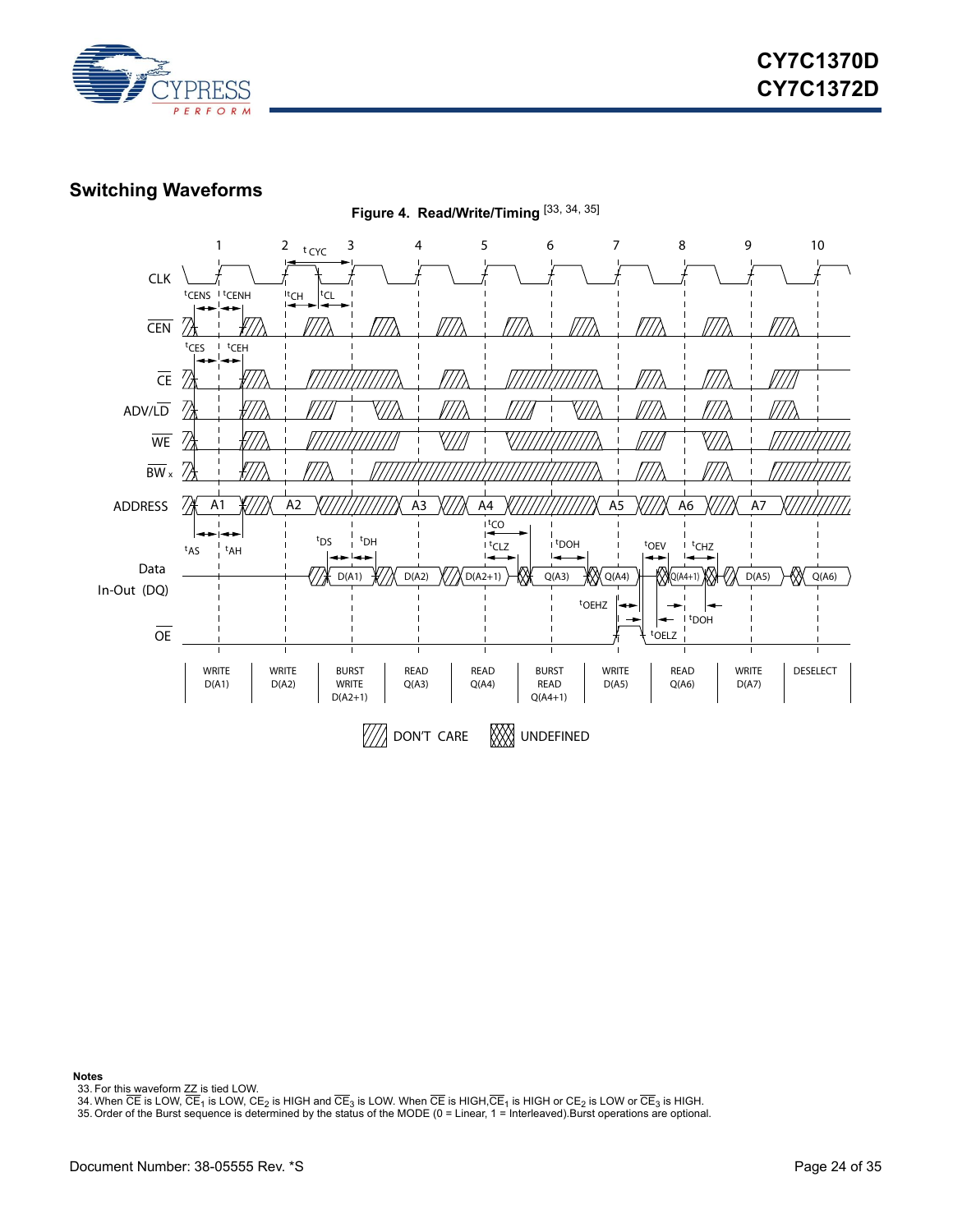

### **Switching Waveforms** (continued)



- <span id="page-24-0"></span>36. For this waveform ZZ is tied LOW.
- <span id="page-24-1"></span>37. When CE is LOW, CE<sub>1</sub> is LOW, CE<sub>2</sub> is HIGH and CE<sub>3</sub> is <u>LOW</u>. When CE is HIGH,CE<sub>1</sub> is HIGH or CE<sub>2</sub> is LOW or CE<sub>3</sub> is HIGH.
- <span id="page-24-2"></span>38. The Ignore Clock Edge or Stall cycle (Clock 3) illustrated CEN being used to create a pause. A write is not performed during this cycle.
- <span id="page-24-3"></span>39. Device must be deselected when entering ZZ mode. See cycle description table for all possible signal conditions to deselect the device.

<span id="page-24-4"></span>40. I/Os are in High Z when exiting ZZ sleep mode.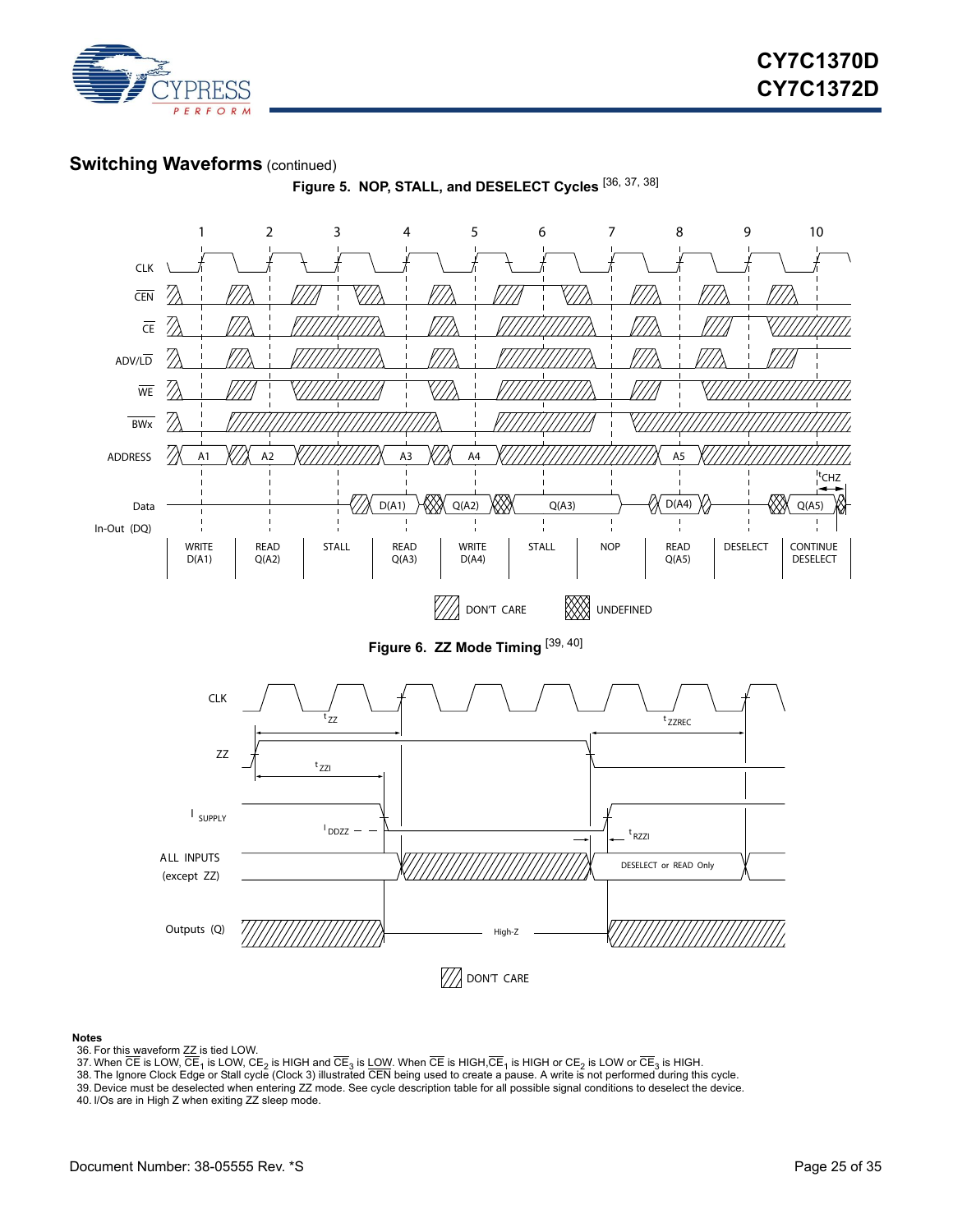

## <span id="page-25-0"></span>**Ordering Information**

Cypress offers other versions of this type of product in many different configurations and features. The following table contains only the list of parts that are currently available.

[For a complete listing of all options, visit the Cypress website at](www.cypress.com) www.cypress.com and refer to the product summary page at <http://www.cypress.com/products>or contact your local sales representative.

[Cypress maintains a worldwide network of offices, solution centers, manufacturer's representatives and distributors. To find the office](http://www.cypress.com/go/datasheet/offices) [closest to you, visit us at h](http://www.cypress.com/go/datasheet/offices)ttp://www.cypress.com/go/datasheet/offices.

| <b>Speed</b><br>(MHz) | <b>Ordering Code</b> | Package<br><b>Diagram</b> | <b>Part and Package Type</b>                              | <b>Operating</b><br>Range |
|-----------------------|----------------------|---------------------------|-----------------------------------------------------------|---------------------------|
| 167                   | CY7C1370D-167AXC     | 51-85050                  | 100-pin TQFP (14 × 20 × 1.4 mm) Pb-free                   | Commercial                |
|                       | CY7C1372D-167AXC     |                           |                                                           |                           |
|                       | CY7C1370D-167BZXC    |                           | 51-85180   165-ball FBGA (13 x 15 x 1.4 mm) Pb-free       |                           |
|                       | CY7C1370D-167AXI     | 51-85050                  | 100-pin TQFP (14 × 20 × 1.4 mm) Pb-free                   | Industrial                |
|                       | CY7C1372D-167AXI     |                           |                                                           |                           |
| 200                   | CY7C1370D-200AXC     |                           | 51-85050 100-pin TQFP (14 x 20 x 1.4 mm) Pb-free          | Commercial                |
|                       | CY7C1372D-200AXC     |                           |                                                           |                           |
|                       | CY7C1370D-200BZI     |                           | 51-85180   165-ball FBGA (13 $\times$ 15 $\times$ 1.4 mm) | Industrial                |
|                       | CY7C1370D-200AXI     | 51-85050                  | 100-pin TQFP (14 × 20 × 1.4 mm) Pb-free                   |                           |
| 250                   | CY7C1370D-250AXC     | 51-85050                  | 100-pin TQFP (14 $\times$ 20 $\times$ 1.4 mm) Pb-free     | Commercial                |
|                       | CY7C1370D-250AXI     |                           |                                                           | Industrial                |

### <span id="page-25-1"></span>**Ordering Code Definitions**

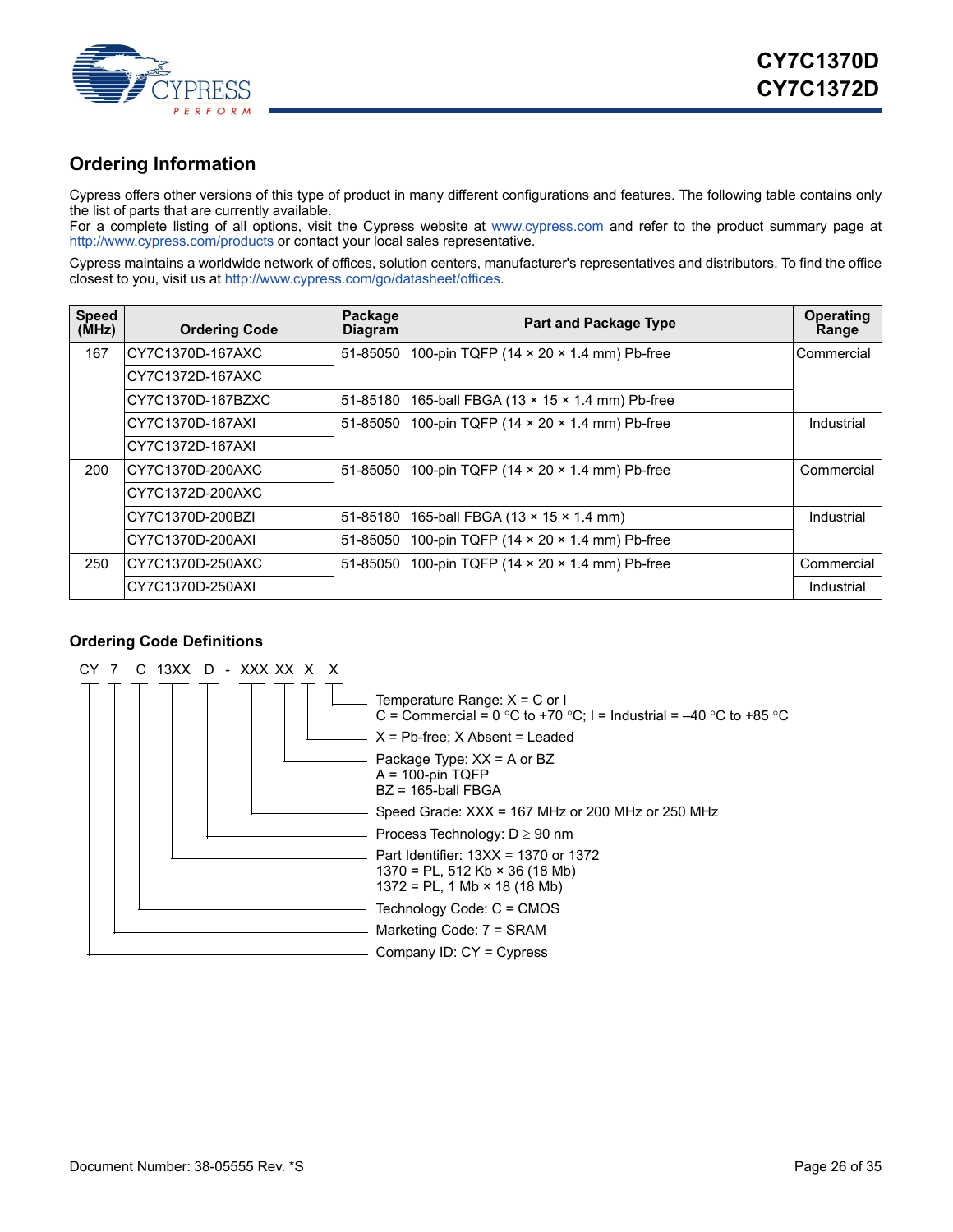

### <span id="page-26-0"></span>**Package Diagrams**

**Figure 7. 100-pin TQFP (14 × 20 × 1.4 mm) A100RA Package Outline, 51-85050**





1. JEDEC STD REF MS-026

2. BODY LENGTH DIMENSION DDES NOT INCLUDE MOLD PROTRUSION/END FLASH<br>MOLD PROTRUSION/END FLASH SHALL NOT EXCEED 0.0098 in (0.25 mm) PER SIDE<br>BODY LENGTH DIMENSIONS ARE MAX PLASTIC BODY SIZE INCLUDING MOLD MISMATCH

3. DIMENSIONS IN MILLIMETERS

51-85050 \*E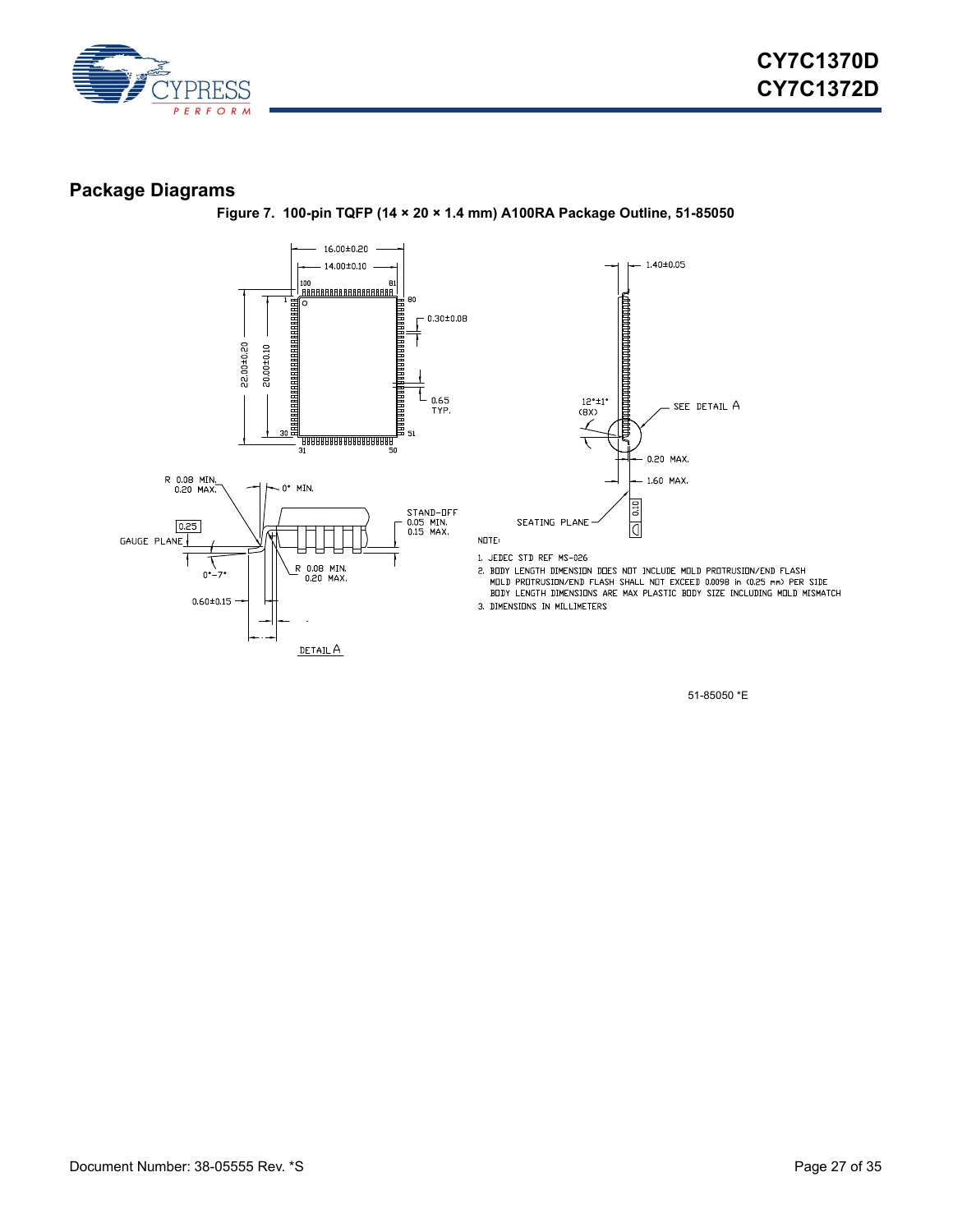

### **Package Diagrams** (continued)

**Figure 8. 165-ball FBGA (13 × 15 × 1.4 mm) BB165D/BW165D (0.5 Ball Diameter) Package Outline, 51-85180**





 $NUTES$ :

NUILS<br>SOLDER PAD TYPE : NON-SOLDER MASK DEFINED (NSMD)<br>JEDEC REFERENCE : MO-216 / ISSUE E<br>PACKAGE CODE : BBOAC/BVOAC<br>PACKAGE WEIGHT : SEE CYPRESS PACKAGE MATERIAL DECLARATION<br>DATASHEET (PMDD) POSTED ON THE CYPRESS WEB.

51-85180 \*F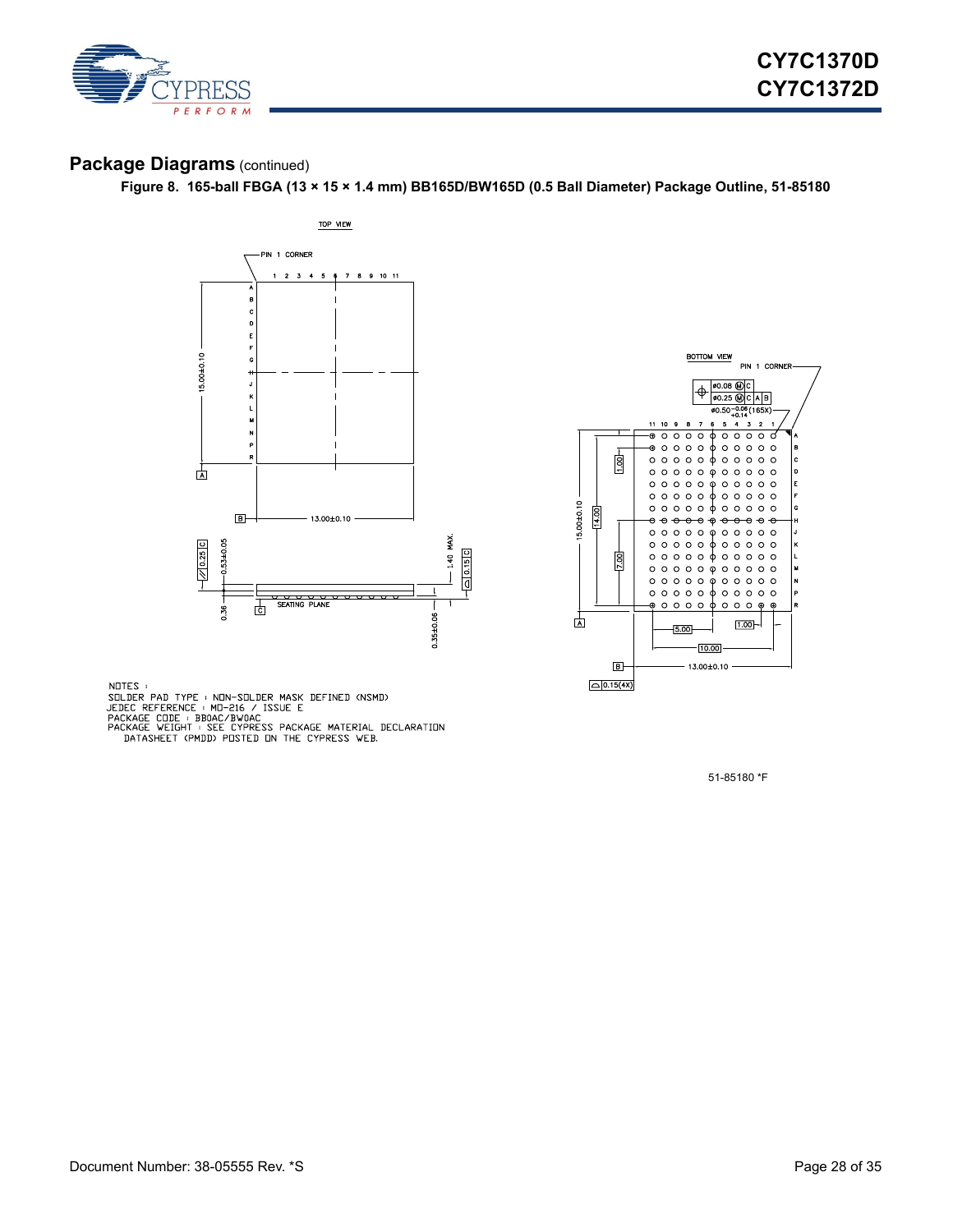

| <b>Acronym</b>           | <b>Description</b>                      |
|--------------------------|-----------------------------------------|
| $\overline{\text{CE}}$   | Chip Enable                             |
| $\overline{\text{CFN}}$  | <b>Clock Enable</b>                     |
| <b>CMOS</b>              | Complementary Metal Oxide Semiconductor |
| <b>FBGA</b>              | Fine-Pitch Ball Grid Array              |
| 1/O                      | Input/Output                            |
| <b>JTAG</b>              | Joint Test Action Group                 |
| <b>LMBU</b>              | Logical Multi-Bit Upsets                |
| <b>LSB</b>               | Least Significant Bit                   |
| I SBU                    | Logical Single-Bit Upsets               |
| <b>MSB</b>               | <b>Most Significant Bit</b>             |
| NoBl                     | No Bus Latency                          |
| $\overline{OF}$          | <b>Output Enable</b>                    |
| SEL                      | Single Event Latch-up                   |
| <b>SRAM</b>              | <b>Static Random Access Memory</b>      |
| TAP                      | <b>Test Access Port</b>                 |
| <b>TCK</b>               | <b>Test Clock</b>                       |
| <b>TMS</b>               | <b>Test Mode Select</b>                 |
| <b>TDI</b>               | <b>Test Data-In</b>                     |
| TDO                      | Test Data-Out                           |
| <b>TQFP</b>              | Thin Quad Flat Pack                     |
| <b>TTI</b>               | Transistor-Transistor Logic             |
| $\overline{\mathsf{WF}}$ | <b>Write Enable</b>                     |

## <span id="page-28-0"></span>**Acronyms Document Conventions**

### <span id="page-28-2"></span><span id="page-28-1"></span>**Units of Measure**

| <b>Symbol</b> | <b>Unit of Measure</b> |
|---------------|------------------------|
| $^{\circ}C$   | degree Celsius         |
| kΩ            | kilohm                 |
| <b>MHz</b>    | megahertz              |
| μA            | microampere            |
| μs            | microsecond            |
| mA            | milliampere            |
| mV            | millivolt              |
| mm            | millimeter             |
| ms            | millisecond            |
| ns            | nanosecond             |
| Ω             | ohm                    |
| $\%$          | percent                |
| рF            | picofarad              |
| ps            | picosecond             |
| V             | volt                   |
| W             | watt                   |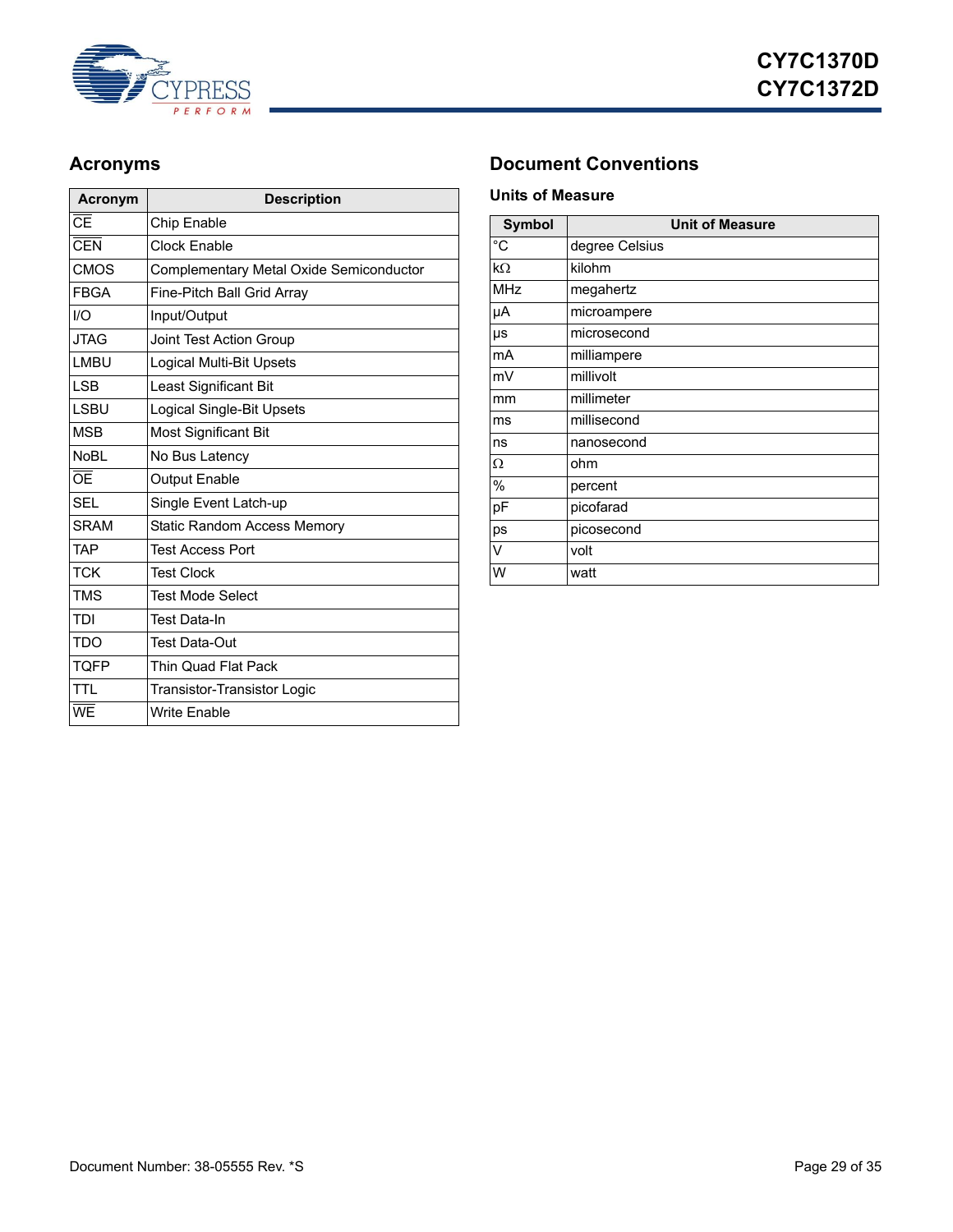

## <span id="page-29-0"></span>**Errata**

This section describes the Ram9 NoBL ZZ pin and JTAG issues. Details include trigger conditions, the devices affected, proposed workaround and silicon revision applicability. Please contact your local Cypress sales representative if you have further questions.

### <span id="page-29-1"></span>**Part Numbers Affected**

| <b>Density &amp; Revision</b>   |               | Package Type   Operating Range |
|---------------------------------|---------------|--------------------------------|
| 18Mb-Ram9 NoBL SRAMs: CY7C137*D | 100-pin TQFP  | Commercial/                    |
|                                 | 165-ball FBGA | Industrial                     |

### <span id="page-29-2"></span>**Product Status**

All of the devices in the Ram9 18Mb NoBL family are qualified and available in production quantities.

### <span id="page-29-3"></span>**Ram9 NoBL ZZ Pin & JTAG Issues Errata Summary**

The following table defines the errata applicable to available Ram9 18Mb NoBL family devices.

| <b>Item</b>    | <b>Issues</b>         | <b>Description</b>                                                                                                                                                                                                                                                            | <b>Device</b>   | <b>Fix Status</b>                                                                                                                               |
|----------------|-----------------------|-------------------------------------------------------------------------------------------------------------------------------------------------------------------------------------------------------------------------------------------------------------------------------|-----------------|-------------------------------------------------------------------------------------------------------------------------------------------------|
|                | ZZ Pin                | When asserted HIGH, the ZZ pin places<br>device in a "sleep" condition with data integrity<br>preserved. The ZZ pin currently does not have<br>an internal pull-down resistor and hence<br>cannot be left floating externally by the user<br>during normal mode of operation. | 18M-Ram9 (90nm) | For the 18M Ram9 (90 nm)<br>devices, there is no plan to fix<br>this issue.                                                                     |
| $\overline{2}$ | JTAG<br>Functionality | During JTAG test mode, the Boundary scan<br>circuitry does not perform as described in the<br>datasheet. However, it is possible to perform<br>the JTAG test with these devices in "BYPASS"<br>mode".                                                                         | 18M-Ram9 (90nm) | This issue will be fixed in the<br>new revision, which use the<br>65 nm technology. Please<br>contact your local sales rep for<br>availability. |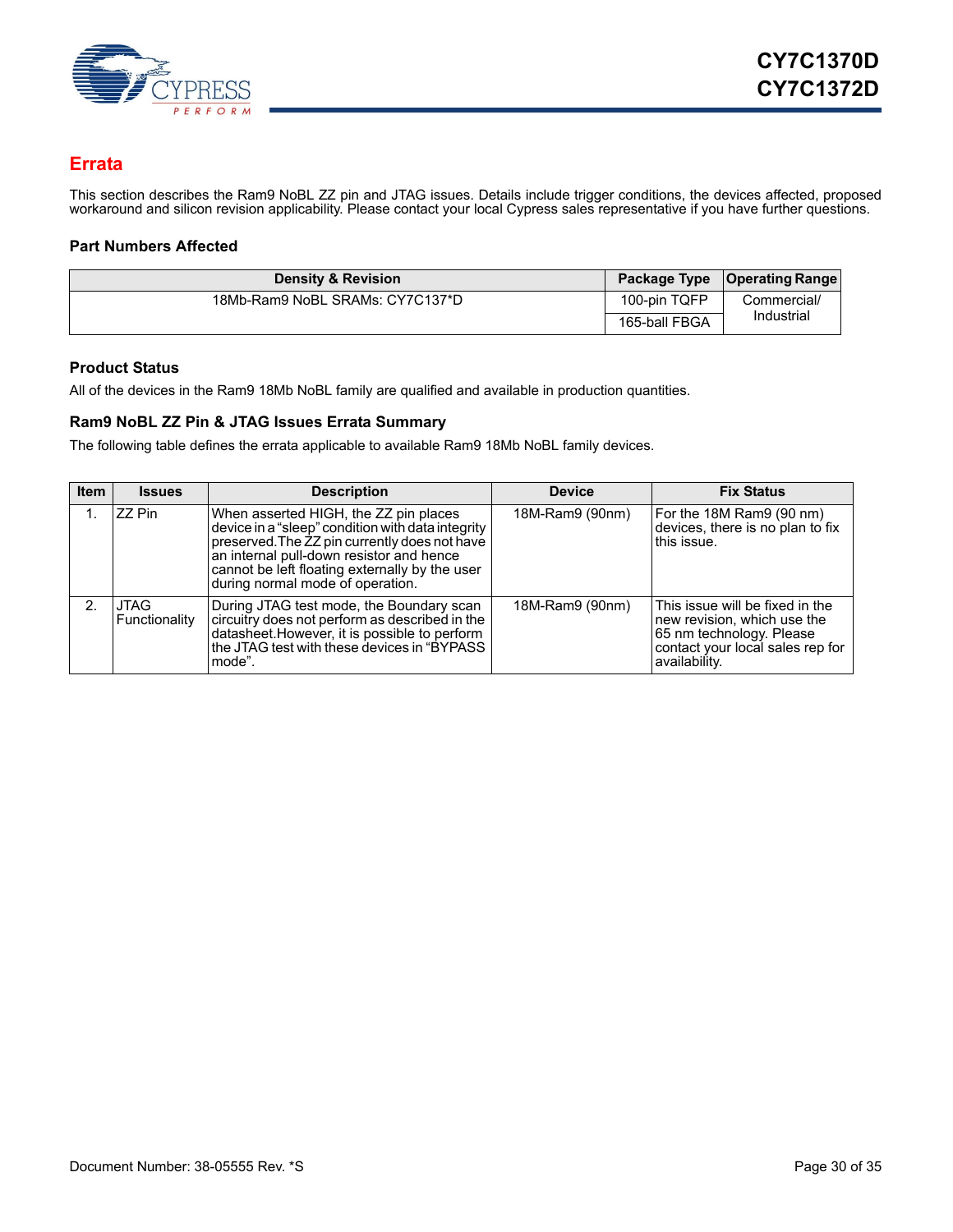

### **1. ZZ Pin Issue**

**■ PROBLEM DEFINITION** 

The problem occurs only when the device is operated in the normal mode with ZZ pin left floating. The ZZ pin on the SRAM device does not have an internal pull-down resistor. Switching noise in the system may cause the SRAM to recognize a HIGH on the ZZ input, which may cause the SRAM to enter sleep mode. This could result in incorrect or undesirable operation of the SRAM.

- TRIGGER CONDITIONS Device operated with ZZ pin left floating.
- SCOPE OF IMPACT When the ZZ pin is left floating, the device delivers incorrect data.
- WORKAROUND Tie the ZZ pin externally to ground.
- FIX STATUS

For the 18M Ram9 (90 nm) devices, there is no plan to fix this issue.

### **2. JTAG Functionality**

■ PROBLEM DEFINITION

The problem occurs only when the device is operated in the JTAG test mode.During this mode, the JTAG circuitry can perform incorrectly by delivering the incorrect data or the incorrect scan chain length.

### ■ TRIGGER CONDITIONS

Several conditions can trigger this failure mode.

- 1. The device can deliver an incorrect length scan chain when operating in JTAG mode.
- 2. Some Byte Write inputs only recognize a logic HIGH level when in JTAG mode.
- 3. Incorrect JTAG data can be read from the device when the ZZ input is tied HIGH during JTAG operation.
- SCOPE OF IMPACT

The device fails for JTAG test. This does not impact the normal functionality of the device.

- WORKAROUND 1.Perform JTAG testing with these devices in "BYPASS mode". 2.Do not use JTAG test.
- FIX STATUS

This issue will be fixed in the new revision, which use the 65 nm technology. Please contact your local sales rep for availability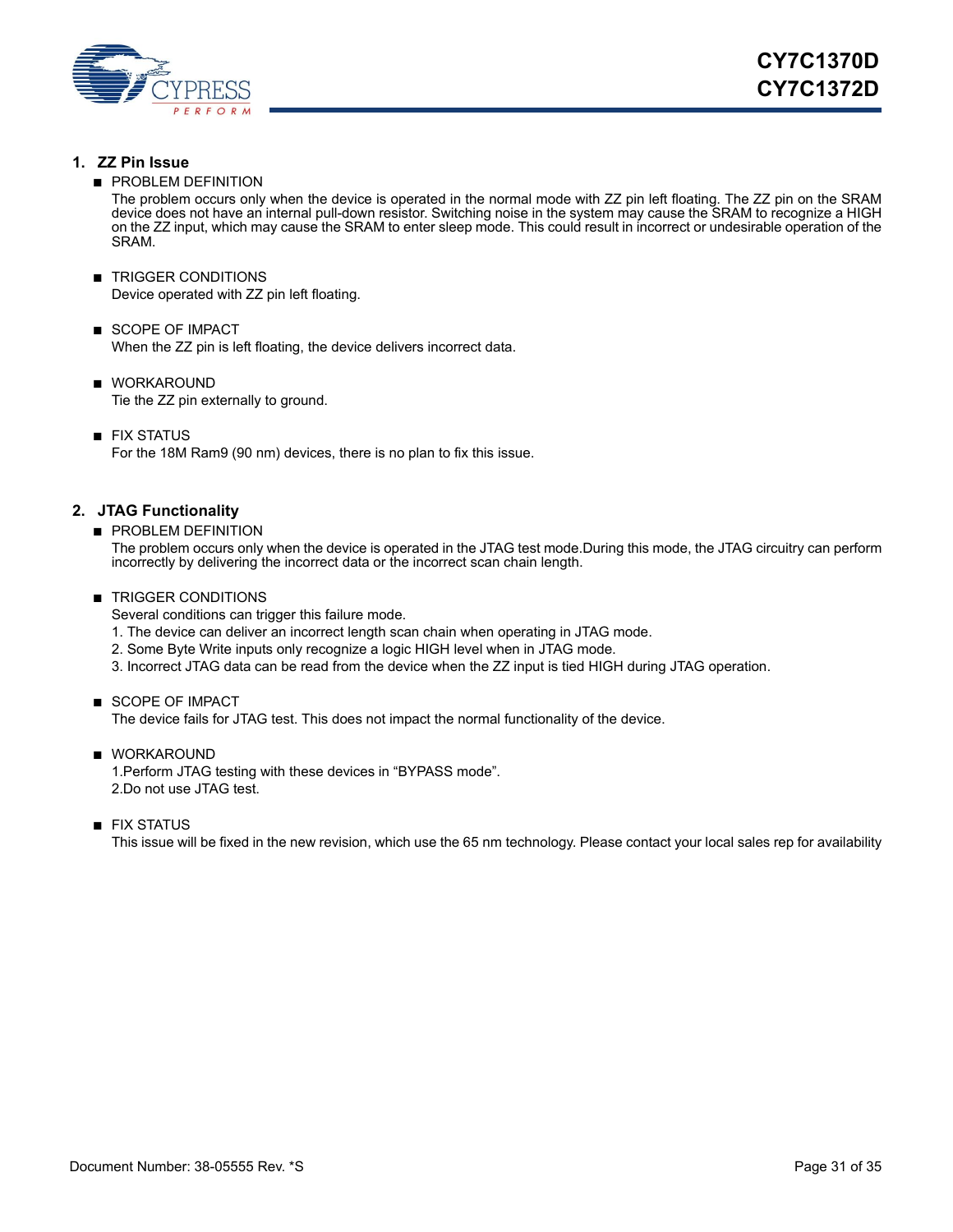

## <span id="page-31-0"></span>**Document History Page**

| Rev.                 | ECN No. | Orig. of<br>Change | <b>Submission</b><br><b>Date</b> | <b>Description of Change</b>                                                                                                                                                                                                                                                                                                                                                                                                                                                                                                                                                                                                                                                                                                                                                                                                                                                                                                                                                                                                                                                                                                                                                                                                                                                                                 |
|----------------------|---------|--------------------|----------------------------------|--------------------------------------------------------------------------------------------------------------------------------------------------------------------------------------------------------------------------------------------------------------------------------------------------------------------------------------------------------------------------------------------------------------------------------------------------------------------------------------------------------------------------------------------------------------------------------------------------------------------------------------------------------------------------------------------------------------------------------------------------------------------------------------------------------------------------------------------------------------------------------------------------------------------------------------------------------------------------------------------------------------------------------------------------------------------------------------------------------------------------------------------------------------------------------------------------------------------------------------------------------------------------------------------------------------|
| $\star\star$         | 254509  | <b>RKF</b>         | See ECN                          | New data sheet.                                                                                                                                                                                                                                                                                                                                                                                                                                                                                                                                                                                                                                                                                                                                                                                                                                                                                                                                                                                                                                                                                                                                                                                                                                                                                              |
| *A                   | 276690  | <b>VBL</b>         | See ECN                          | Updated Ordering Information (Changed TQFP package to Lead-free TQFP<br>package in Ordering Information section, added comment of Lead-free BG and<br>BZ packages availability).                                                                                                                                                                                                                                                                                                                                                                                                                                                                                                                                                                                                                                                                                                                                                                                                                                                                                                                                                                                                                                                                                                                             |
| *B                   | 288531  | <b>SYT</b>         | See ECN                          | Updated IEEE 1149.1 Serial Boundary Scan (JTAG [17]) (Edited description<br>for non-compliance with 1149.1).<br>Updated Ordering Information (Added lead-free information for 100-pin TQFP,<br>119-ball BGA and 165-ball FBGA Packages).                                                                                                                                                                                                                                                                                                                                                                                                                                                                                                                                                                                                                                                                                                                                                                                                                                                                                                                                                                                                                                                                     |
| ${}^{\star}C$        | 326078  | PCI                | See ECN                          | Changed status from Preliminary to Final.<br>Updated Selection Guide (Removed shading).<br>Updated Pin Configurations (Address expansion pins/balls in the pinouts for<br>all packages are modified as per JEDEC standard).<br>Updated IEEE 1149.1 Serial Boundary Scan (JTAG [17]) (Updated TAP<br>Instruction Set (Updated OVERVIEW (Updated description), updated EXTEST<br>(Updated description), added EXTEST Output Bus Tristate)).<br>Updated Electrical Characteristics (Removed shading, updated Test<br>Conditions of V <sub>OL,</sub> V <sub>OH</sub> parameters).<br>Updated Thermal Resistance (Changed values of $\Theta_{JA}$ and $\Theta_{JC}$ parameters for<br>100-pin TQFP Package from 31 °C/W and 6 °C/W to 28.66 °C/W and<br>4.08 °C/W respectively, changed values of $\Theta_{JA}$ and $\Theta_{JC}$ parameters for<br>119-ball BGA Package from 45 °C/W and 7 °C/W to 23.8 °C/W and 6.2 °C/W<br>respectively, changed values of $\Theta_{JA}$ and $\Theta_{JC}$ parameters for 165-ball FBGA<br>Package from 46 °C/W and 3 °C/W to 20.7 °C/W and 4.0 °C/W respectively).<br>Updated Switching Characteristics (Removed shading).<br>Updated Ordering Information (Updated part numbers, removed comment of<br>"Lead-free BG packages availability" below the Ordering Information). |
| *D                   | 370734  | PCI                | See ECN                          | Updated Electrical Characteristics (Updated Note 25 (Modified test condition<br>from $V_{DDQ}$ < $V_{DD}$ to $V_{DDQ} \leq V_{DD}$ )).                                                                                                                                                                                                                                                                                                                                                                                                                                                                                                                                                                                                                                                                                                                                                                                                                                                                                                                                                                                                                                                                                                                                                                       |
| *E                   | 416321  | <b>NXR</b>         | See ECN                          | Changed address of Cypress Semiconductor Corporation from "3901 North<br>First Street" to "198 Champion Court"<br>Updated Electrical Characteristics (Updated Note 25 (Modified test condition<br>from $V_{IH} \leq V_{DD}$ to $V_{IH} < V_{DD}$ , changed "Input Load Current except ZZ and<br>MODE" to "Input Leakage Current except ZZ and MODE", changed maximum<br>value of $I_X$ parameter corresponding to Input Current of MODE (Input = $V_{SS}$ )<br>from -5 $\mu$ A to -30 $\mu$ A, changed minimum value of $I_X$ parameter corresponding<br>to Input Current of MODE (Input = $V_{DD}$ ) from 30 $\mu$ A to 5 $\mu$ A, changed maximum<br>value of $I_X$ parameter corresponding to Input Current of ZZ (Input = $V_{SS}$ ) from<br>-30 $\mu$ A to -5 $\mu$ A, changed minimum value of $I_x$ parameter corresponding to<br>Input Current of ZZ (Input = $V_{DD}$ ) from 5 $\mu$ A to 30 $\mu$ A).<br>Updated Ordering Information (Updated part numbers, replaced Package<br>Name column with Package Diagram in the Ordering Information table).<br>Replaced three-state with tri-state in all instances across the document.                                                                                                                                                                 |
| *F                   | 475677  | <b>VKN</b>         | See ECN                          | Updated TAP AC Switching Characteristics Changed minimum value of t <sub>TH</sub> ,<br>$t_{\text{TI}}$ parameters from 25 ns to 20 ns, changed maximum value of $t_{\text{TDOV}}$<br>parameter from 5 ns to 10 ns).<br>Updated Maximum Ratings (Added the Maximum Rating for Supply Voltage<br>on V <sub>DDQ</sub> Relative to GND).<br>Updated Ordering Information (Updated part numbers).                                                                                                                                                                                                                                                                                                                                                                                                                                                                                                                                                                                                                                                                                                                                                                                                                                                                                                                 |
| $\,{}^{\ast}{\rm G}$ | 2756940 | <b>VKN</b>         | 08/27/2009                       | <b>Added Neutron Soft Error Immunity.</b><br>Updated Ordering Information (By including parts that are available, and<br>modified the disclaimer for the Ordering information).                                                                                                                                                                                                                                                                                                                                                                                                                                                                                                                                                                                                                                                                                                                                                                                                                                                                                                                                                                                                                                                                                                                              |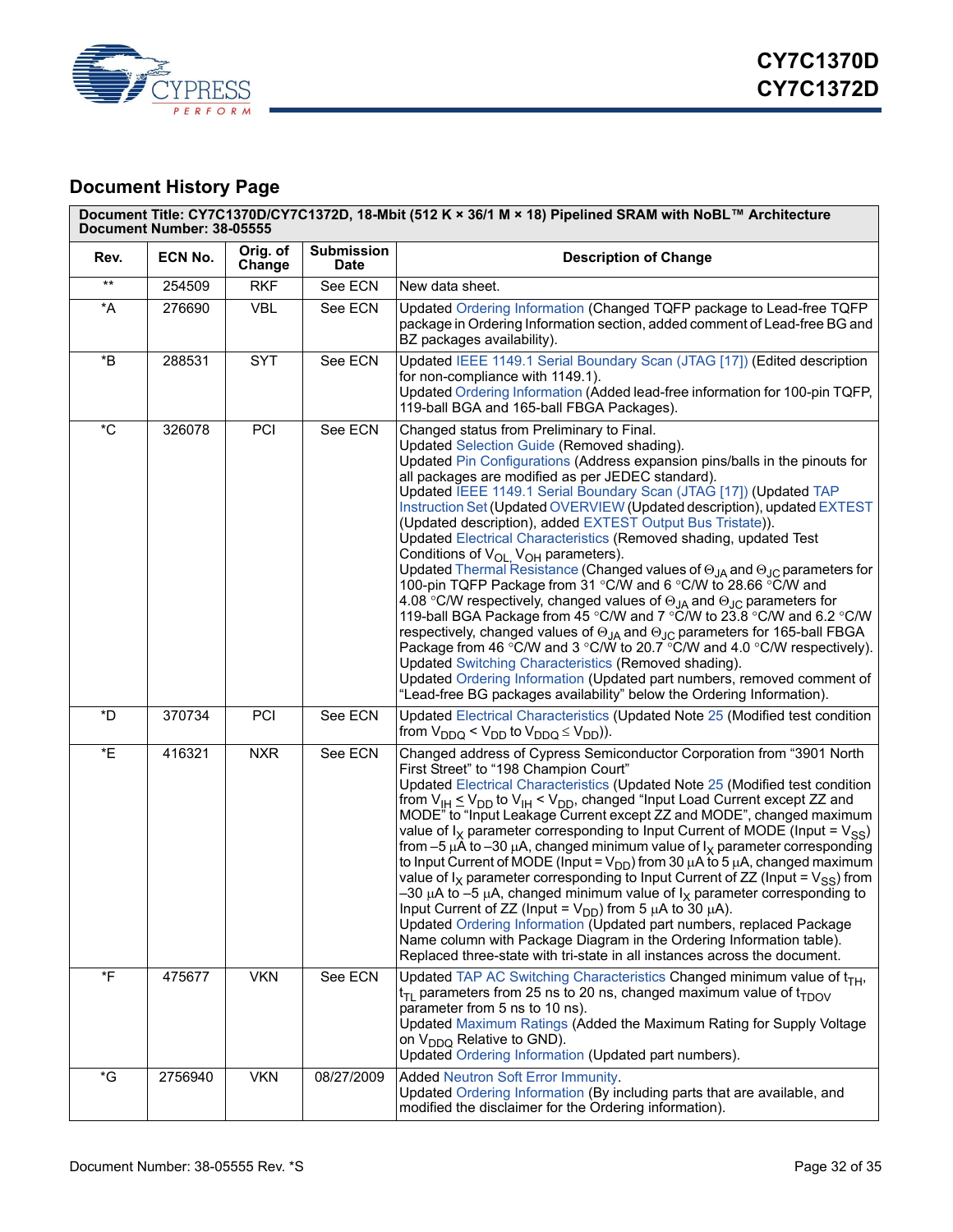

## **Document History Page (continued)**

| Document Title: CY7C1370D/CY7C1372D, 18-Mbit (512 K × 36/1 M × 18) Pipelined SRAM with NoBL™ Architecture<br>Document Number: 38-05555 |         |                    |                                  |                                                                                                                                                                                                                                                                                                                                                                                                                                                                                                                                                                                                                                                                                                                                                                                                                                                                                                                                                                                               |
|----------------------------------------------------------------------------------------------------------------------------------------|---------|--------------------|----------------------------------|-----------------------------------------------------------------------------------------------------------------------------------------------------------------------------------------------------------------------------------------------------------------------------------------------------------------------------------------------------------------------------------------------------------------------------------------------------------------------------------------------------------------------------------------------------------------------------------------------------------------------------------------------------------------------------------------------------------------------------------------------------------------------------------------------------------------------------------------------------------------------------------------------------------------------------------------------------------------------------------------------|
| Rev.                                                                                                                                   | ECN No. | Orig. of<br>Change | <b>Submission</b><br><b>Date</b> | <b>Description of Change</b>                                                                                                                                                                                                                                                                                                                                                                                                                                                                                                                                                                                                                                                                                                                                                                                                                                                                                                                                                                  |
| $*H$                                                                                                                                   | 2896585 | <b>NJY</b>         | 03/21/2010                       | Updated Ordering Information (Removed obsolete parts from Ordering<br>Information table).<br><b>Updated Package Diagrams.</b><br>Updated Sales, Solutions, and Legal Information section.<br>Updated in new template.                                                                                                                                                                                                                                                                                                                                                                                                                                                                                                                                                                                                                                                                                                                                                                         |
| $\overline{\phantom{a}}$                                                                                                               | 2906603 | <b>NJY</b>         | 04/07/2010                       | Updated Ordering Information (Removed inactive part from Ordering<br>Information table).                                                                                                                                                                                                                                                                                                                                                                                                                                                                                                                                                                                                                                                                                                                                                                                                                                                                                                      |
| *J                                                                                                                                     | 3055192 | <b>NJY</b>         | 10/11/2010                       | Updated Ordering Information (Updated part numbers) and added Ordering<br><b>Code Definitions.</b>                                                                                                                                                                                                                                                                                                                                                                                                                                                                                                                                                                                                                                                                                                                                                                                                                                                                                            |
| *K                                                                                                                                     | 3067198 | <b>NJY</b>         | 10/20/2010                       | Updated Ordering Information (Updated part numbers).                                                                                                                                                                                                                                                                                                                                                                                                                                                                                                                                                                                                                                                                                                                                                                                                                                                                                                                                          |
| *L                                                                                                                                     | 3306791 | <b>OSN</b>         | 07/08/2011                       | <b>Updated Package Diagrams.</b><br>Added Acronyms and Units of Measure.<br>Updated in new template.                                                                                                                                                                                                                                                                                                                                                                                                                                                                                                                                                                                                                                                                                                                                                                                                                                                                                          |
| $*M$                                                                                                                                   | 3618004 | <b>PRIT</b>        | 05/15/2012                       | Updated Features (Removed 119-ball BGA package related information).<br>Updated Pin Configurations (Removed 119-ball BGA package related<br>information, updated Figure 2 (Removed CY7C1372D related information)).<br>Updated IEEE 1149.1 Serial Boundary Scan (JTAG [17]) (Removed<br>CY7C1372D related information).<br>Updated Identification Register Definitions (Removed CY7C1372D related<br>information).<br>Updated Scan Register Sizes (Removed "Bit Size (x 18)" column, removed<br>119-ball BGA package related information).<br>Removed Boundary Scan Order (Corresponding to 119-ball BGA package).<br>Updated Capacitance (Removed 119-ball BGA package related information).<br>Updated Thermal Resistance (Removed 119-ball BGA package related<br>information).<br>Updated Ordering Information (Updated part numbers).<br>Updated Package Diagrams (Removed 119-ball BGA package related<br>information (spec 51-85115), spec 51-85180 (changed revision from *C to *E)). |
| *N                                                                                                                                     | 3666992 | <b>PRIT</b>        | 07/05/2012                       | No technical updates.<br>Completing Sunset review.                                                                                                                                                                                                                                                                                                                                                                                                                                                                                                                                                                                                                                                                                                                                                                                                                                                                                                                                            |
| *O                                                                                                                                     | 3981545 | <b>PRIT</b>        | 05/02/2013                       | <b>Updated Package Diagrams:</b><br>spec 51-85180 - Changed revision from *E to *F.<br>Added Errata.                                                                                                                                                                                                                                                                                                                                                                                                                                                                                                                                                                                                                                                                                                                                                                                                                                                                                          |
| *P                                                                                                                                     | 4070421 | <b>PRIT</b>        | 07/20/2013                       | Added Errata footnotes (Note 1, 2, 3, 4, 5, 17).<br><b>Updated Pin Configurations:</b><br>Added Note 1 and referred the same note in Figure 1.<br>Added Note 2, 3 and referred the same note in Figure 2.<br><b>Updated Pin Definitions:</b><br>Added Note 4 and referred the same note in ZZ pin.<br>Added Note 5 and referred the same note in TDO, TDI, TMS, TCK pins.<br>Updated IEEE 1149.1 Serial Boundary Scan (JTAG [17]):<br>Added Note 17 and referred the same note in JTAG in the heading.<br>Updated in new template.<br>Completing Sunset Review.                                                                                                                                                                                                                                                                                                                                                                                                                               |
| *Q                                                                                                                                     | 4151890 | <b>PRIT</b>        | 10/09/2013                       | <b>Updated Errata.</b>                                                                                                                                                                                                                                                                                                                                                                                                                                                                                                                                                                                                                                                                                                                                                                                                                                                                                                                                                                        |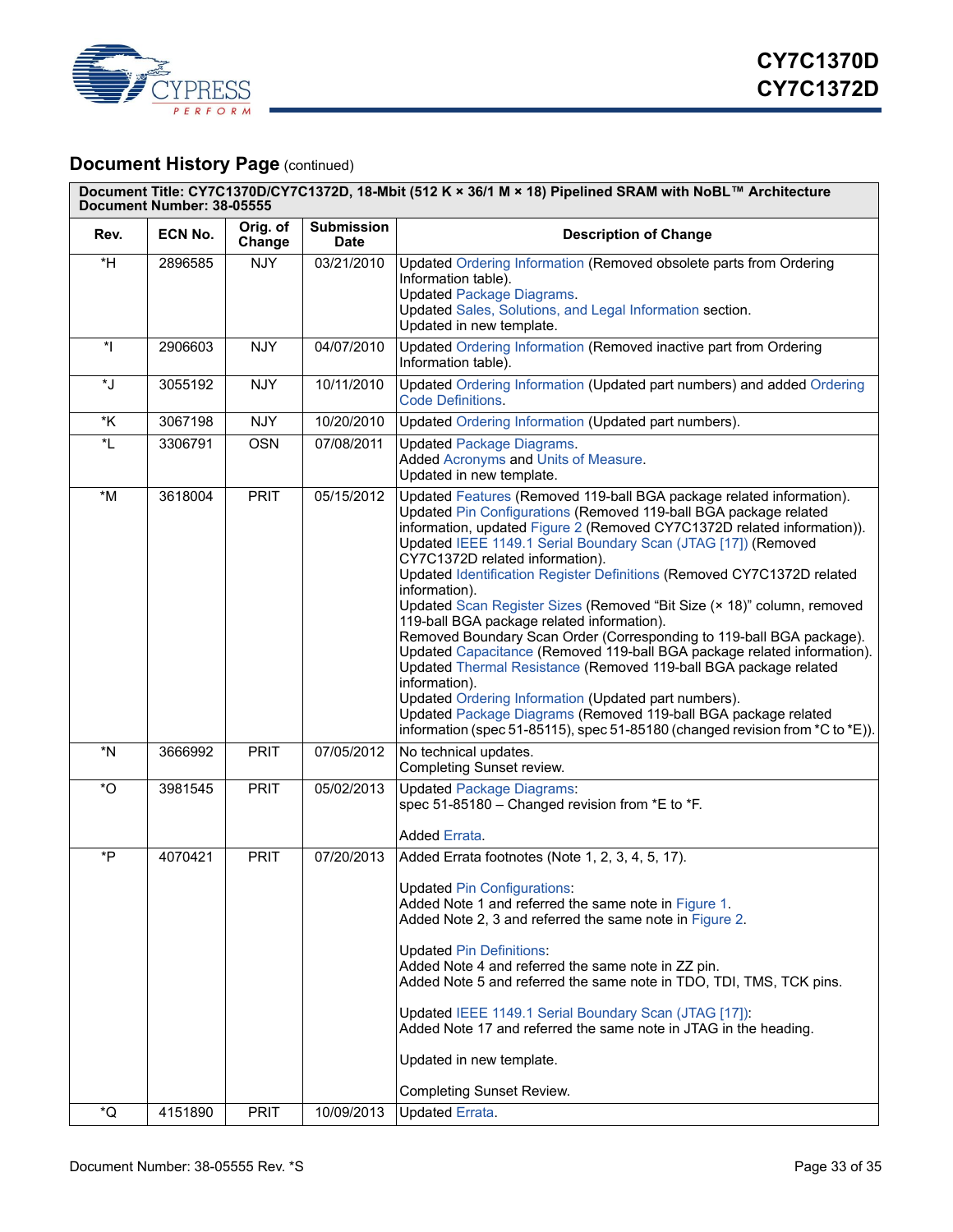

## **Document History Page (continued)**

| Document Title: CY7C1370D/CY7C1372D, 18-Mbit (512 K × 36/1 M × 18) Pipelined SRAM with NoBL™ Architecture<br>Document Number: 38-05555 |         |                    |                           |                                                                                                                  |  |
|----------------------------------------------------------------------------------------------------------------------------------------|---------|--------------------|---------------------------|------------------------------------------------------------------------------------------------------------------|--|
| Rev.                                                                                                                                   | ECN No. | Orig. of<br>Change | <b>Submission</b><br>Date | <b>Description of Change</b>                                                                                     |  |
| *R.                                                                                                                                    | 4491666 | DEVM               | 09/03/2014                | <b>Updated Package Diagrams:</b><br>spec 51-85050 – Changed revision from *D to *E.<br>Completing Sunset Review. |  |
| *S                                                                                                                                     | 4571917 | <b>DFVM</b>        | 11/18/2014                | Added related documentation hyperlink in page 1.<br>Removed pruned part CY7C1370D-200BZC.                        |  |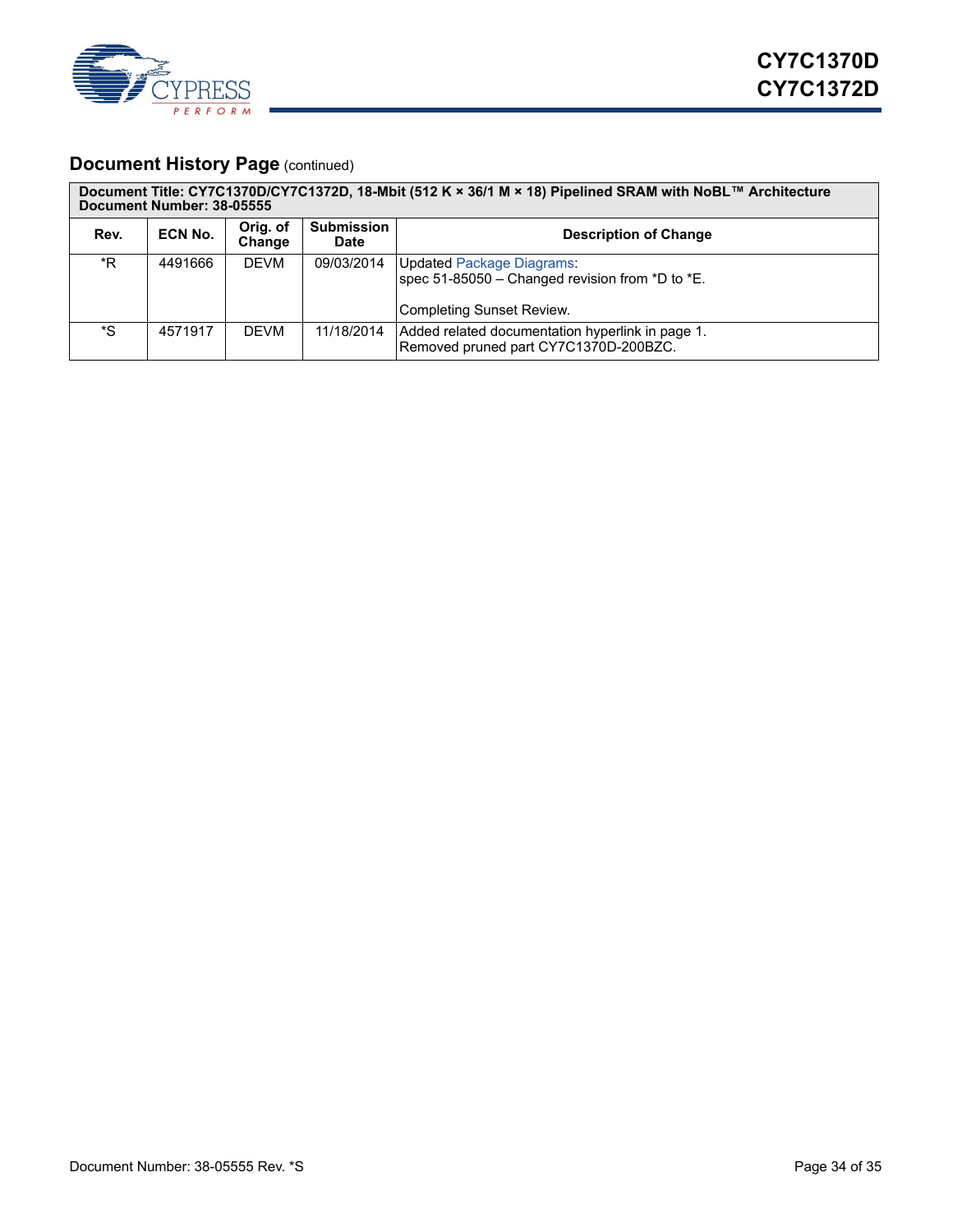

### <span id="page-34-0"></span>**Sales, Solutions, and Legal Information**

### <span id="page-34-1"></span>**Worldwide Sales and Design Support**

Cypress maintains a worldwide network of offices, solution centers, manufacturer's representatives, and distributors. To find the office closest to you, visit us at [Cypress Locations](http://www.cypress.com/go/locations).

<span id="page-34-2"></span>

| <b>Products</b>                     |                           |
|-------------------------------------|---------------------------|
| Automotive                          | cypress.com/go/automotive |
| <b>Clocks &amp; Buffers</b>         | cypress.com/go/clocks     |
| Interface                           | cypress.com/go/interface  |
| <b>Lighting &amp; Power Control</b> | cypress.com/go/powerpsoc  |
|                                     | cypress.com/go/plc        |
| <b>Memory</b>                       | cypress.com/go/memory     |
| <b>PSoC</b>                         | cypress.com/go/psoc       |
| <b>Touch Sensing</b>                | cypress.com/go/touch      |
| <b>USB Controllers</b>              | cypress.com/go/USB        |
| Wireless/RF                         | cypress.com/go/wireless   |
|                                     |                           |

<span id="page-34-3"></span>**PSoC[® Solutions](http://www.cypress.com/?id=1353)**

[psoc.cypress.com/solutions](http://www.cypress.com/?id=1353) [PSoC 1](http://www.cypress.com/?id=1573) [| PSoC 3](http://www.cypress.com/?id=2232) | [PSoC 4](http://www.cypress.com/?id=4749) [| PSoC 5LP](http://www.cypress.com/?id=4562)

<span id="page-34-4"></span>**Cypress Developer Community** [Community](http://www.cypress.com/?id=2203) | [Forums](http://www.cypress.com/?app=forum) | [Blogs](http://www.cypress.com/?id=2200) | [Video](http://www.cypress.com/?id=2660) | [Training](http://www.cypress.com/?id=1162)

<span id="page-34-5"></span>**Technical Support** [cypress.com/go/support](http://www.cypress.com/go/support)

© Cypress Semiconductor Corporation, 2004-2014. The information contained herein is subject to change without notice. Cypress Semiconductor Corporation assumes no responsibility for the use of any circuitry other than circuitry embodied in a Cypress product. Nor does it convey or imply any license under patent or other rights. Cypress products are not warranted nor intended to be used for medical, life support, life saving, critical control or safety applications, unless pursuant to an express written agreement with Cypress. Furthermore, Cypress does not authorize its products for use as<br>critical components application implies that the manufacturer assumes all risk of such use and in doing so indemnifies Cypress against all charges.

Any Source Code (software and/or firmware) is owned by Cypress Semiconductor Corporation (Cypress) and is protected by and subject to worldwide patent protection (United States and foreign), United States copyright laws and international treaty provisions. Cypress hereby grants to licensee a personal, non-exclusive, non-transferable license to copy, use, modify, create derivative works of,<br>and compile the Cypr integrated circuit as specified in the applicable agreement. Any reproduction, modification, translation, compilation, or representation of this Source Code except as specified above is prohibited without the express written permission of Cypress.

Disclaimer: CYPRESS MAKES NO WARRANTY OF ANY KIND, EXPRESS OR IMPLIED, WITH REGARD TO THIS MATERIAL, INCLUDING, BUT NOT LIMITED TO, THE IMPLIED WARRANTIES OF MERCHANTABILITY AND FITNESS FOR A PARTICULAR PURPOSE. Cypress reserves the right to make changes without further notice to the materials described herein. Cypress does not assume any liability arising out of the application or use of any product or circuit described herein. Cypress does not authorize its products for use as critical components in life-support systems where a malfunction or failure may reasonably be expected to result in significant injury to the user. The inclusion of Cypress' product in a life-support systems application implies that the manufacturer assumes all risk of such use and in doing so indemnifies Cypress against all charges.

Use may be limited by and subject to the applicable Cypress software license agreement.

Document Number: 38-05555 Rev. \*S New South Revised November 17, 2014 Page 35 of 35

ZBT is a trademark of Integrated Device Technology, Inc. NoBL and No Bus Latency are trademarks of Cypress Semiconductor Corporation. All products and company names mentioned in this<br>document may be the trademarks of their